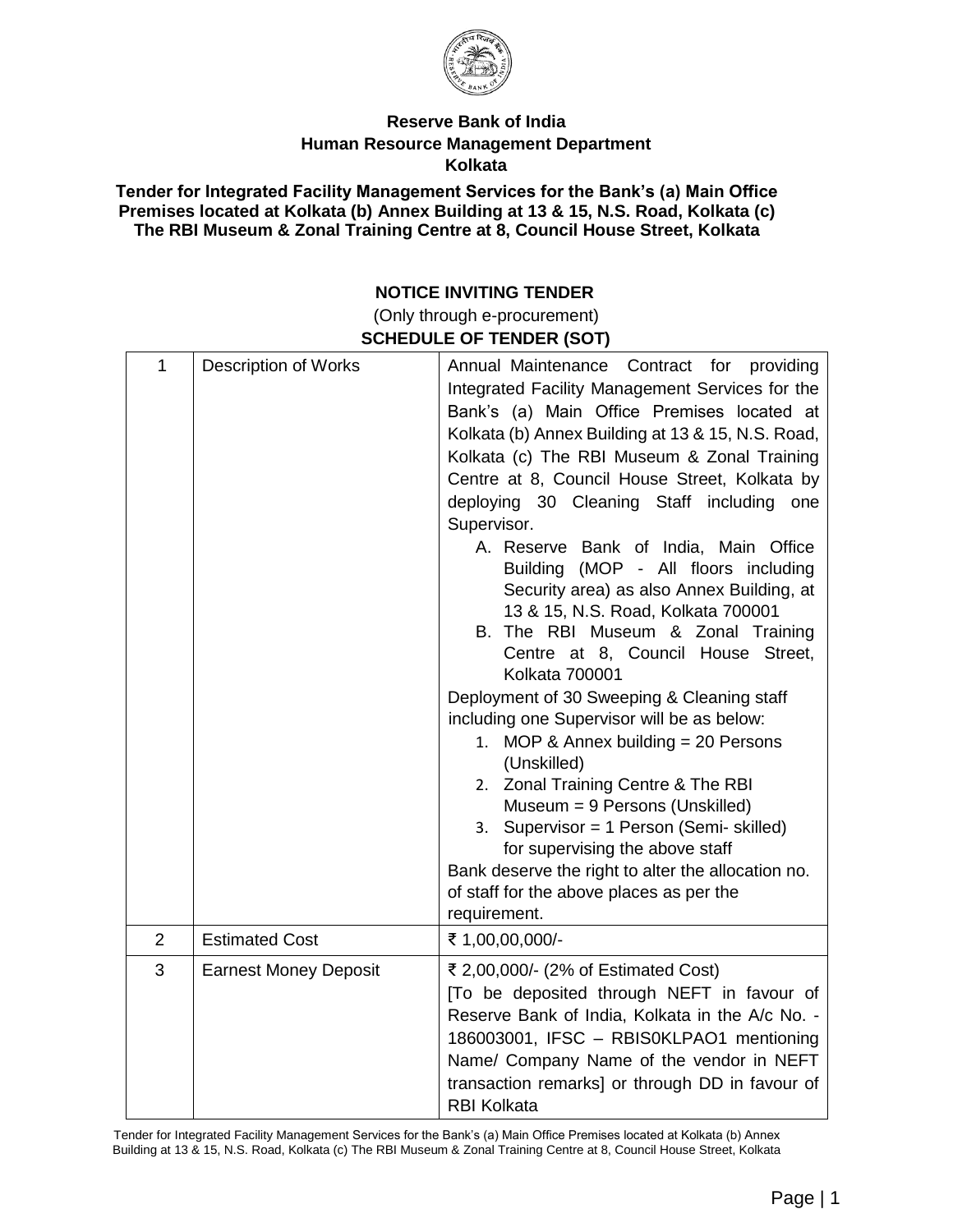

| $\overline{4}$  | <b>Validity of Quoted Rates</b>                                                                            | Initially for 6 (Six) months (to be renewed and<br>extended on mutual terms and conditions for a<br>period of one year at a time but not beyond three<br>years). |
|-----------------|------------------------------------------------------------------------------------------------------------|------------------------------------------------------------------------------------------------------------------------------------------------------------------|
| 5               | <b>Bank Guarantee</b>                                                                                      | ₹ 5,00,000/- (5% of Estimated Cost) (to be<br>submitted by successful bidder)                                                                                    |
| 6               | Mode of Tender                                                                                             | e-Procurement System (Online Part I - Technical<br>Bid and Part II - Commercial Bid) through<br>https://www.mstcecommerce.com                                    |
| 7               | $E$ – Tender No.                                                                                           | RBI/Kolkata/HRMD/ 16 /22-23/ET/140                                                                                                                               |
| 8               | Date of NIT available (viewing<br>of Tender) to parties for<br>download                                    | June 14, 2022 at 17:00 hrs                                                                                                                                       |
| 9               | <b>Transaction Fees</b>                                                                                    | Fees will be submitted to MSTC<br>https://www.mstcecommerce.com                                                                                                  |
| 10              | Schedule of offline Pre bid<br>meeting                                                                     | June 15, 2022 at 15:00 hours at Conference<br>Room, 11th <sup>h</sup> Floor, Reserve Bank of India, 15,<br>N.S Road, Kolkata 700001.                             |
| 11              | Date of Starting of e-Tender for<br>Online submission on MSTC<br>website                                   | June 17, 2022 at 10:00 hrs.                                                                                                                                      |
| 12 <sup>2</sup> | Last Date of Submission of<br>EMD to RBI, Kolkata                                                          | <b>July 11, 2022</b>                                                                                                                                             |
| 13              | Date of Closing of Online e-<br>for<br>submission<br>tender<br>Ωf<br><b>Technical &amp; Commercial Bid</b> | July 12, 2022 at 14:00 hrs.                                                                                                                                      |
| 14              | Date and Time of Opening of<br>Part I i.e. Technical bid                                                   | July 12, 2022 at 15:00 hrs.                                                                                                                                      |
| 15              | Date & Time of Opening of<br>Part II i.e., Commercial Bid                                                  | Will be communicated to all eligible agencies in<br>due course.                                                                                                  |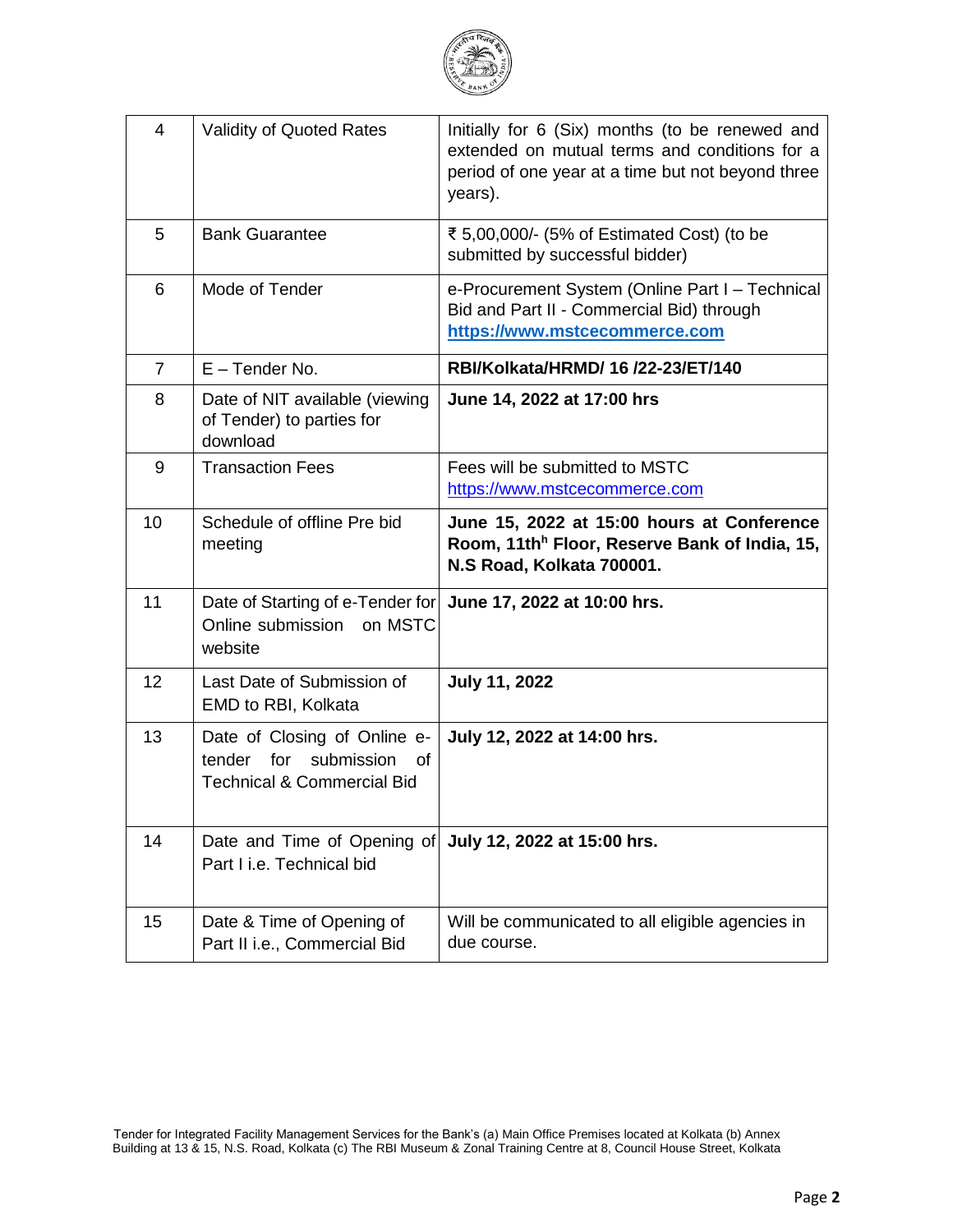

### **Tender for Integrated Facility Management Services for the Bank's (a) Main Office Premises located at Kolkata (b) Annex Building at 13 & 15, N.S. Road, Kolkata (c) The RBI Museum & Zonal Training Centre at 8, Council House Street, Kolkata**

Name of the Tenderer: \_\_\_\_\_\_\_\_\_\_\_\_\_\_\_\_\_\_\_\_\_\_\_\_\_\_\_\_\_\_\_\_\_\_\_\_\_\_\_\_\_\_\_\_

Address: \_\_\_\_\_\_\_\_\_\_\_\_\_\_\_\_\_\_\_\_\_\_\_\_\_\_\_\_\_\_\_\_\_\_\_\_\_\_\_\_\_\_\_\_\_\_\_\_\_\_\_\_\_\_\_

Date of pre bid meeting : June 15, 2022 (15:00 hrs.)

Date of on line submission: June 17, 2022 to July 12, 2022

Date of opening of Tender (Part-I) July 12, 2022 (15:00 hrs.)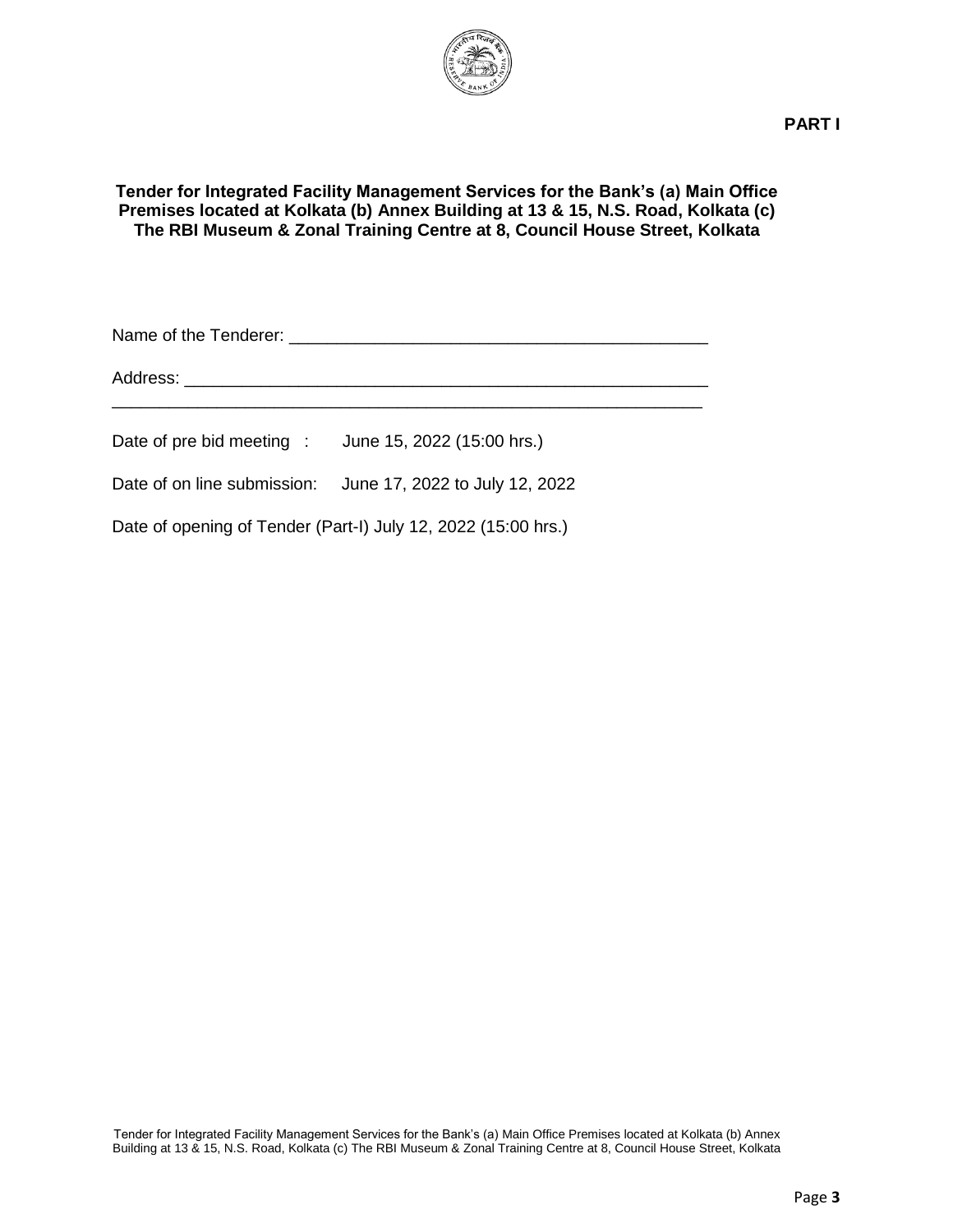

# **Pre-Eligibility Criteria**

| <b>Criteria</b>                         | <b>Requirement</b>                                                                                                                                                                                                                                                                                                                                                                                                                                                          |
|-----------------------------------------|-----------------------------------------------------------------------------------------------------------------------------------------------------------------------------------------------------------------------------------------------------------------------------------------------------------------------------------------------------------------------------------------------------------------------------------------------------------------------------|
| 1. Duration<br>of<br>Past<br>experience | (a) Should have a minimum 3 years of experience as on<br>December 31, 2021. Tenderers should furnish their<br>Client list showing the details of work carried out by<br>them during the last 3 years. The list shall include<br>details such as Name of Client, Value of Work<br>executed, Date of Starting and Finishing of the work,<br>Reasons of delay, if any, etc. The Tenderer should<br>submit documentary evidence in support of minimum<br>experience of 3 years. |
|                                         | (b) The Tenderer must be providing services in any of the<br>following segments (i) Four Star Hotels or above, (ii)<br>International/ Domestic Airports, (iii) Metro Railway<br>Luxury Shopping<br>Stations,<br>(iv)<br>Malls,<br>(v)<br>Reputed/Public/Private Sector<br>banks/enterprises.<br>Tenderer should produce the copies of work orders<br>from clients mentioned above.                                                                                          |
| 2. Yearly Turnover                      | Should have an average annual turnover of 100% of the<br>Estimated Cost or more during the last three financial year<br>ended March 31, 2022. A Certificate from Chartered<br>Accountant (CA), along with the Balance Sheet, duly certified<br>must be mandatorily submitted along with the tender. Any<br>tender document without the Balance sheet and a CA<br>certificate regarding the turnover will be rejected.                                                       |
| 3. Service Set up                       | Certificate in support of having a full-fledged service set up for<br>the job specified in the Tender documents in Kolkata should<br>be uploaded.<br>(To be uploaded in e-tendering portal)                                                                                                                                                                                                                                                                                 |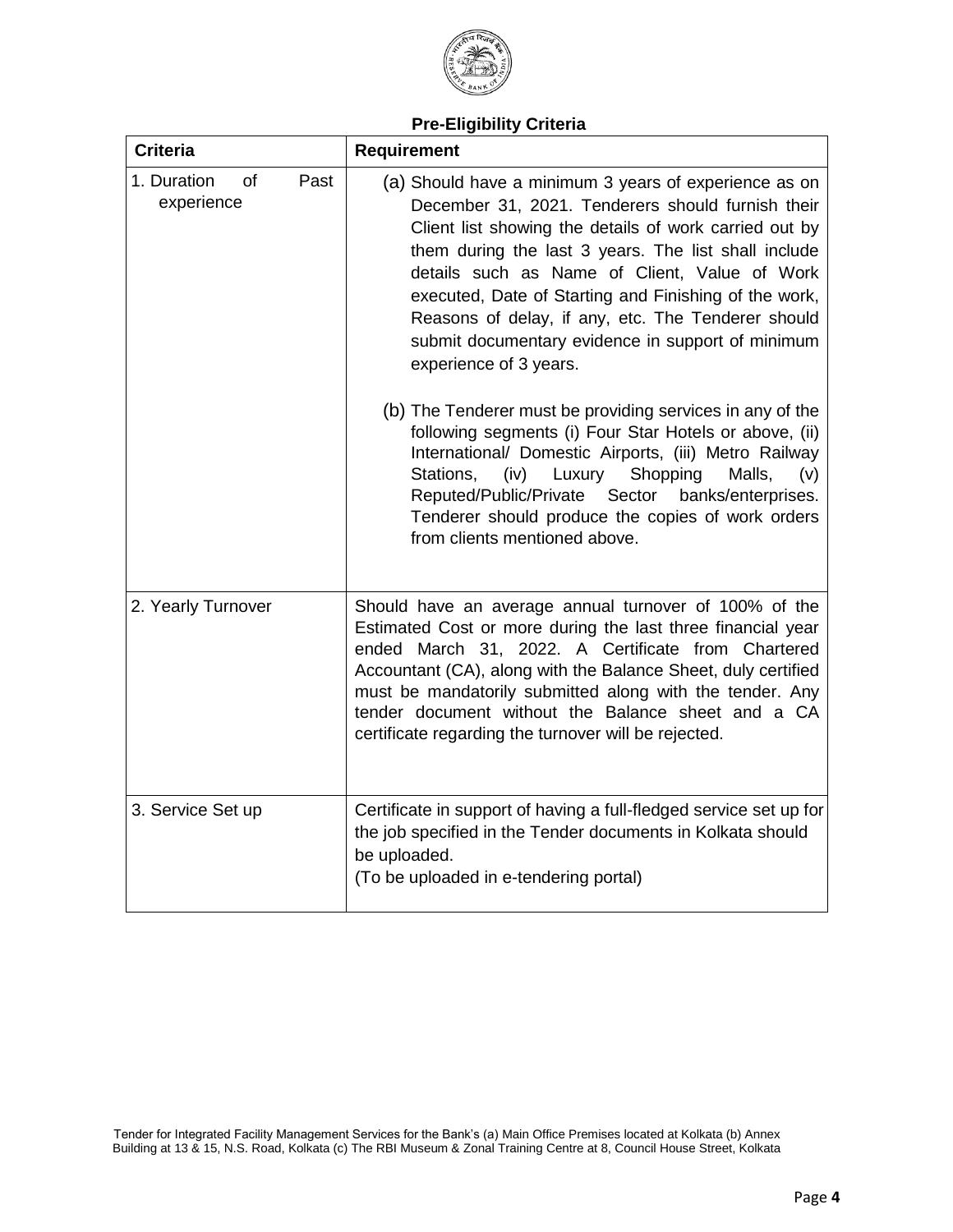| ्य रिज<br>۰<br>₿AN |
|--------------------|
|                    |
|                    |

| 4. Details of Company/ Firm/<br>Agency                                                      | The full particulars of the Company/Firm/Agency/ in details<br>are required to be submitted. In case of a company, the<br>certificate of registration, Memorandum and Article of<br>Association of the Company and other relevant documents<br>and particulars of all the directors and responsible officials<br>are required to be submitted. In case of a partnership firm,<br>the partnership deed, power of attorney, if any and<br>particulars of all the partners constituting the firm and in<br>case of an agency or proprietorship, the particulars of the<br>individual/individuals involved therein along with the<br>names(s) and address(es) etc. are to be submitted. |
|---------------------------------------------------------------------------------------------|-------------------------------------------------------------------------------------------------------------------------------------------------------------------------------------------------------------------------------------------------------------------------------------------------------------------------------------------------------------------------------------------------------------------------------------------------------------------------------------------------------------------------------------------------------------------------------------------------------------------------------------------------------------------------------------|
| 5. Credit worthiness of the<br>Contractor                                                   | Copies of the Income Tax Clearance Certificates / Income<br>Tax Assessment Orders along with creditworthiness<br>certificate from the bankers with a copy of the latest final<br>accounts of the business of the bidder duly certified by a<br>Chartered Accountant should be uploaded in proof of their<br>creditworthiness and turnover for last three years.<br>(To be uploaded in the e-tendering portal)                                                                                                                                                                                                                                                                       |
| 6. Name and Address of the<br>their<br><b>Banker</b><br>and<br>present<br>contact executive | Written information about the names and addresses of the<br>bankers of tenderers along with full details, like names,<br>postal addresses, e-mail IDs, telephone nos. (Landline and<br>mobile), fax nos., etc., of the contact executives (i.e. the<br>persons who can be contacted at the office of their banker<br>by RBI in case it is so needed) should be uploaded.<br>(Annex-I to be filled and uploaded in the e-tendering<br>portal)                                                                                                                                                                                                                                        |
| 7. Details of Bank Accounts                                                                 | Full particulars of the bank accounts of the tenderers like<br>the bank branch address, IFS Code, account no and type,<br>when opened, etc., should be submitted (uploaded).                                                                                                                                                                                                                                                                                                                                                                                                                                                                                                        |
| 8. Names and Addresses of<br>the Clients and their present<br>contact executives            | Written information about the names and addresses of the<br>clients like e-mail IDs, telephone numbers, fax numbers,<br>etc., should be uploaded.                                                                                                                                                                                                                                                                                                                                                                                                                                                                                                                                   |
| 9. Details of Work                                                                          | The Client wise type of the work executed, awarded, actual<br>cost of executed work, names, addresses and contact<br>details of officers/ authorities/ departments under whom the<br>work was executed should be furnished/ uploaded.                                                                                                                                                                                                                                                                                                                                                                                                                                               |
| 10. Documents to be<br>submitted                                                            | a) Audited or Chartered Accountant certified statement<br>of accounts for the last 3 accounting years.                                                                                                                                                                                                                                                                                                                                                                                                                                                                                                                                                                              |

Tender for Integrated Facility Management Services for the Bank's (a) Main Office Premises located at Kolkata (b) Annex Building at 13 & 15, N.S. Road, Kolkata (c) The RBI Museum & Zonal Training Centre at 8, Council House Street, Kolkata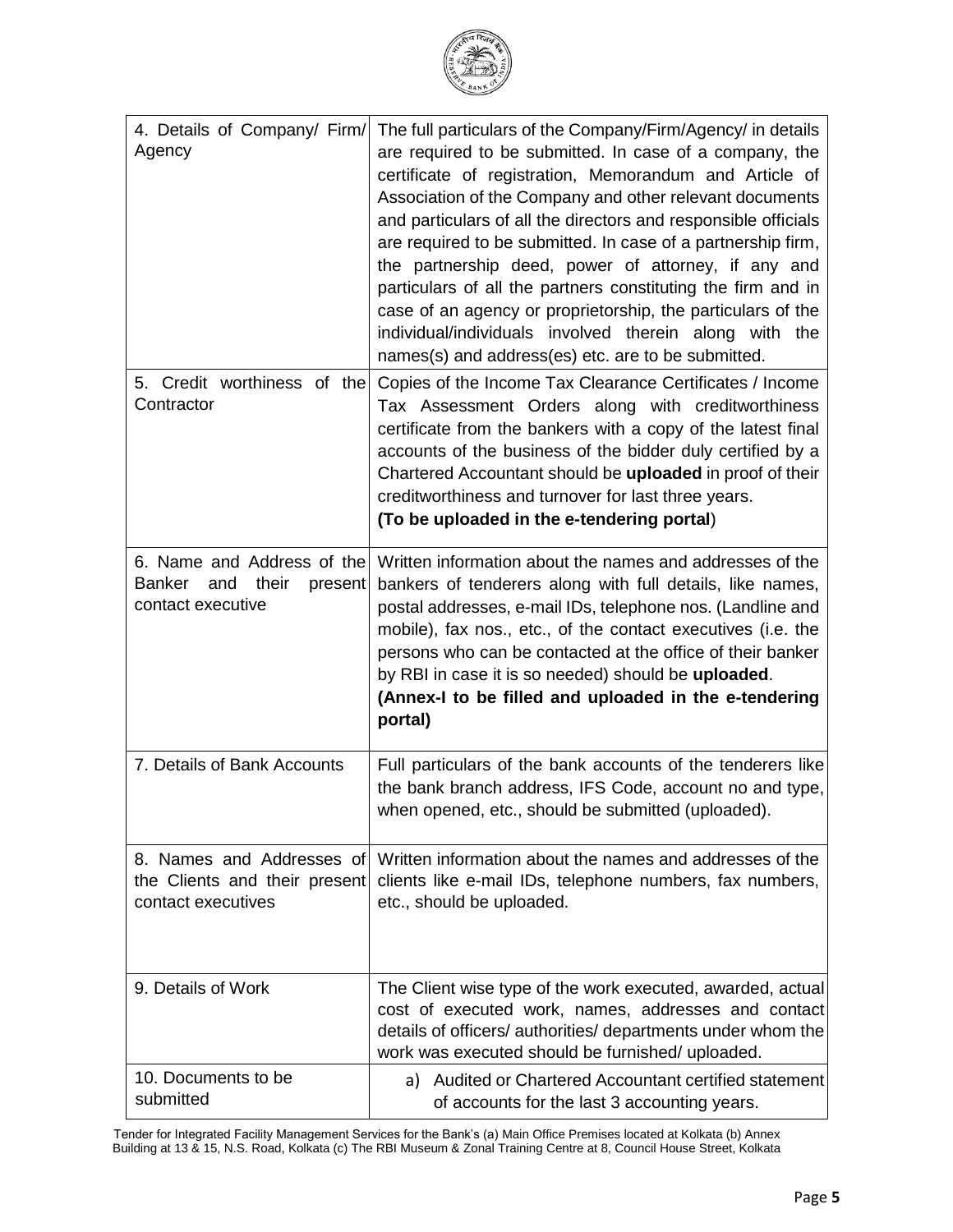

|                                                     | b) Copies of Income Tax Return filed with the Income<br>Tax Department for the last three years.<br>Copies of applicable tax registrations. Viz., PAN,<br>C)<br>TIN, GST, etc.<br>d) Copies of Registration Certificates of the Company/<br>firm/agency issued by the relevant authority.<br>e) Copies of E.P.F Registration Certificate and E.S.I<br>registration certificates.<br>Solvency Certificate issued by the tenderer's<br>f)<br>bankers specifically for this work for an amount<br>equivalent to the estimated cost of the present work,<br>indicating financial soundness of the tenderer.<br>Details of the Bank Account held by them in a<br>g)<br>scheduled bank in India. |
|-----------------------------------------------------|--------------------------------------------------------------------------------------------------------------------------------------------------------------------------------------------------------------------------------------------------------------------------------------------------------------------------------------------------------------------------------------------------------------------------------------------------------------------------------------------------------------------------------------------------------------------------------------------------------------------------------------------------------------------------------------------|
| 11.<br>List<br>of<br>Deviation-                     |                                                                                                                                                                                                                                                                                                                                                                                                                                                                                                                                                                                                                                                                                            |
| Technical, if any<br>12.<br>Deviation<br>List<br>of |                                                                                                                                                                                                                                                                                                                                                                                                                                                                                                                                                                                                                                                                                            |
| Commercial, if any                                  |                                                                                                                                                                                                                                                                                                                                                                                                                                                                                                                                                                                                                                                                                            |

#### **Note:**

- 1. RBI shall obtain reports on the past performance of the tenderer from his/ their clients and shall evaluate the said reports as per the evaluation criteria before opening of the Part- II of the tenders. If any tender is not found to possess the required eligibility for participating in the tendering process at any point of time and /or his/ their performance reports received from his/ their clients and /or his bankers' report are found unsatisfactory, RBI reserves the right to reject his tender offer.
- 2. RBI is not bound to accept the lowest tender and reserves the right to accept either in full or in part any tender and also reserves the right to reject all the tenders without assigning any reasons thereof.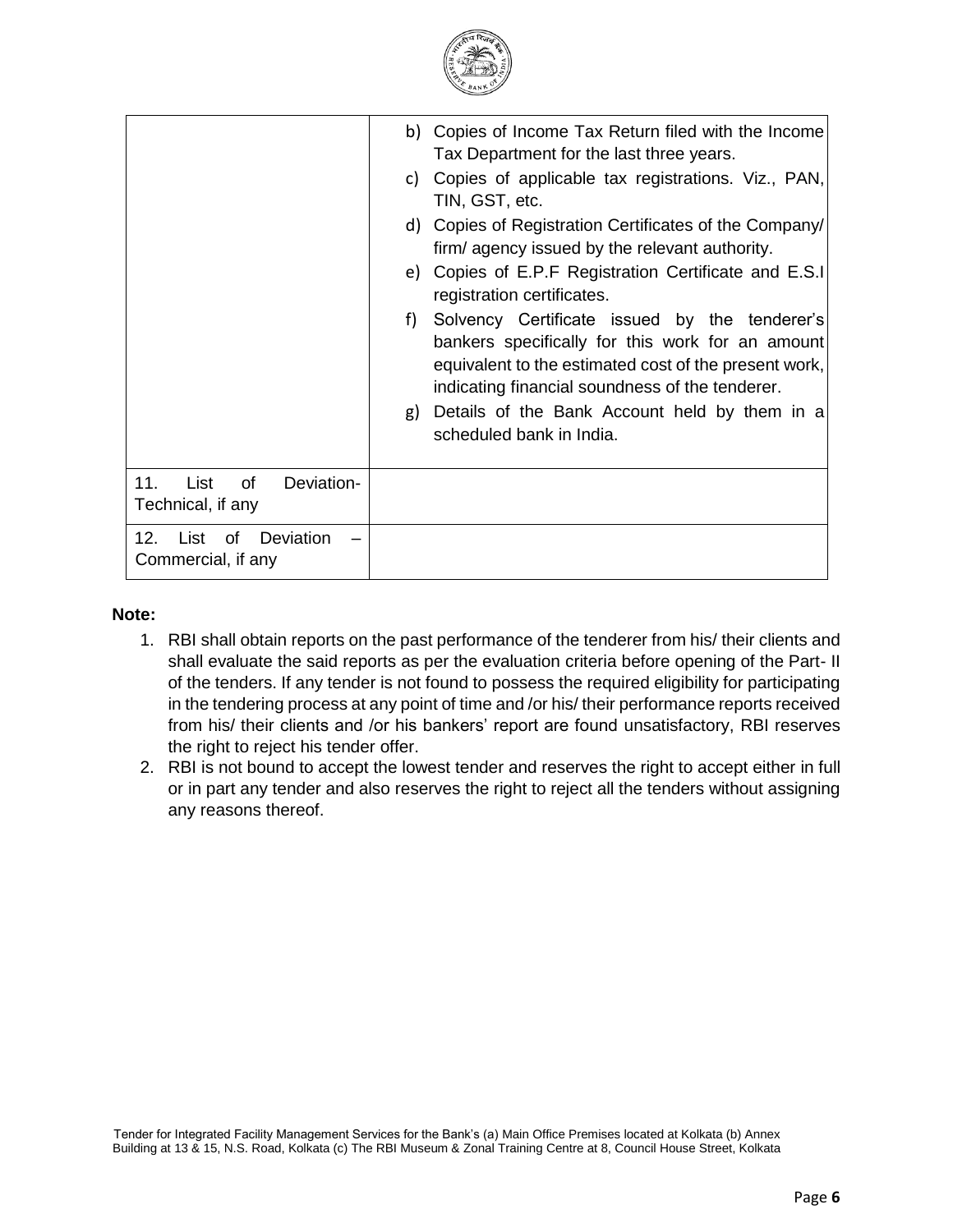

## INSTRUCTIONS TO TENDERERS

## **1. Pre- Bid Meeting**

a) Tenderers requiring any clarification regarding this document shall contact RBI in writing at the mentioned email address provided in this document or raise enquiries during the pre-Bid meeting.

b) The tenderers' designated representatives are invited to attend a pre-bid meeting on June 15, 2022 at 15:00 hrs. at Conference Room, Reserve Bank of India, 11<sup>h</sup> Floor, 15, N.S. Road, Kolkata – 700001. The purpose of the meeting will be to clarify issues and to answer questions raised at that stage.

c) The tenderers shall submit queries, if any, by sending e-mail, to RBI's email address mentioned in this document, not later than one day before the date of the pre-Bid meeting.

d) Absence from the pre-Bid meeting will not be a cause for disqualification for a tenderer.

### **2. Documents comprising the Tender**

The Tender shall comprise of the following:

- Notice Inviting e-tender
- Technical Bid Details
- Commercial Bid Details
- Earnest Money Deposit (EMD) through NEFT to following A/c:

| A/c Number      | 186003001     |
|-----------------|---------------|
| <b>IFS Code</b> | RBISOKLPA01 @ |

Format of Performance Bank Guarantee to be furnished after award of contract by the successful bidder.

• Format of Agreement to be entered into between the successful bidder and the RBI.

• **@ 0 = Zero**

### **3. Period of Validity of Tenders**

a) The tender shall be valid for a period of Ninety (90) days from the date of opening of tender.

b) In exceptional circumstances, prior to the expiration of the tender validity period, RBI may request tenderers to extend the period of validity of their tender. The requests and the responses shall be made in writing.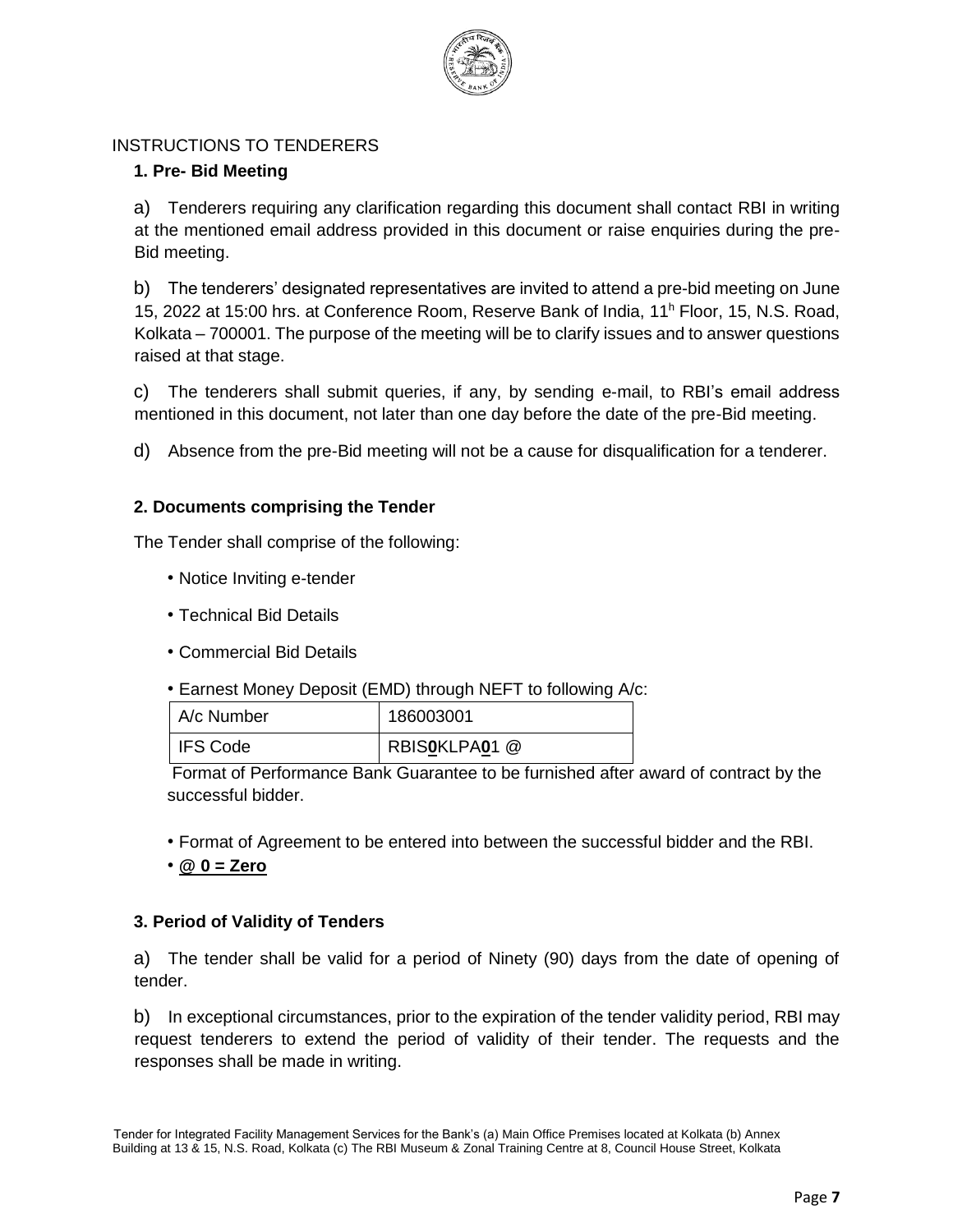

## **4. Submission, Sealing and Marking of Tenders**

a) Tenderers submitting tenders electronically shall follow the electronic tender submission procedures specified in the instructions regarding E-Tender.

b) The tenderers shall submit their technical bid as well as the commercial bid in prescribed format along with copies of necessary documents as indicated in the tender document. E-Tender with all information shall be submitted on or before the prescribed time and date.

c) If desired / prescribed information is not submitted, RBI will assume no responsibility for rejection of tender.

## **5. Deadline for Submission of Tenders**

a) Tenders must be filled online through e-tendering process mentioned in this document, not later than the date and time indicated in this document.

b) RBI may, at its discretion, extend the deadline for the submission of e-tenders by amending the Tender Document.

# **6. Late Tenders - No Tender after the deadline shall be allowed on the e- portal.**

**7.** Tenderers are advised to consider the tentative labour cost as prescribed by Government of India (Ministry of Labour & Employment), Office of Chief Labour Commissioner (C), New Delhi while quoting the rates.

## **8. Tender Opening**

RBI shall open the tender electronically on the notified date. Part - I (Technical Bid) of the tender will be opened in the presence of those tenderers/ their authorized representatives who choose to be present. Part-II (Commercial Bid) only will be opened of those tenderers who qualify/ are found suitable after scrutiny of Part-I (Technical Bid) by RBI on a subsequent date which will be intimated to all the eligible tenderers in advance by Courier/ E-mail/ Telephone call. The decision of RBI in this regard will be final.

## **9. Bid Evaluation Criteria**

The Technical Bids shall be evaluated based on the available documents submitted by the bidder on MSTC.

(Note: Information relating to the evaluation of tenders shall not be disclosed to tenderers or any other persons not officially concerned with such process.)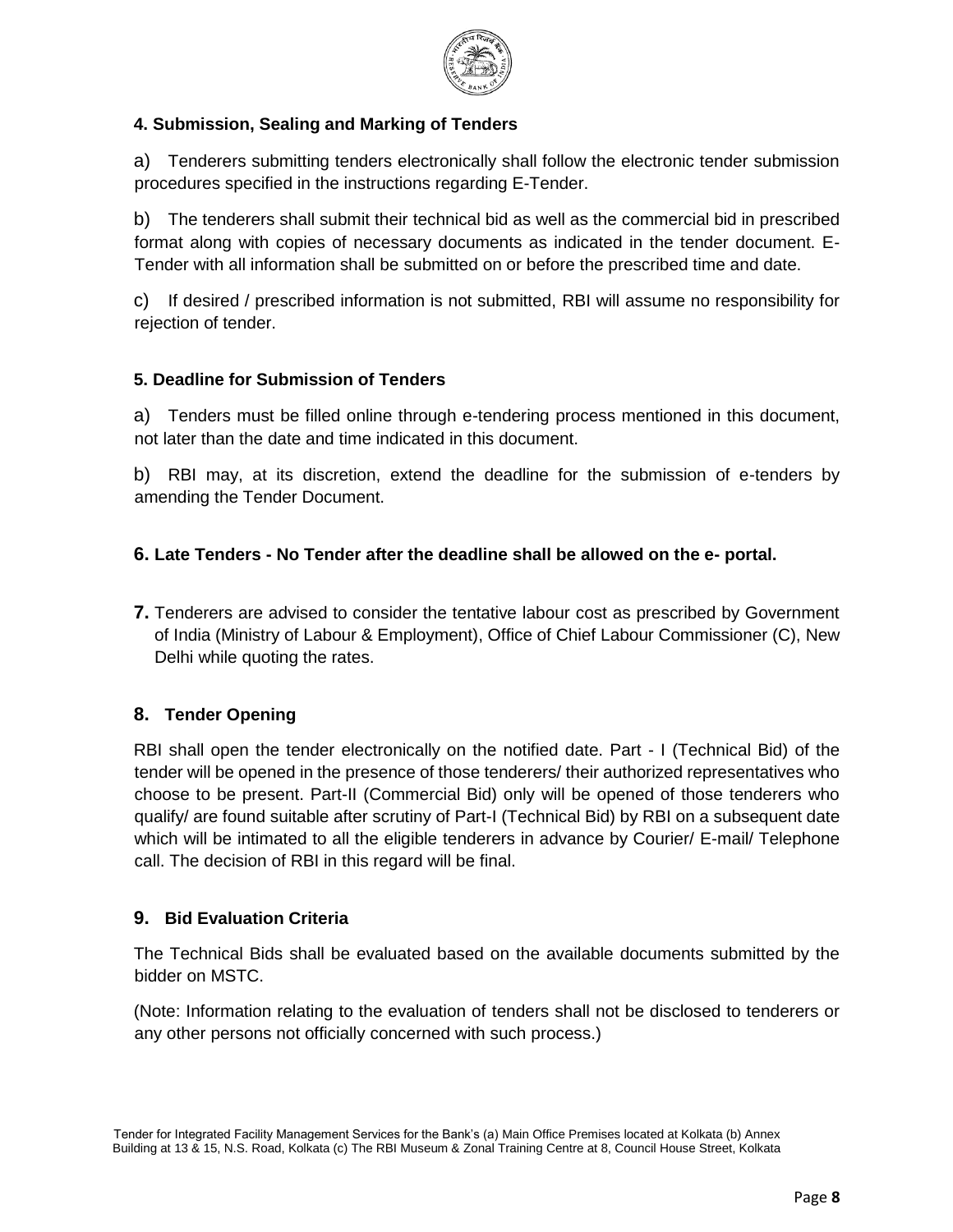

## **10. Clarification of Tenders**

a) To assist in the examination, evaluation, comparison of the tenders and qualification of the tenderers, RBI may, at its discretion, ask any tenderer for a clarification regarding its tender, allowing a reasonable time for response. Any clarification submitted by a tenderer that is not in response to a request by RBI shall not be considered. RBI request for clarification and the response shall be in writing. No change in the prices or substance of the tender shall be sought, offered, or permitted, except to confirm the correction of arithmetic errors discovered by RBI in the evaluation of the tenders.

b) If a tenderer does not provide clarifications regarding its tender by the date and time set in the RBI's request for clarification, its tender shall be liable to be rejected.

### 11 **Signing of Contract**

The successful tenderer shall execute an agreement with RBI on Non-Judicial stamp paper of value not less than ₹100/- within 10 days of award of work. The stamp duty shall be borne by the successful tenderer. However, the issue of intimation of award of work by RBI shall be considered as a binding contract, as though such an agreement has been executed and all the terms and conditions shall apply on this contract.

### 12 **Bank Guarantee**

a) The successful tenderer shall furnish along with the execution of the contract, a Bank Guarantee (BG) of **₹. 5,00,000/- (Rupees Five lakh only)** in accordance with the Performa given in Annex-III. The BG shall be valid for a period of Sixty (60) days after the expiry of contract period. The EMD of such tenderer will be returned on receipt of the Bank Guarantee.

b) Failure of the successful tenderer to submit the Bank Guarantee of **₹. 5,00,000/-** (Rupees Five lakh only) in or to sign the Agreement shall constitute sufficient ground for the annulment of the award, forfeiture of the EMD and blacklisting of such tenderer.

c) The Bank Guarantee shall be released without interest after two months of expiry of the contract period only after being satisfied of the successful completion of the contract and no liabilities from the successful tenderer or its employees. In case of any complaint or pending dues, the Bank Guarantee will be treated as security deposit and shall be discharged only after adjusting all dues, liabilities, etc.

### **13. Disclaimer**

a) Though adequate care has been taken while preparing this document, the tenderers shall satisfy themselves that the document is complete in all respects. Intimation of any discrepancy shall be given to RBI immediately. If no intimation is received from any tenderer within seven (7) days from the date of notice inviting e-tender, it shall be considered that this document is complete in all respects.

b) RBI reserves the right to modify, amend or supplement this document including all formats and Annex.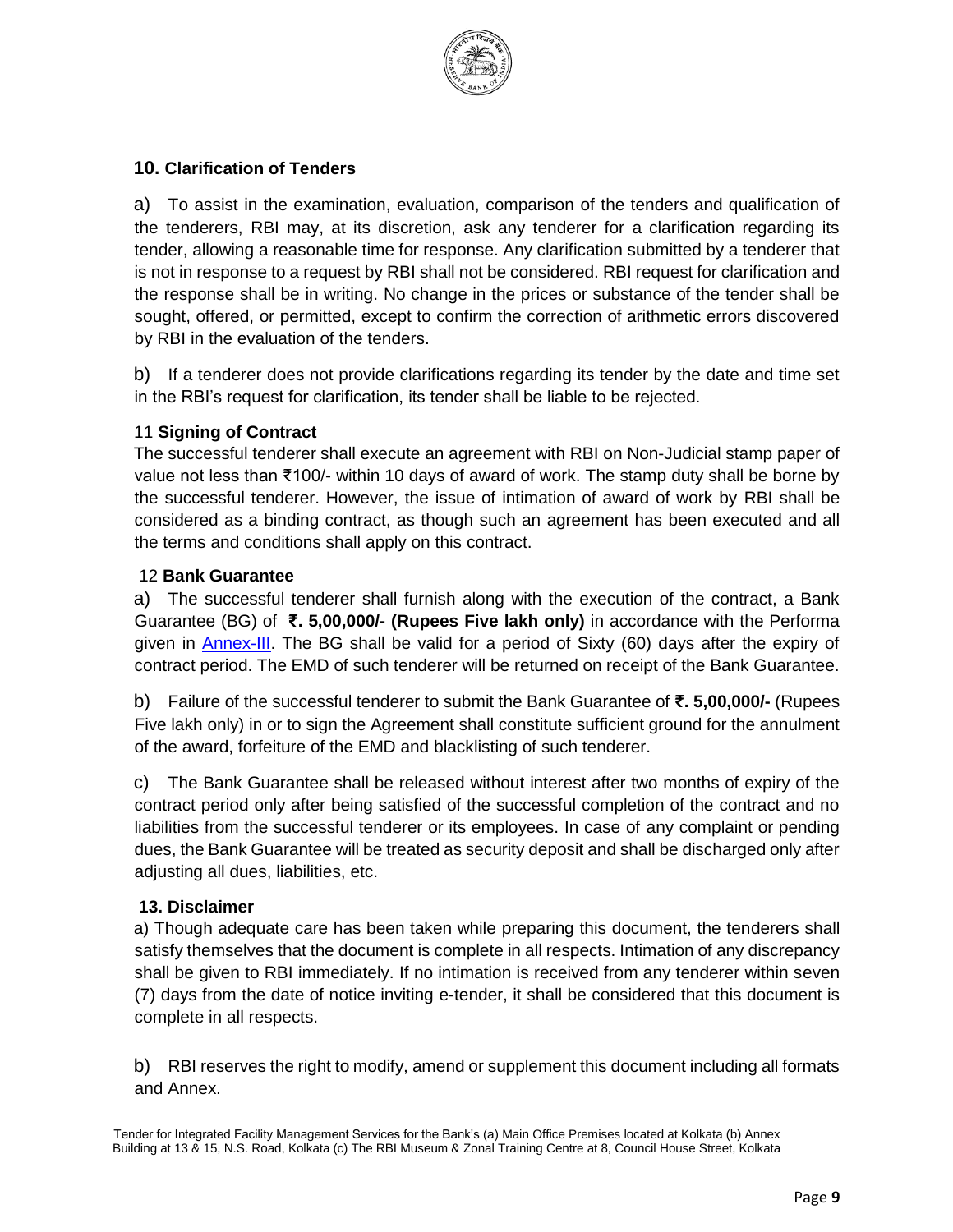

c) While this document has been prepared in good faith, neither RBI nor its employees or advisors will make any representation or warranty, express or implied, or accept any responsibility or liability, whatsoever, in respect of any statements or omissions herein, or the accuracy, completeness or reliability of information, and shall incur no liability under any law, statute, rules or regulations as to the accuracy, reliability or completeness of this document, even if any loss or damage is caused by any act or omission on their part.

**Note-** The tenderers may visit the site before quoting the rates to assess the quantum of work.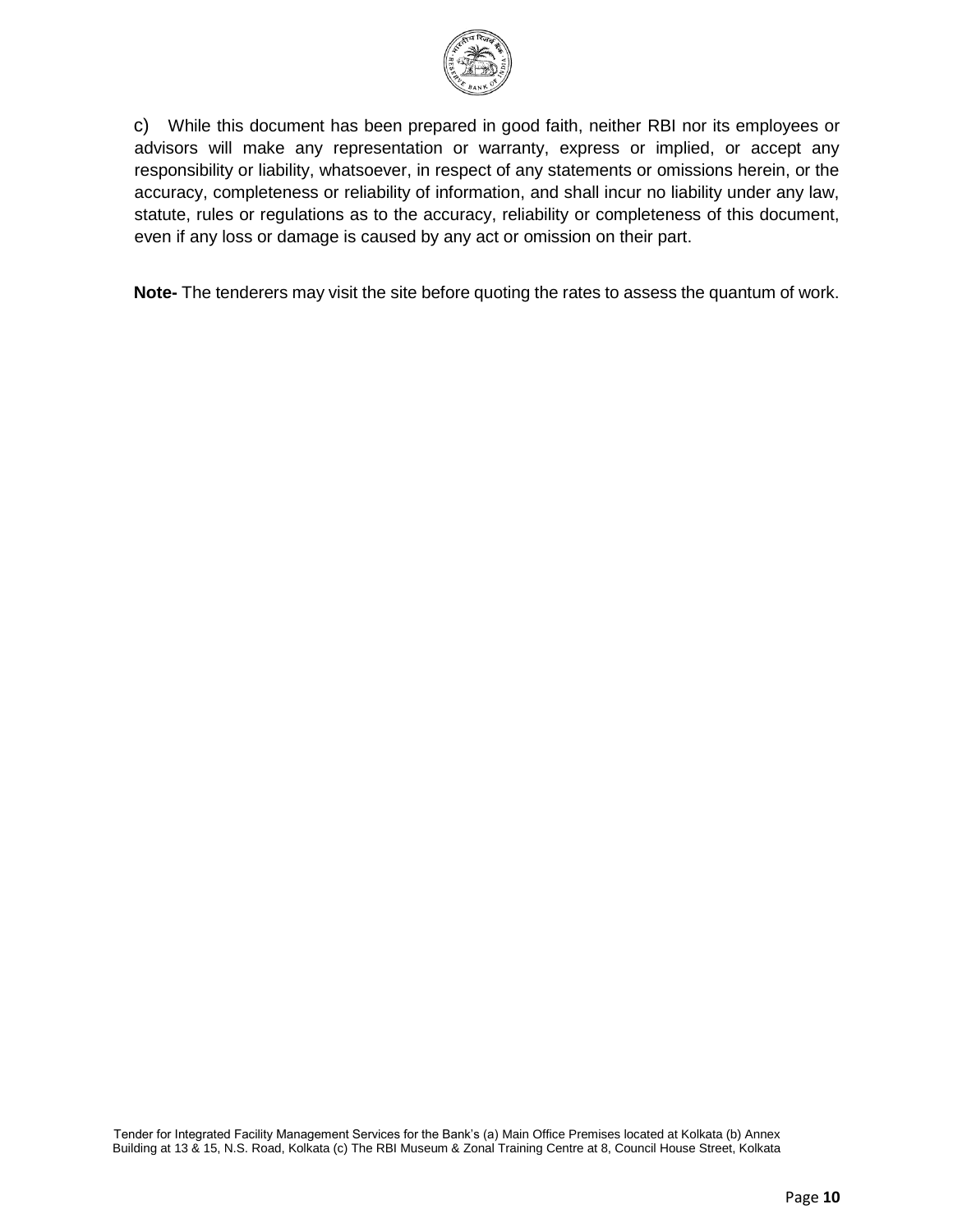

## **PART I – TECHNICAL BID**

From,

| To |  |
|----|--|

Regional Director Reserve Bank of India 13 & 15, N.S. Road Kolkata – 700001

| SI.<br>No.     | <b>Particulars</b>                                                                                                                                                                                                                                                                                                                                             | Details to be filled in by the<br><b>Tenderer</b> |
|----------------|----------------------------------------------------------------------------------------------------------------------------------------------------------------------------------------------------------------------------------------------------------------------------------------------------------------------------------------------------------------|---------------------------------------------------|
| 1              | Name of the Tenderer                                                                                                                                                                                                                                                                                                                                           |                                                   |
| $\overline{2}$ | (a) Type of Tenders $-$ (whether<br>Proprietorship / Partnership / LLP / Pvt. Ltd./<br>Ltd. Company)<br>(b) Date of Establishment<br>(c) Details of Registration (Firm, Company<br>etc.), Registering Authority, Date, Number<br>etc. (not applicable in the case of a sole<br>proprietorship).<br>Please enclose relevant documents in support of the<br>same |                                                   |
| 3              | Name of the proprietor/ partners/ directors of the<br>Tenderer with designation                                                                                                                                                                                                                                                                                |                                                   |
| 4              | Regd. Office/ Business Address of the Tenderer<br>along with Telephone No., Mobile No., Fax No. and<br>e-mail.                                                                                                                                                                                                                                                 |                                                   |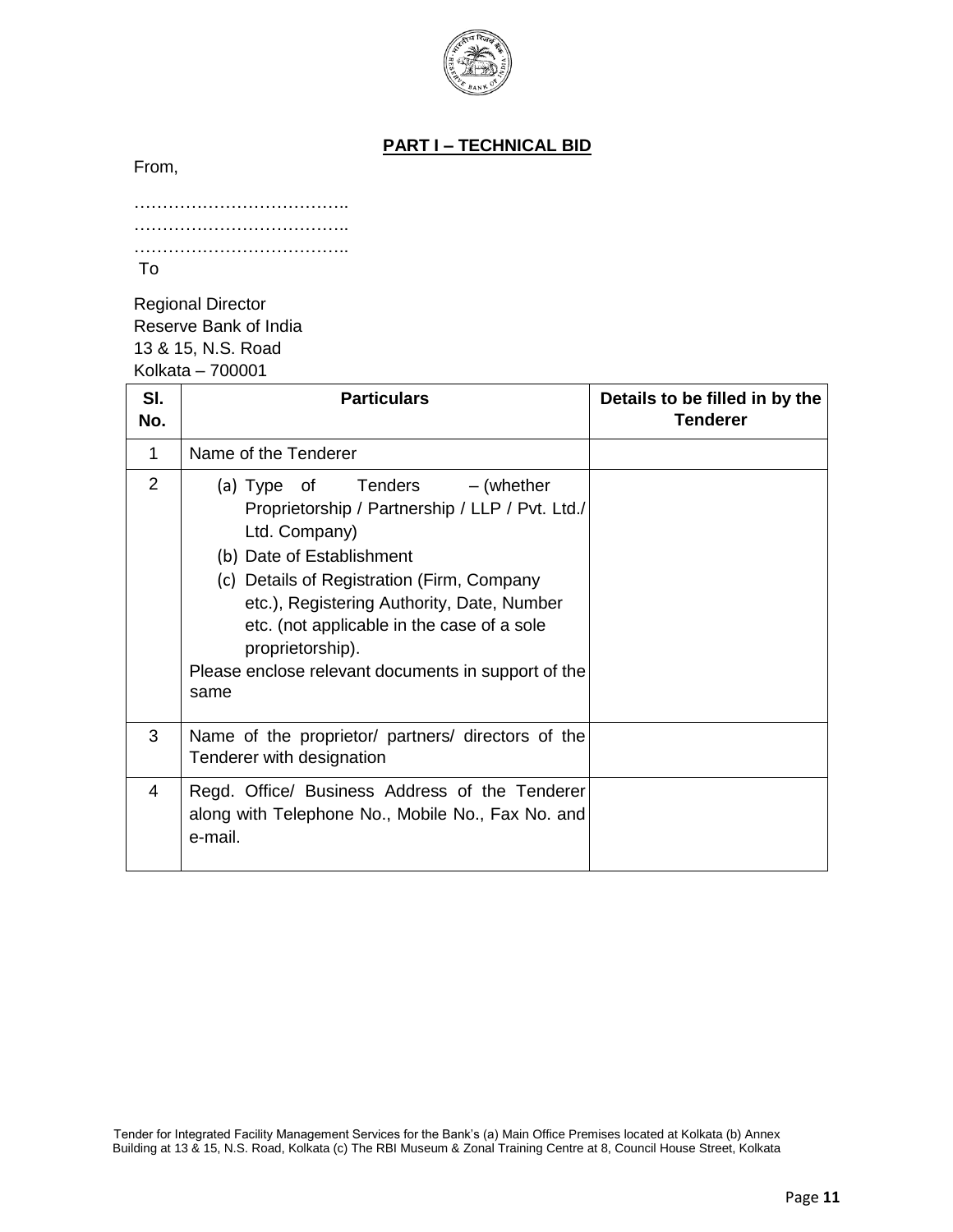|                | (a) Whether having own office in Kolkata<br>(b) Address of the local office at Kolkata.<br>(c) Name of the authorised official and his/<br>her telephone number.<br>Please enclose relevant documents in support of the<br>same.                                                                                                                                                                                                                 |  |
|----------------|--------------------------------------------------------------------------------------------------------------------------------------------------------------------------------------------------------------------------------------------------------------------------------------------------------------------------------------------------------------------------------------------------------------------------------------------------|--|
| 5              | Work Experience - Details of work experience as<br>per the requirement in the Pre-Eligibility Criteria and<br>Terms and Conditions supported by work orders,<br>documents and certificates. The details along with<br>documentary evidence of previous experience, if<br>any, of similar services at any office of Reserve<br>Bank of India or Government/ Semi - Government/<br>Public Sector Undertakings/ Banks/ MNCs should<br>also be given |  |
| 6              | Whether average annual business turnover of last<br>three financial years is 100% of the estimated cost<br>of the work. Supporting documents should be<br>enclosed in proof of turnover.                                                                                                                                                                                                                                                         |  |
| $\overline{7}$ | Income Tax Returns of last three Financial years -<br>$F.Y. 2018 - 19,$<br>$F.Y. 2019 - 20$ and<br>$F.Y. 2020 - 21$<br>(Self-Attested Copy to be submitted)                                                                                                                                                                                                                                                                                      |  |
| 8              | Whether registered with Labour Department under<br>the Contract Labour ((Regulation and Abolition)<br>Act, 1970 and Contract Labour (Regulation and<br>Abolition) Central Rules, 1971. (If yes, Copy of<br>certificate to be uploaded)                                                                                                                                                                                                           |  |
| 9              | Names and Addresses of the bankers. The bankers<br>creditworthiness<br>Certificate<br>regarding<br>of<br>the<br>tenderer is to be given by the banker on their letter<br>head through e-mail as per format attached with<br>this tender document.<br>$(\text{Annex} - I)$                                                                                                                                                                        |  |

Tender for Integrated Facility Management Services for the Bank's (a) Main Office Premises located at Kolkata (b) Annex Building at 13 & 15, N.S. Road, Kolkata (c) The RBI Museum & Zonal Training Centre at 8, Council House Street, Kolkata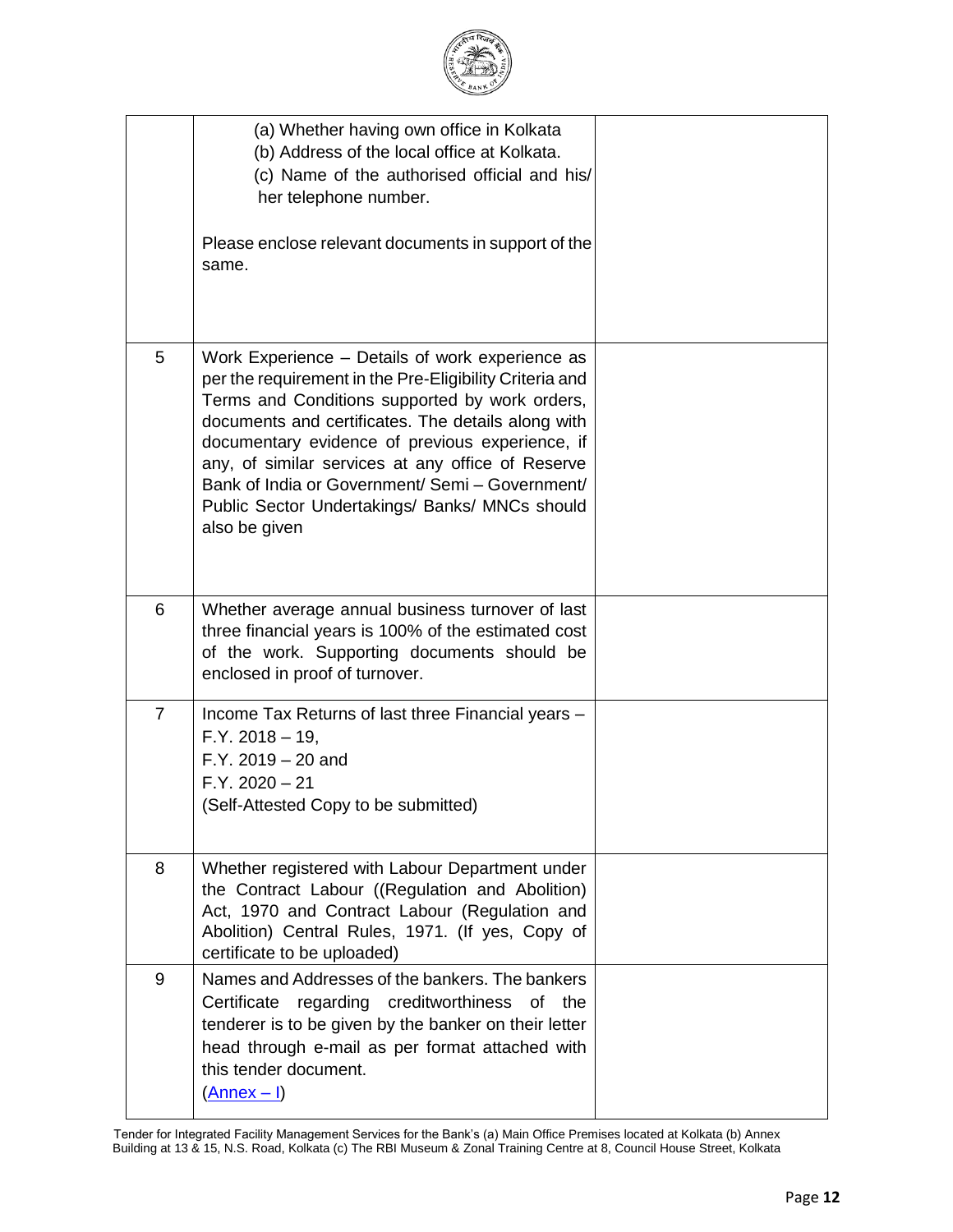

| 10 | Names and Addresses of the existing clients along<br>with their full details. The feedback from top three<br>existing clients is required to be uploaded as per<br>format attached with this tender document (Annex-<br>$\parallel$ ). |  |
|----|----------------------------------------------------------------------------------------------------------------------------------------------------------------------------------------------------------------------------------------|--|
| 11 | The Bank Account (IFS Code and Account<br>Number) where payments would be received by the<br>organisation of the tenderer.                                                                                                             |  |

Copies of Documents required to be submitted for Technical Bid:

- 1. Audited annual financial statements (for F.Y. 2018-19, F.Y. 2019-20 and F.Y. 2020- 21).
- 2. Income Tax Returns for last three financial years i.e., F.Y. 2018-19, F.Y. 2019-20 and F.Y. 2020-21.
- 3. List of Clients.
- 4. Feedback from top three existing clients.
- 5. Incorporation documents.
- 6. Copies of the PAN, Tin and GST Registration wherever applicable.
- 7. Any other document/s required to be submitted, as mentioned above or as demanded by the Bank.

## **The Bank reserves the right to call for proof/ verification of any or all of the above mentioned particular.**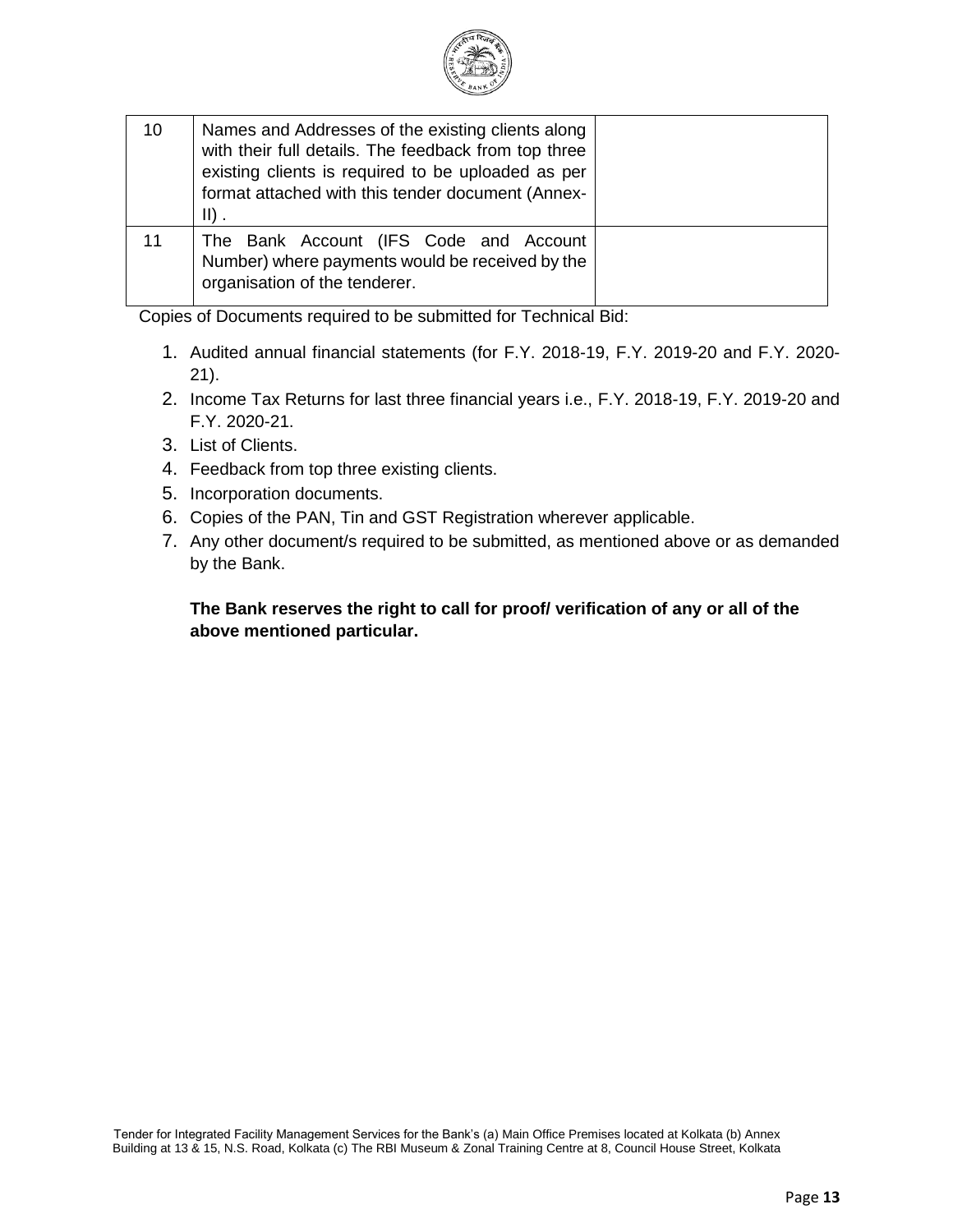

### **DECLARATION**

## **(To be submitted in the Technical Bid on the Letter head of the tenderer, duly signed by its authorised signatory)**

- 1. The information provided by me/us is/ are true to the best of my/ our knowledge and if any information is found incorrect or false, I/ we may be debarred from the tender process/ being awarded the contract.
- 2. I/ We agree to abide by the terms and conditions stipulated by RBI as mentioned in the tender documents.
- 3. I/ We also agree that our tender will remain valid for acceptance by the RBI for a period of 90 days from the date of opening of the tender and this period of validity can be extended for such further periods as may be mutually agreed upon between RBI and us in writing. I/ We also agree to keep the earnest money valid during the entire period of validity of tender.
- 4. I/ We understand that RBI, Kolkata reserves the right to accept or reject any or all of the tenders either in full or in part without assigning any reason thereof.

Dated this\_\_\_\_\_\_\_ day of\_\_\_\_\_\_\_\_\_\_\_ 2022.

Signature:

Name:

Seal of the Tenderer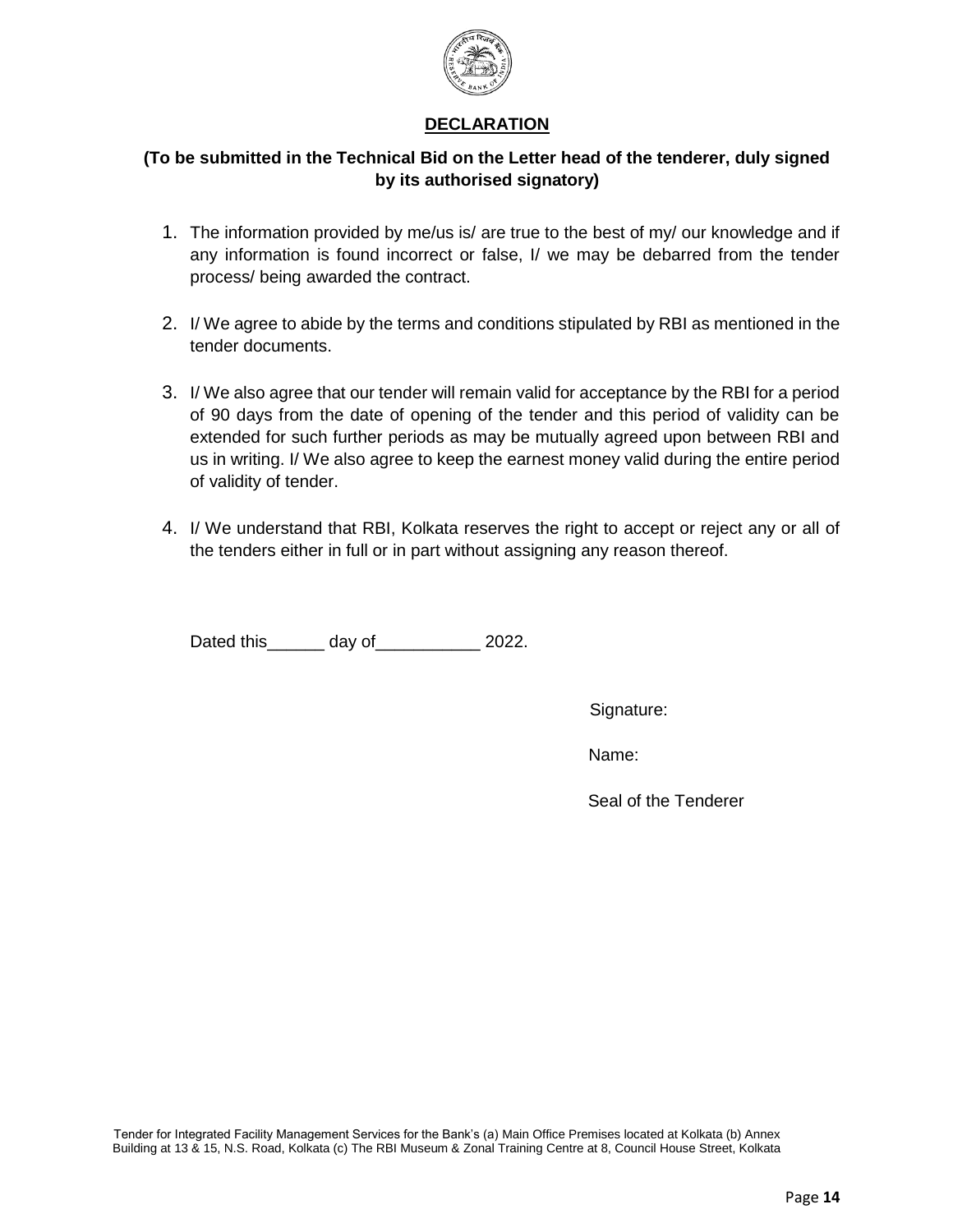

# **DETAILED SCOPE OF WORK**

1. The aim and objective are to provide a high level of a clean, hygienic and presentable look to the entire area. The contractor and his management team will supervise the awarded work. The Contractor has to ensure that the staff deployed is dressed in neat and clean uniform approved by the Bank. The Housekeeping staff will be responsible for cleaning of Office Premises including corridors, lift lobbies, staircases, entire compound area, vehicle parking area, internal roads and internal area along the perimeter wall, ISS (Reception), CRDS, Annex Building, adjoining areas and all security guard posts located along the perimeter wall along with cleaning/ maintenance of washrooms/toilets located in the entire premises of the Bank.

# 2. **Detailed Scope of works:**

| 1 <sub>1</sub> | Area to be covered                                                        | (a) Main Office Premises located at Kolkata<br>(b) Annex Building at 13 & 15, N.S. Road, Kolkata<br>(c) The RBI Museum & Zonal Training Centre at 8,                                                                                                                                                                                                                                                                                                                                                                                                                                                                                                                                                                                                                                                                                                                                                                                                                                                                                                                                                                                                                                                                                                                                                    |  |
|----------------|---------------------------------------------------------------------------|---------------------------------------------------------------------------------------------------------------------------------------------------------------------------------------------------------------------------------------------------------------------------------------------------------------------------------------------------------------------------------------------------------------------------------------------------------------------------------------------------------------------------------------------------------------------------------------------------------------------------------------------------------------------------------------------------------------------------------------------------------------------------------------------------------------------------------------------------------------------------------------------------------------------------------------------------------------------------------------------------------------------------------------------------------------------------------------------------------------------------------------------------------------------------------------------------------------------------------------------------------------------------------------------------------|--|
|                |                                                                           | Council House Street, Kolkata                                                                                                                                                                                                                                                                                                                                                                                                                                                                                                                                                                                                                                                                                                                                                                                                                                                                                                                                                                                                                                                                                                                                                                                                                                                                           |  |
| 2.             | <b>Working Hours</b>                                                      | Normal Working hours: (8 hours) 8 AM to 4.30 PM with half an                                                                                                                                                                                                                                                                                                                                                                                                                                                                                                                                                                                                                                                                                                                                                                                                                                                                                                                                                                                                                                                                                                                                                                                                                                            |  |
|                |                                                                           | hour lunch break.                                                                                                                                                                                                                                                                                                                                                                                                                                                                                                                                                                                                                                                                                                                                                                                                                                                                                                                                                                                                                                                                                                                                                                                                                                                                                       |  |
| 3.             | Manpower<br>to<br>be                                                      | The manpower of 30 cleaning staff including one Supervisor.                                                                                                                                                                                                                                                                                                                                                                                                                                                                                                                                                                                                                                                                                                                                                                                                                                                                                                                                                                                                                                                                                                                                                                                                                                             |  |
|                | deployed                                                                  | (At least 50% of the workers shall be women. The ratio of men                                                                                                                                                                                                                                                                                                                                                                                                                                                                                                                                                                                                                                                                                                                                                                                                                                                                                                                                                                                                                                                                                                                                                                                                                                           |  |
|                |                                                                           | and women can be altered as per requirement.)                                                                                                                                                                                                                                                                                                                                                                                                                                                                                                                                                                                                                                                                                                                                                                                                                                                                                                                                                                                                                                                                                                                                                                                                                                                           |  |
| 4.             |                                                                           | I. Scope of Work for General Areas/Common Areas of Main Office Premises                                                                                                                                                                                                                                                                                                                                                                                                                                                                                                                                                                                                                                                                                                                                                                                                                                                                                                                                                                                                                                                                                                                                                                                                                                 |  |
|                | <b>Including Annex Building:</b>                                          |                                                                                                                                                                                                                                                                                                                                                                                                                                                                                                                                                                                                                                                                                                                                                                                                                                                                                                                                                                                                                                                                                                                                                                                                                                                                                                         |  |
|                | d)<br>panels on regular basis.<br>and its premises.<br>f)<br>with brooms. | a) Contractors shall be responsible for all cleaning works such as sweeping and<br>mopping of general area in each floor, passages and lobbies at all the floors,<br>cleaning of each cabin located in all the floors at Main Office Building. Cleaning of<br>tables, chairs and Desks in each departments/Section. Periodicity of this job will<br>be reviewed and determined by the Bank.<br>b) Fortnightly cleaning, sweeping, moping and wiping of floors, staircase from (Date<br>& time will be determined by Bank). Cleaning activity shall start in the morning at<br>8.00 AM so as to complete all the dusting/ cleaning/ moping work before 9.00 AM.<br>c) Fortnightly cleaning of windows, window panes, grills, doors, ventilators in all floors<br>of the main office building, Annex building & ZTC building.<br>Fortnightly cleaning of glass panels used in building / infrastructure. Proper<br>arrangements on the cost of agency to be done by contractor to clean all glass<br>e) Fortnightly removal of beehives and cobwebs/honey webs from the office building<br>Fortnightly cleaning and sweeping of open area including balconies and roof tops<br>g) Lifting, carrying and disposing of dead bird's animals, rats and insect etc. if found<br>in and around office premises. |  |
|                | h)<br><b>Bank</b>                                                         | Fortnightly cleaning of store rooms, book vaults etc. of all the departments of the                                                                                                                                                                                                                                                                                                                                                                                                                                                                                                                                                                                                                                                                                                                                                                                                                                                                                                                                                                                                                                                                                                                                                                                                                     |  |

Tender for Integrated Facility Management Services for the Bank's (a) Main Office Premises located at Kolkata (b) Annex Building at 13 & 15, N.S. Road, Kolkata (c) The RBI Museum & Zonal Training Centre at 8, Council House Street, Kolkata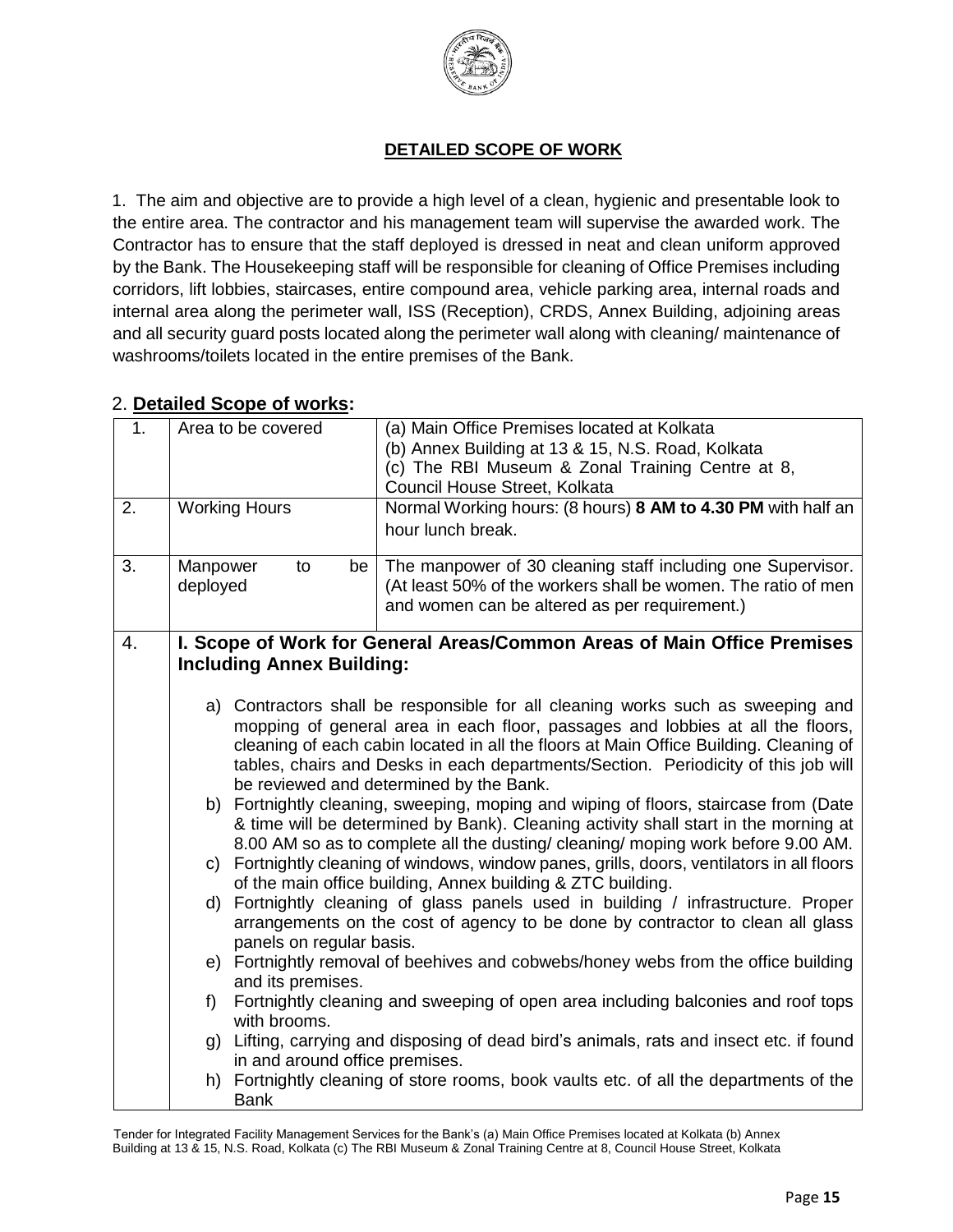| i)           | Fortnightly cleaning of Conference Rooms and Board Room as per the requirement                                                                                                                                                                                                                                                                                                                                                                                                                                                                                                                                                                                                                                                                                                                                                                                                                                                      |
|--------------|-------------------------------------------------------------------------------------------------------------------------------------------------------------------------------------------------------------------------------------------------------------------------------------------------------------------------------------------------------------------------------------------------------------------------------------------------------------------------------------------------------------------------------------------------------------------------------------------------------------------------------------------------------------------------------------------------------------------------------------------------------------------------------------------------------------------------------------------------------------------------------------------------------------------------------------|
|              | of the Bank.                                                                                                                                                                                                                                                                                                                                                                                                                                                                                                                                                                                                                                                                                                                                                                                                                                                                                                                        |
| j)           | Fortnightly cleaning of Officers Lounge and Dining room located at the 9 <sup>th</sup> & 10 <sup>th</sup><br>floor. Periodical cleaning the floor/table tops/ countertops/kitchen/ washbasins in<br>Officers' Lounge and carry out miscellaneous tasks in the lounge as per instructions                                                                                                                                                                                                                                                                                                                                                                                                                                                                                                                                                                                                                                            |
|              | of the Bank.                                                                                                                                                                                                                                                                                                                                                                                                                                                                                                                                                                                                                                                                                                                                                                                                                                                                                                                        |
|              | k) Fortnightly sweeping and moping of the floor of the canteen area (except the<br>kitchen) and wash basins located in the Annex Building.                                                                                                                                                                                                                                                                                                                                                                                                                                                                                                                                                                                                                                                                                                                                                                                          |
| $\mathsf{I}$ | Weekly sweeping of frontal drive way, front parking area, rear parking area and<br>complete peripheral area of the Bank.                                                                                                                                                                                                                                                                                                                                                                                                                                                                                                                                                                                                                                                                                                                                                                                                            |
|              | m) Fortnightly cleaning of areas around water dispensers/water purifiers installed at<br>various locations in the Bank's premises.                                                                                                                                                                                                                                                                                                                                                                                                                                                                                                                                                                                                                                                                                                                                                                                                  |
|              | n) Special cleaning of specific areas in the Security Area as per the instructions of the<br>Bank.                                                                                                                                                                                                                                                                                                                                                                                                                                                                                                                                                                                                                                                                                                                                                                                                                                  |
|              | o) Any special cleaning on Republic Day, Independence Day and Festivals to be<br>carried out as per the instruction of the Bank.                                                                                                                                                                                                                                                                                                                                                                                                                                                                                                                                                                                                                                                                                                                                                                                                    |
|              | p) Continuous cleaning, maintaining hygiene & mopping of floors and common area<br>in the Bank to be done during office hours so that it retains a clean and dry look.                                                                                                                                                                                                                                                                                                                                                                                                                                                                                                                                                                                                                                                                                                                                                              |
|              | II. Scope of Work for Washrooms/ Toilets in Main Office Premises Including Annex<br>Building & ZTC, Museum Building: The housekeeping staff shall be responsible for<br>cleaning of the washrooms/toilets to include toilet pots, seats/urinal pots, platform, sink,<br>wash basins, tiles, floor, racks, glass mirrors etc. in all the washrooms and toilets of the<br>Main Office Building and Annex Building.<br>a. Cleaning of washrooms in the Banking Hall in the ground floor daily.<br>b. Cleaning all washrooms (gents and ladies) in all the floors including the<br>washrooms daily as specified above.<br>c. Cleaning all wash basins/buckets and mugs/mirrors and wall tiles in the<br>wash rooms daily.<br>d. Removal of waste from all the washrooms daily.<br>e. Removal of cob-webs in the washrooms as and when found necessary.<br>Cleaning of all washrooms with bleaching powder/bleaching water once in<br>f. |
|              | a fortnight.<br>g. Any new/addition of toilet in MOP, Annex Building & ZTC building will be                                                                                                                                                                                                                                                                                                                                                                                                                                                                                                                                                                                                                                                                                                                                                                                                                                         |
|              | included in the scope of work without any additional costs<br>Thorough cleaning of all toilets using required cleaning and disinfectant<br>h.<br>material and by putting urinal cubes and air purifier in all urinals, wash<br>basins and WC area.                                                                                                                                                                                                                                                                                                                                                                                                                                                                                                                                                                                                                                                                                  |
|              | Restock toiletries including liquid hand wash soap, toilet rolls, air<br>i.<br>fresheners, odonil, sanitary/urinal cubes, naphthalene balls in toilets, etc.<br>after daily check-ups in the morning, afternoon, evening and on call basis<br>during day time.                                                                                                                                                                                                                                                                                                                                                                                                                                                                                                                                                                                                                                                                      |
|              | The required frequency of cleaning of toilets would be at least thrice in a<br>j.<br>day in the MOP including Annex building and ZTC. It is to be on a<br>continuous basis for all the toilets in the RBI Museum during working hours.<br>Display board indicating cleaning in progress must be displayed while the<br>cleaning is in progress.                                                                                                                                                                                                                                                                                                                                                                                                                                                                                                                                                                                     |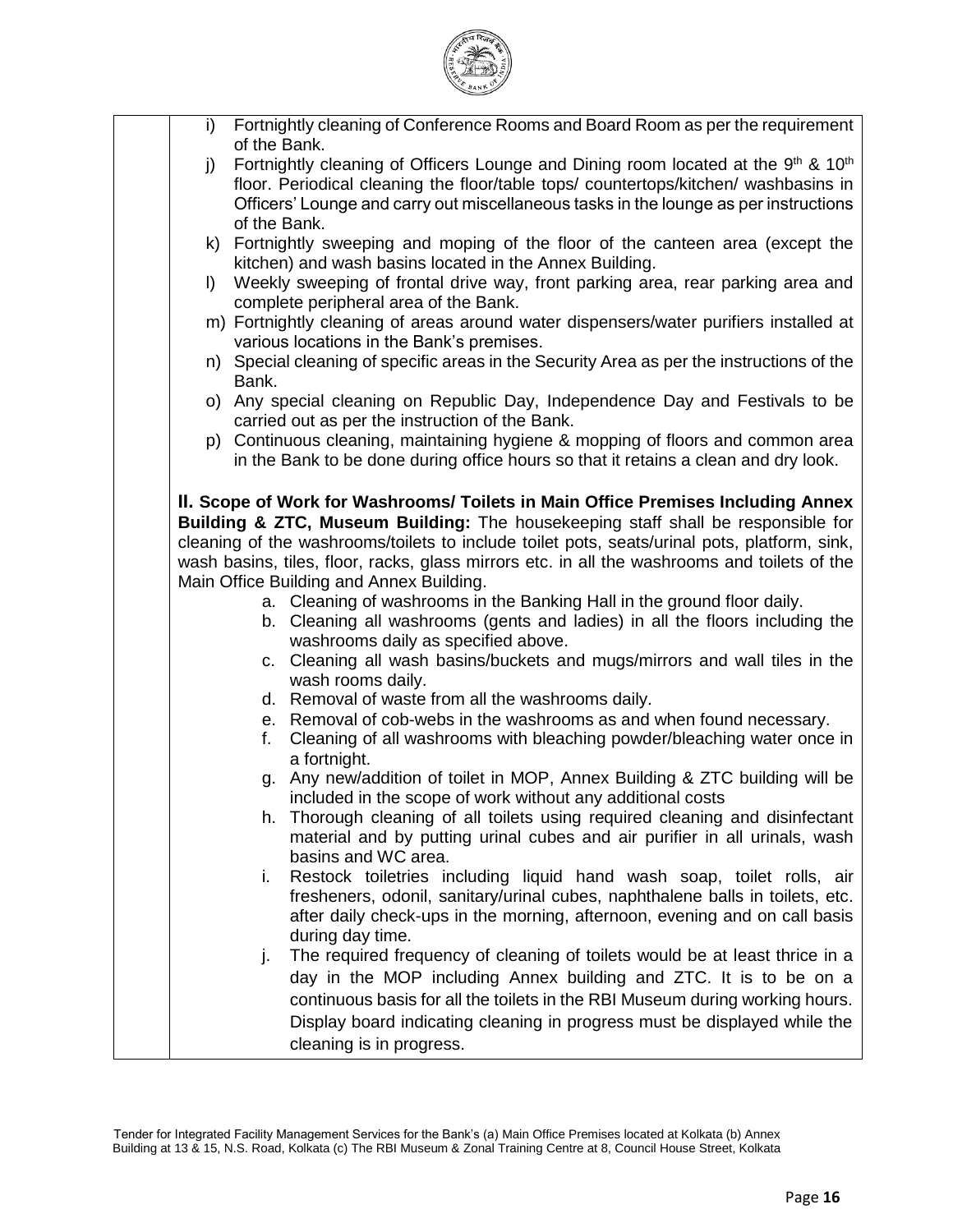

The above said cleaning work consists of washing, scrubbing, cleaning the floor and wall dado of Toilet, bathroom, water closet, sanitary wares, fittings / fixtures (without damaging their shine) including flush tank, common wash basin area, toilet mirror, etc. by using the nylon brush with approved cleaning materials like detergent, toilet cleaner, oxalic acid etc. and outside wash basin and wall dado area).

To ensure on a daily basis that all the accessories/ equipment in the toilets like Taps /Sinks /Geyser/Flush /Shower / other sanitary fittings, etc., are in working condition and if not, then report it to Care Taker. Complaints regarding civil, electric, plumbing, etc., observed in the wash rooms/ toilets must be resolved by reporting to Care Taker /AMC persons/Estate Department.

**3. The following jobs are to be carried out weekly (on Saturdays):** All Saturdays will be used for special cleaning exercise of the toilets/ washrooms and other areas in the Bank premises.

i) Thorough cleaning/sweeping/washing/mopping with disinfectant cleaners of all floors, staircases and toilets. Scrubbing of all floors and ceramic tiles base.

ii) Thorough cleaning of pantries, sinks, exposed areas as well as behind/corner/niches under the furniture and fixtures.

iii) Cleaning of sanitary fittings, toilet drain pipes, wash basin drain pipes, etc. with standard cleaning material.

iv) Cleaning of all window glasses with glass cleaners

v) All floors in common area, including staircases shall be cleaned thoroughly with floor scrubbing machine with soap and water to remove all stains etc.

vi) Total office area floors to be cleaned with floor scrubbing machine, wherever required as per directions of P&SE/ Asst.Caretaker.

NOTE: The Contractor shall ensure that the first cleaning of the washrooms is completed before the start of the working hours of the office. The manpower deployed shall report to the Caretaker of the Bank and shall be available at a specified place in the premises to take instructions.

#### **5. Penalty:**

The details of cleaning of all washrooms should be enclosed along with the bill and if any washrooms is found to be not cleaned as mentioned in Annex- V, **₹500/-** per washroom per day will be levied for not carrying out cleaning of wash rooms in the Bank's Main Office Building, Annex Building, ZTC & Museum building.

6. In case the services are not found satisfactory, the Bank shall be at liberty to withhold any payment/s that may be due to the successful bidder, till such time such services are rendered to the satisfaction of the Bank.

7. The bidder should possess or procure needful infrastructure, gadgets and other material required for smooth housekeeping services. No additional cost towards this will be borne by organization.

Tender for Integrated Facility Management Services for the Bank's (a) Main Office Premises located at Kolkata (b) Annex Building at 13 & 15, N.S. Road, Kolkata (c) The RBI Museum & Zonal Training Centre at 8, Council House Street, Kolkata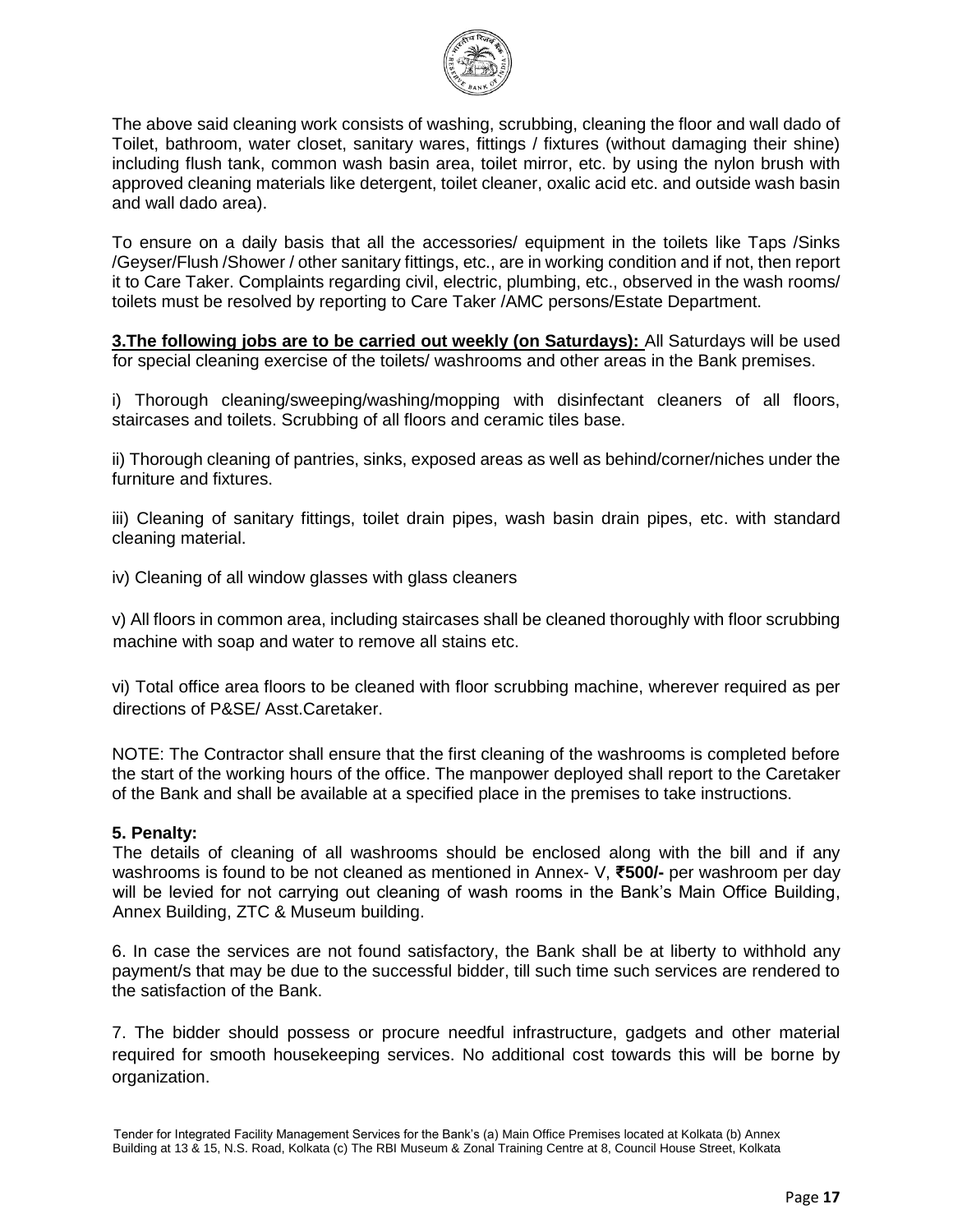

8. The successful bidder must provide a dedicated mobile phone number of its supervisor (with active SIM card). This mobile phone will remain with the Supervisor on duty (in shift). The same mobile number will be circulated in the office.

#### **9. Guidelines for cleaning works:**

- a. High standard of cleanliness should be maintained by using modern equipment and materials
- b. Cleaning works are to be undertaken at the time specified by the Bank, taking into consideration the volume and nature of work, without compromising on the quality of the work.
- c. Periodical cleaning of fans, lighting fixtures exhaust fans, etc.
- d. Cleaning of platform and toilet pots, seats/urinal pots, sink, wash basins, tiles, racks, glass mirrors.
- e. Thorough sweeping, washing, mopping and scrubbing the floors and wall dado inside the toilets.
- f. Cleaning of floor, walls and ceiling and removing dirt, dust and stains from them. It should also be made free of cobwebs including removing them from inaccessible places by using appropriate tools.
- g. Cleaning includes plumbing and sanitary fittings & fixtures, etc., without causing damage to sensors.
- h. Cleaning of windows, window panes, grills, doors, ventilators, etc., without causing any damage to the installed blinds.
- i. Cleaning of accessories provided in the wash rooms like buckets/mugs/soap cases etc.
- j. All the cleaning material and equipment will be provided by the service provider / contractor firm.
- k. The cleaning material used shall be of standard quality (of eco-friendly and non-toxic variety) to avoid damage to CP fixture/tiles/flooring, etc.
- l. The Contractor shall provide the workers with hand gloves where ever necessary.
- m. Any additional work as and when required has to be attended to.

#### **10. Timings for Housekeeping work and No of Labourers Required:**

The Contractor has to provide labour force in to maintain the buildings as required and quality to ensure workmanship of the degree specified in the job order and to the satisfaction of the Bank. However, the requirement of workforce to be deployed is given herein under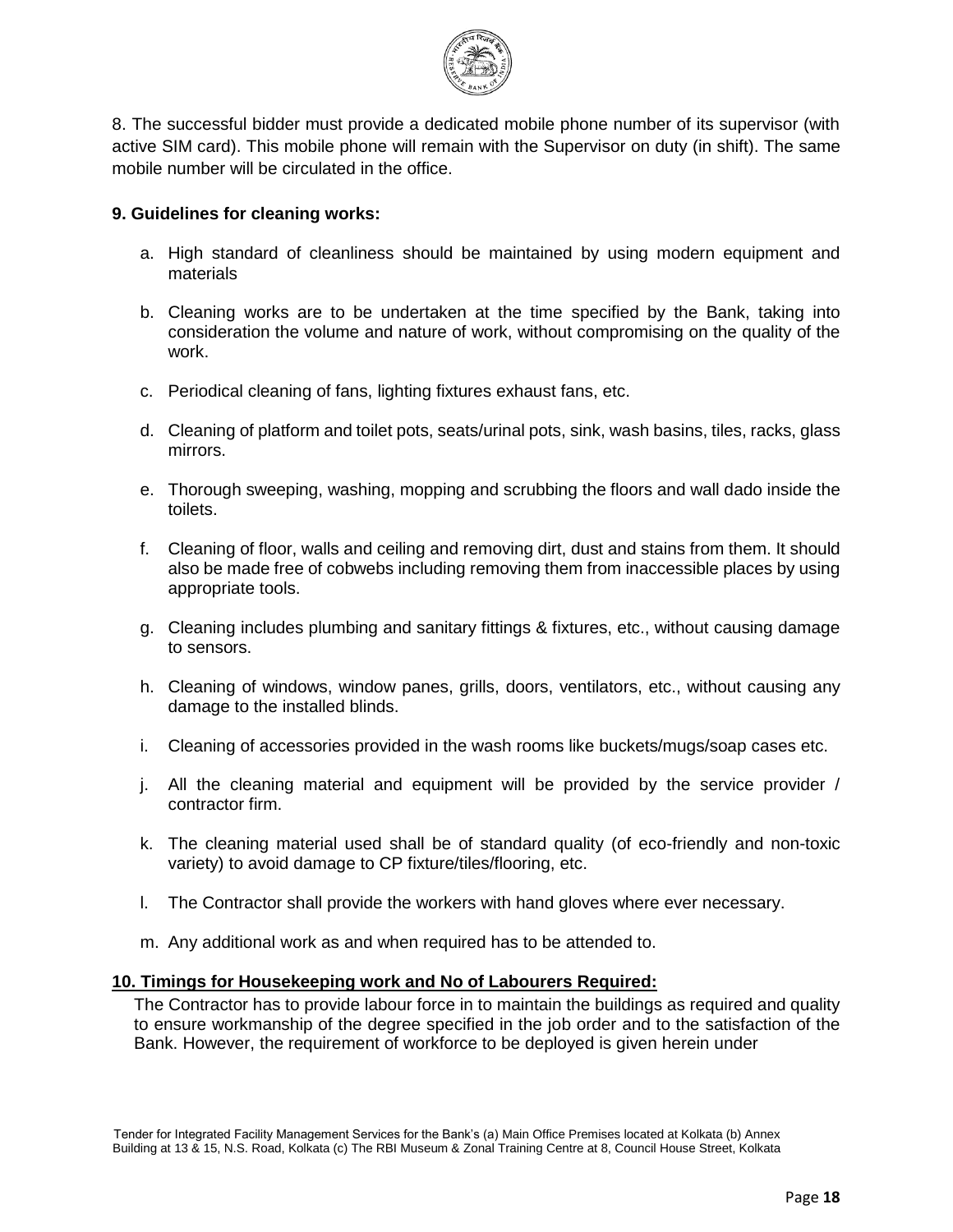

| SI.No | Nature of<br><b>Work</b> | Location                                                                                                             | Category     | Manpower<br>Required | Work men required<br>on all 6 days of each<br>week                                         |
|-------|--------------------------|----------------------------------------------------------------------------------------------------------------------|--------------|----------------------|--------------------------------------------------------------------------------------------|
| 1.    | Houseke<br>eping         | Main<br>Bank<br>Office<br><b>Building</b><br>(including Annex<br><b>Building</b><br>and<br>ZTC & Museum<br>building) | Housekeepers | 29 Nos.              | Normal<br>Working<br>hours: (8 hours) 8 AM<br>to 4.30 PM with half<br>an hour lunch break. |
| 2     | Supervisi<br>na          | do                                                                                                                   | Supervisor   |                      | do                                                                                         |

## **Note: Deployment/re-appropriation of the number of site supervisor and housekeeping staff may change as per requirement of the RBI.**

\*The bidders shall, however, survey the area & asses the manpower requirement at their own. The bidder must employ adult & experience labour only. *However, the above number can be increased or decreased at the discretion of the Bank, based on the requirement.*

11. The contractor shall depute sufficient number of labourers for the work and also a supervisor shall be posted throughout the day to supervise all the operations who will be responsible for ensuring that work is carried out satisfactorily. No minor shall be appointed. Any additional work shall be carried out on holidays if required by the Bank.

12. All labourers and supervisor should report to the P&SE/caretaker of the Main Office Premises. The working hours shall be 8 working hours (including 30 minutes lunch break), 6 working days in a week at the Main Office Building and Annex Building. However, in the case of emergency, the workers will have to continue to work till the emergency is over as per the directions issued by authorized person of the Bank. Weekly holiday should be given to the workers with an alternative arrangement as per Statutory Requirement without affecting services. No extra payment will be considered other than rates quoted by the firm. Contractor shall maintain a record of payment to the workers, which shall be submitted along with the bill. Electricity and water shall be given to the agency at nearest available point, free of cost by the Bank, but all the other arrangements have to be made by the contractor on their own.

13. The above described job descriptions are only indicative. In case of any exigencies, the persons should be prepared to perform any other jobs assigned to them.

14. The dust bins shall be washed, and garbage bags need to be placed in all garbage bins to avoid stains and clear them when it is full.

15. Contractor will arrange manpower for special VIP visits at no extra cost and provide full support and cooperation when Bank's conducts any special meeting and also rearranging/shifting of furniture viz. conference chairs, tables, office furniture, chairs, sofas, computer etc. from one place to another place in the office premises.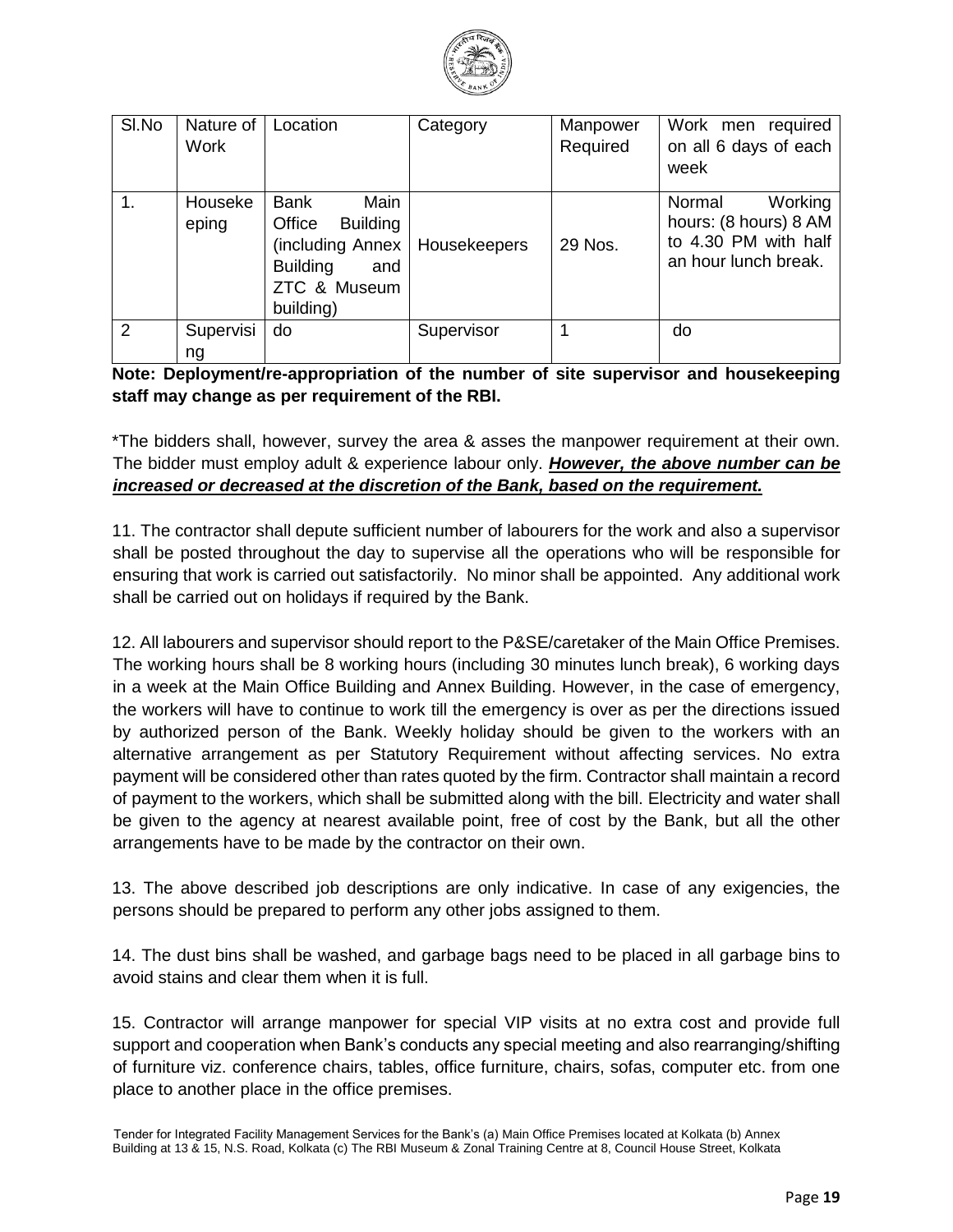

# **All the cleaning materials shall be provided by Reserve Bank of India.**

## 16. **Housekeeping Monitoring and Control**

For better management and smooth services, the following monitoring mechanism will be adopted by the Contractor: -

## **Toilets Checklist:**

a.) This is to be attached on the back of the toilet door. It is to be filled up by the Supervisor/ Housekeeping staff on regular basis**.**

## b.) **Management / Housekeeping Service Requirements/ Complaints Report:**

This is to be filled up by the management and administrative staff of the Contractor who receive/observe the complaints/requirements for any of the services. All suggestions, complaints related to services or staff deployed by the Contractor will be registered at site and should be reported to Asst. Caretaker or P&SE department officials. The Contractor will take immediate action to resolve the same failing which the Penalty Clause will be invoked.

17. **TERRACE CLEANING:** The Contractor shall clean the terraces of MOP, Annex & ZTC building periodically as per instruction of the Bank. The Contractor's quoted rates should be inclusive of this item. No extra payment what so ever will be made on this account.

18. The cleanliness will be periodically checked by the officials of the Bank based on certain objective criteria which are decided to measure level of cleanliness and the agency has to abide by those criteria. These are as follows:

i) Shine level, presence of dust, pan and gutkha stains, spillage of water or other liquids, bird droppings etc. on floors, tiled walls, doors, windows.

ii) Dust, Dirt marks or cobwebs etc. on roof, window grills etc.

- iii) Finger or palm marks, dust or any other stain on glass panes of windows or doors and mirrors.
- iv) Stain, cleanliness and odour in Wash-basin, WC Seats.
- v) Dryness and shine on floor.
- vi) Cleanliness of sanitary fittings
- vii) Cleanliness of floor area in front and around washrooms
- viii) Cleaning of drinking water point and Aqua Guard area
- ix) Cleanliness of passage corridors, stairs, lifts and office space
- x) Over all cleanliness in general area and washrooms of the office premises.

**IMPORTANT**: Every care has been taken to cover all important scopes, aspects, areas requiring Housekeeping services, these are, however, not exhaustive and if deemed fit, the Bank may add additional scope of work, for which no additional payment whatsoever on any account will be made.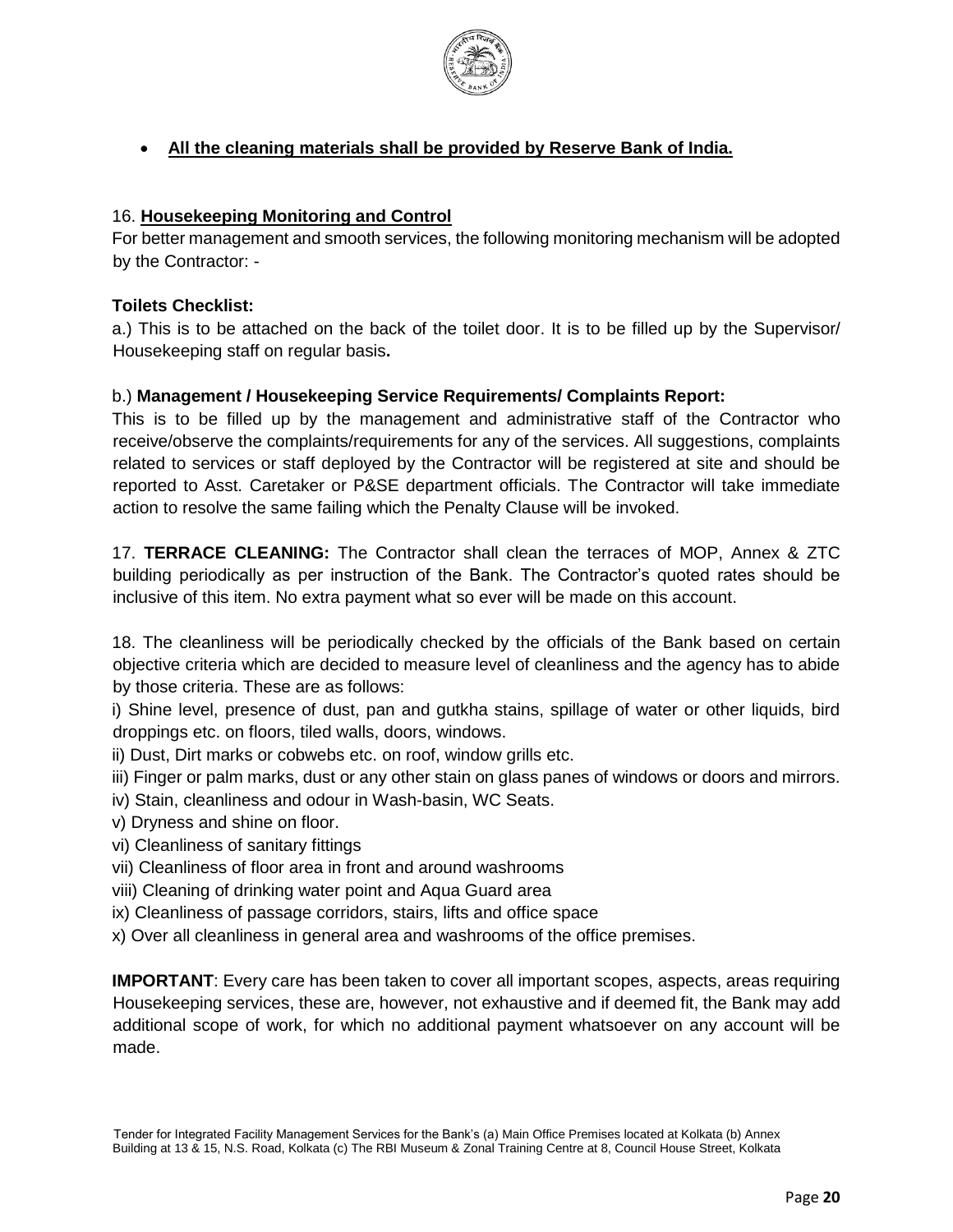

I/We hereby declare that I/We have read and understood the above instructions/scope of work for the guidance of the quotation/tender. I/we hereby agree to abide and fulfil the above terms & conditions/instructions.

Date:

Place:  $\blacksquare$  Seal & signature of the contractor:

**Tools and equipment:** All Cleaning Machines like Wet and dry vacuum cleaners, Dry vacuum cleaners, Suction and mechanical sweepers for internal roads, Floor scrubbing machine, Injection extraction machines, Foam generator machines for carpet cleaning and upholstery fabric etc may be used. Vacuum cleaning shall be done for cleaning cobwebs /dust inside the office.

Contractor should keep/provide stock of cleaning materials/ machines for use to ensure state of the art. Any deviation in the house keeping tools quality & quantity and other resources as mentioned above will invoke penalty as decided by the Bank. In case the contractor has not provided the sufficient amount of equipment, tools and tackles and requisite materials even after levy of penalty, the Bank may procure it and deduct the cost from the bills of the contractor.

I/We hereby declare that I/we have read and understood the above instructions for guidance of tenderers` and will abide by the same.

**Date** 

Place: Signature & Seal of the Contractor

**V.** The successful bidder must provide a dedicated mobile phone number of its supervisor (with active SIM card). This mobile phone will remain with the Supervisor on duty (in shift). The same mobile number will be circulated in the office.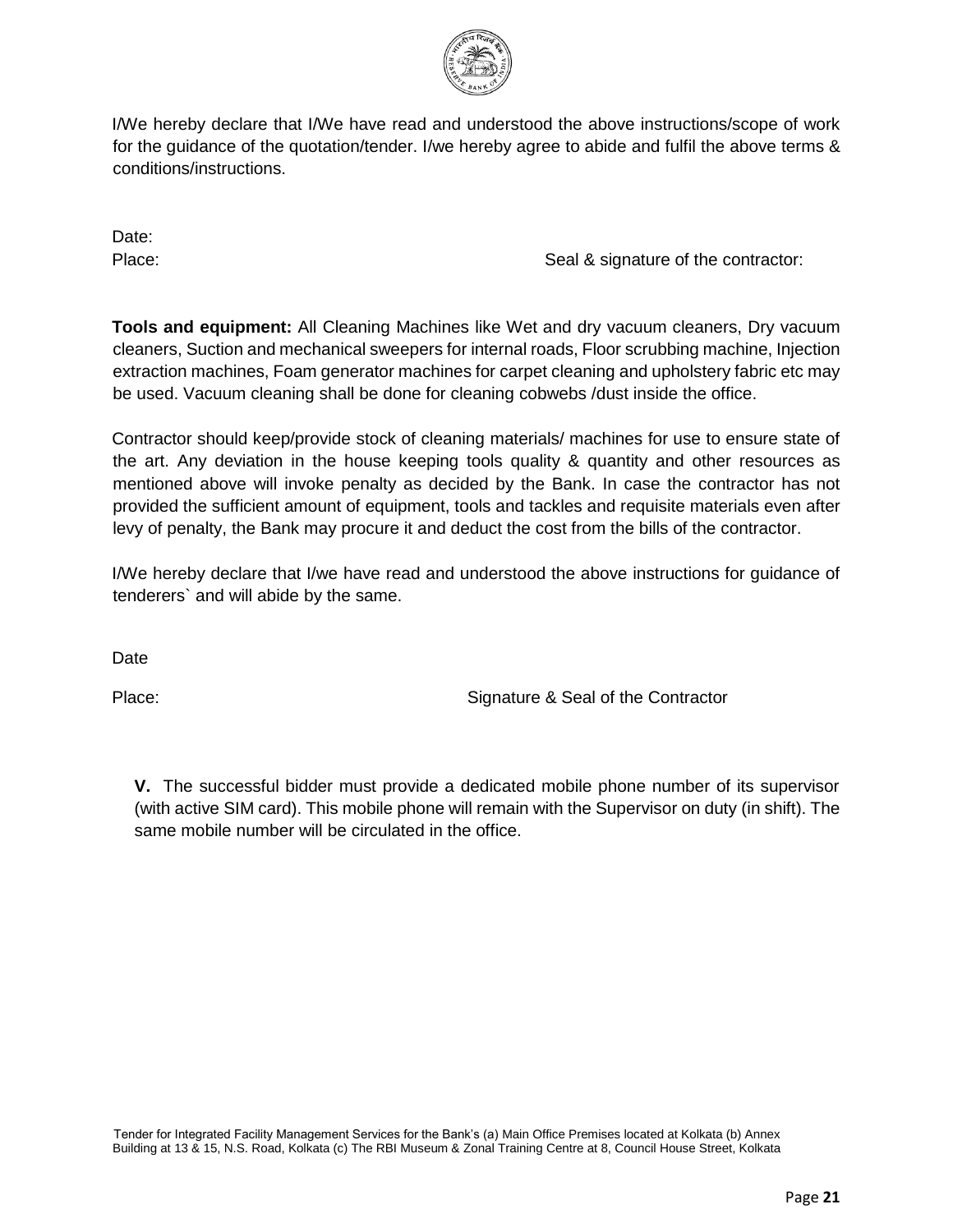

#### **Tender for Integrated Facility Management Services for the Bank's (a) Main Office Premises located at Kolkata (b) Annex Building at 13 & 15, N.S. Road, Kolkata (c) The RBI Museum & Zonal Training Centre at 8, Council House Street, Kolkata**

# **1. PERIOD OF CONTRACT**

The contract would initially be valid for a period of six (6) months unless earlier terminated in accordance with the termination clause. The contract may be renewed and extended on mutual terms and conditions for a period of one year at a time but not more than three years.

## **2. WORKING HOURS**

- a. The successful bidder is required to deploy their staffs on all six working days of the week except on Sundays and Holidays and for The RBI Museum it will be six working days of the weeks except on Mondays and on January 26, August 15, and October 2. RBI reserves the right to seek deployment of the staff of the successful bidder on select holidays also, in case the need arises, with prior intimation.
- b. The working hours of the Staff deployed are required to be staggered in shifts between 8.00 am and 4.30 pm in consultation with RBI's Care Taker & Security Managers and the successful bidder has to ensure that full consignment of staff is present at all times.

## **3. GENERAL TERMS & CONDITIONS**

- i. The successful bidder has to deploy 30 persons including sufficient no. of lady cleaning staff and a supervisor on a full-time basis.
- ii. The successful bidder shall deploy its personnel only after obtaining RBI's security approval by duly submitting details of these personnel and after taking necessary security clearance. Before replacing any staff, the Vendor shall give prior information and seek permission of RBI to do so.
- iii. The successful bidder should ensure that the staff deployed are medically fit and free from contagious diseases.
- iv. It is the responsibility of the successful bidder to maintain the minimum required staff strength deployed on all days except Sundays and Holidays and whenever specifically instructed on holidays.
- v. The successful bidder shall engage men/women whose age shall be between 21-45 years and who are duly trained for the job and are fit and able to perform their duties. Supervisor should not be over 45 years of age.
- vi. The successful bidder shall ensure that the entire workforce deployed are courteous and having good etiquette and good behaviour and are well groomed and having good communication skills and maintain personal hygiene and should project an image of utmost discipline.
- vii. In case any of the personnel(s) deployed by the successful bidder under the contract is (are) absent, a substitute shall be provided immediately. In case of absence without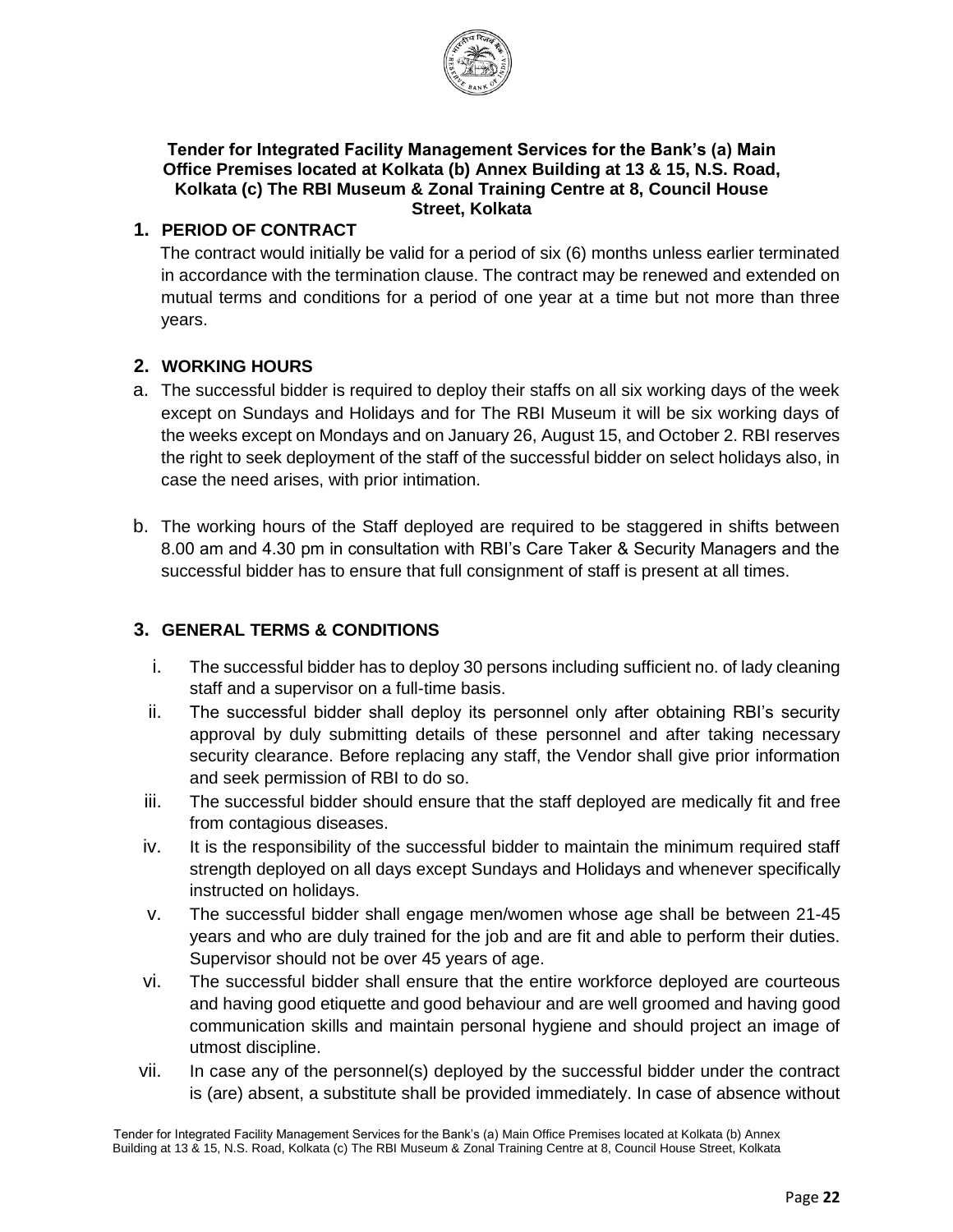

providing substitute(s), RBI reserves the right to impose penalty equal to the daily wages of the absent personnel and the same shall be deducted from the successful bidder's bills.

- viii. In case it is observed that the personnel deployed by the successful bidder is/ are repeatedly late in reporting for work or leave the premises without completing their work before scheduled timings, RBI reserves the right to impose monetary penalty as deemed fit.
- ix. In case any complaint is received regarding misconduct/misbehaviour of the personnel engaged by the successful bidder or of poor quality of work, a penalty of **₹ 2000/-** for each such incident shall be levied and the same shall be deducted from bill of the successful bidder. Further it shall be obligatory upon the successful bidder to remove the said personnel from the site immediately after being notified by RBI.
- x. Every employee so engaged by the successful bidder shall wear uniform having firm/ company's etc. name and logo, shoes/ sandals and a badge bearing his /her name, while on duty. These are to be provided by the successful bidder and on production of proper documentary evidence for providing the same to staff the amount concerned will be reimbursed by RBI, Kolkata.
- xi. The RBI has the right to ask for removal of any personnel deployed by successful bidder on sufficient ground.
- xii. The successful bidder shall not engage any sub-agency or transfer the contract to any other person in any manner.
- xiii. The successful bidder shall along with other relevant particulars arrange to obtain Police Verification Report on character and antecedents of its personnel to be deployed. The successful bidder shall submit their passport size photographs before engaging them for duty in RBI's Main Office Building including Annex Building and The RBI Museum & Zonal Training Centre. Only able bodied, physically fit, well trained, literate, well mannered, disciplined and honest personnel preferably between the ages of 21-45 years shall be deployed. A certificate to the effect that Police Verification of all employees deployed in the services of the RBI has been done and are available with the successful bidder, needs to be submitted within one month of coming into effect of contract to RBI. RBI can verify these at any point of time during the continuation of contract. **This is an important condition of the tender.**
- xiv. **The Successful bidder should ensure that all persons deployed are adequately insured, for which no extra payment will be made by RBI.** RBI will not be liable for any damages/ injuries to the persons deployed by the successful bidder as a part of execution of this contract. All liabilities arising out of any accident or death while on duty shall be borne by the successful bidder.
- xv. The successful bidder and its staff shall take proper and reasonable precautions to preserve from loss, destruction, waste or misuse of the areas of responsibility given to them by RBI and shall not knowingly lend to any person or company any of the effects of RBI under its area of responsibility.
- xvi. The successful bidder shall be responsible for maintaining all property and equipment of RBI provided to it. Any damage or loss caused by its persons to RBI in whatever manner would be recovered from the successful bidder.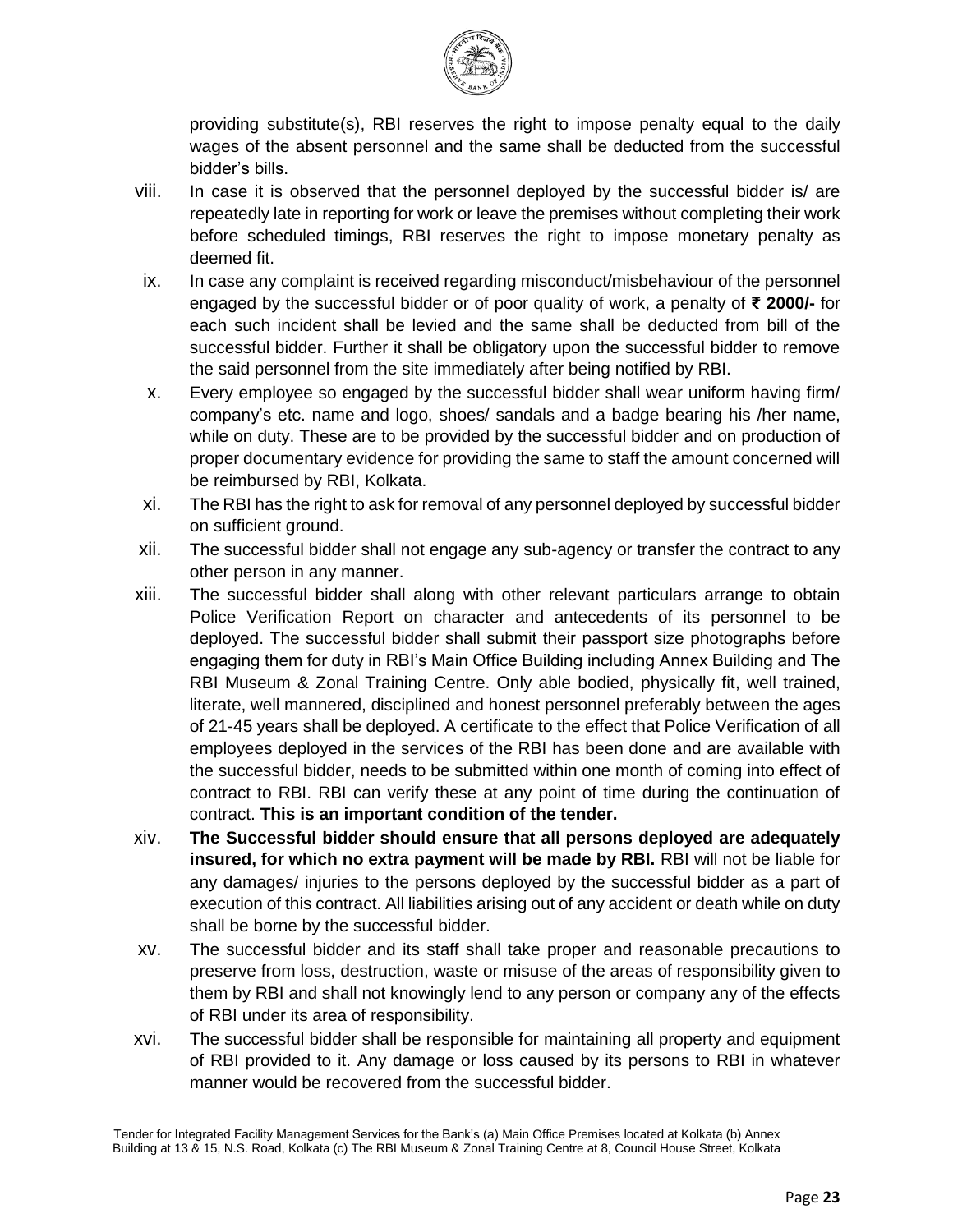

- xvii. In the event of any loss caused to RBI, as a result of any lapse on the part of the successful bidder, the said loss will be claimed from it up to the value of the loss. The decision of the Regional Director, RBI, Kolkata in this regard will be final and binding on the successful bidder.
- xviii. Any liability arising out of any litigation or any act of successful bidder's personnel shall be directly borne by it including all expenses/ fines. The successful bidder's personnel shall attend court as and when required.
- xix. If any money shall, as the result of any instructions from the Labour authorities or claim or application made under any of the Labour Laws or Regulations, be directed to be paid by RBI in connection with the contract to be entered into between RBI & the successful bidder, such money shall be deemed to be payable by the successful bidder to RBI within fifteen days of such instructions. RBI shall be entitled to recover this amount from the successful bidder by deduction from money due to it.
- xx. The Vendor shall indemnify and hold RBI harmless from and against all claims, damages, losses and expenses arising out of, or resulting from the work/ services under the contract provided by the successful bidder.
- xxi. RBI shall not be under any obligation to provide employment to any of the personnel deployed by successful bidder after the expiry of the contract. No right of any employment in RBI shall accrue or arise, by virtue of engagement of personnel for any assignment under the contract.
- xxii. If as a result of post payment audit any overpayment is detected in respect of any work done by the successful bidder or alleged to have been done by the successful bidder under the tender, it shall be subsequently recovered by RBI from the successful bidder.
- xxiii. In the event of any provisions of the contract requiring modification after execution of the agreement, the same shall be made in writing and signed by RBI represented by its authorised officer and the successful bidder or its authorized representative. Such modifications in the contract will not be effective until the same has been signed by both the parties.
- xxiv. The successful bidder will maintain a register in which day to day deployment of personnel will be recorded. While raising bills, the deployment particulars of the personnel engaged during each month, shift wise, signed by supervisor and duly countersigned by Care Taker and Security Manager of RBI should be shown. The successful bidder has to give an undertaking regarding payment of wages to the personnel deployed in RBI as per Govt. rules and laws in force.
- xxv. RBI will not provide any accommodation to the successful bidder or its personnel in RBI premises.
- xxvi. In the event of termination of the contract for any reason whatsoever, the successful bidder / or persons employed by it or its agents shall not be entitled for any sum or sums whatsoever from RBI by way of compensation, damages or otherwise.
- xxvii. The successful bidder shall ensure payment of Minimum Wages as per the notification of Central Government to the workmen employed through its Bank Account only and shall maintain a register of wages paid and shall issue a wage slip to every workman employed and obtain their signature or thumb impression on the wage slips. In addition, successful bidder has to provide essential amenities like drinking water, first aid facility etc. to its employees as per Contract Labour (Regulation and Abolition) Act, 1970. Also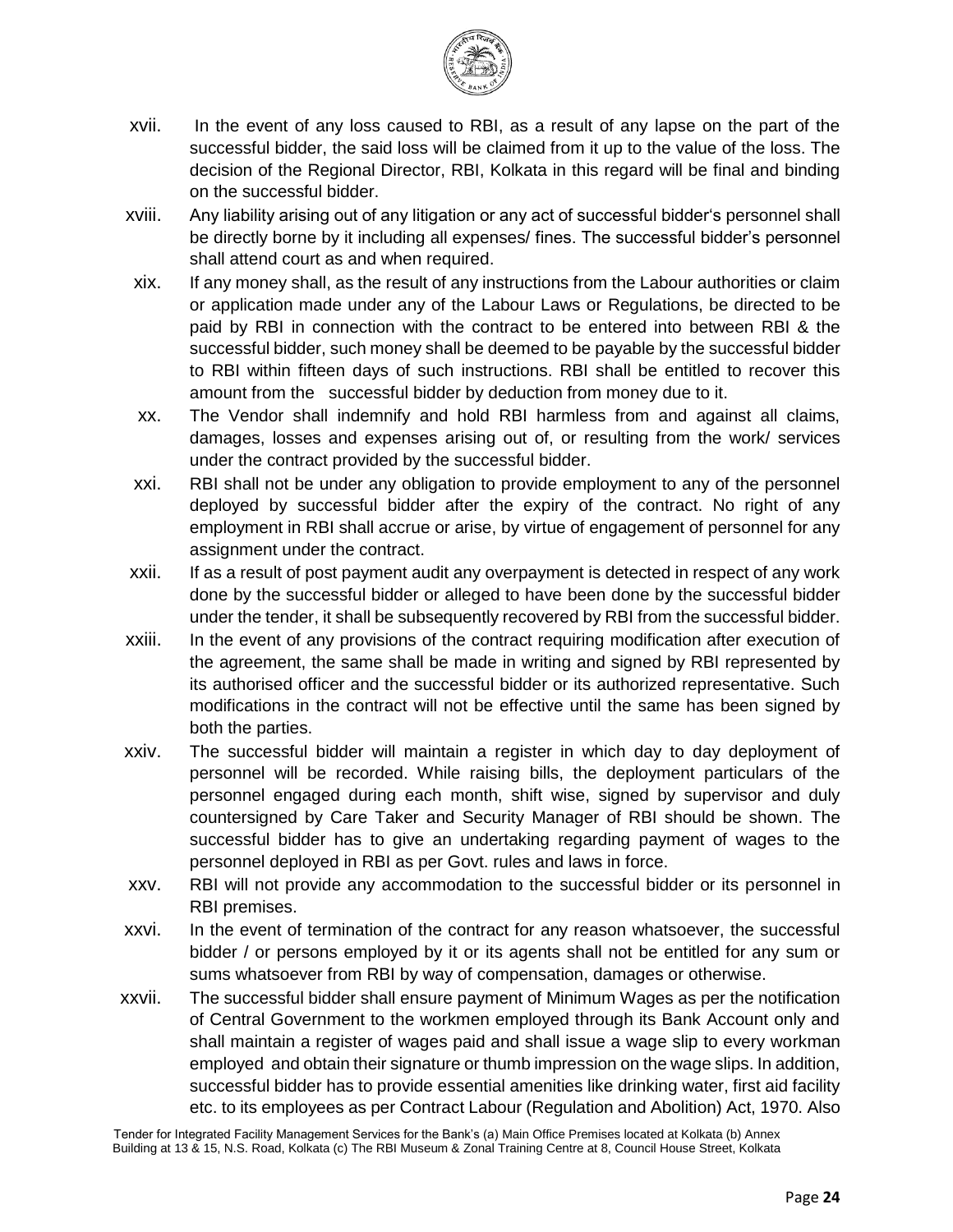

it should keep the Principal Employer indemnified against all the actions that may be initiated against the Principal Employer by Statutory Authorities for its failure to pay such wages and provide the essential amenities.

- xxviii. The successful bidder shall obtain a license as contemplated under Contract Labour (Regulation and Abolition) Act, 1970 or any other law as applicable, failing which it alone would be responsible for actions/ proceedings ensuring thereto. RBI shall not be held responsible for acts, commissions or omissions of the successful bidder and shall in no way be made liable to the labourers engaged by the successful bidder.
- xxix. The successful bidder shall indemnify and shall keep indemnified RBI against all losses and claims, damages or compensation for breach of any provisions of the Payment of Wages Act, 1936, Minimum Wages Act, 1948, Contract Labour (Regulation and Abolition) Act, 1970 or any other labour law/ statute in force in this regard. The successful bidder only shall be responsible for liabilities, if any, in this regard.
- xxx. The successful bidder should pay wages to its staff at-least by 10th of every month by means of NEFT/ RTGS/ Cheque and for this purpose a bank account should be maintained by its staff.
- xxxi. The successful bidder should submit a certificate every month along with the invoice of the next month from the second month itself to the effect that the wages to all its staff deployed in RBI have been paid complying with all Govt. Rules and Regulations and according to Minimum Wages Act, 1948. Without this certificate, the bill payment will not be processed.
- xxxii. The successful bidder should submit to RBI, the proof of depositing employees' contribution towards PF/ ESI/ Salary etc. of each employee on monthly basis.
- xxxiii. The payment to the successful bidder for the work done/ service provided shall be made on monthly basis subject to the following:

a. RBI is satisfied regarding the quality of work executed, as per the Terms & Conditions of the contract, for the month for which the successful bidder has raised the bill.

b. The disbursement of the wages to the workers of successful bidder has already been done by the successful bidder for the month for which the payment to the successful bidder is under consideration.

c. The certificate as mentioned before has been submitted by the successful bidder in this regard. However, relevant documents for having made these payments may be asked by RBI at any time for its verification.

- xxxiv. RBI will deduct Income Tax at Source under Section 194-C of Income Tax Act, 1961 at the prevailing rates as income tax on the income comprised therein. Any other statutory deductions, if required shall also be made as applicable.
- xxxv. The successful bidder shall comply with the provisions of the Contract Labour ( Regulation and Abolition) Act 1970, Child Labour (Prohibition and Regulation ) Act 1986, ESI Act 1948, Workmen's Compensation Act 1923, Employees Provident Fund and Miscellaneous Provisions Act, 1952, Minimum Wages Act, 1948, Payment of Wages Act, 1936, Payment of Bonus Act, 1965, Payment of Gratuity Act, 1972, and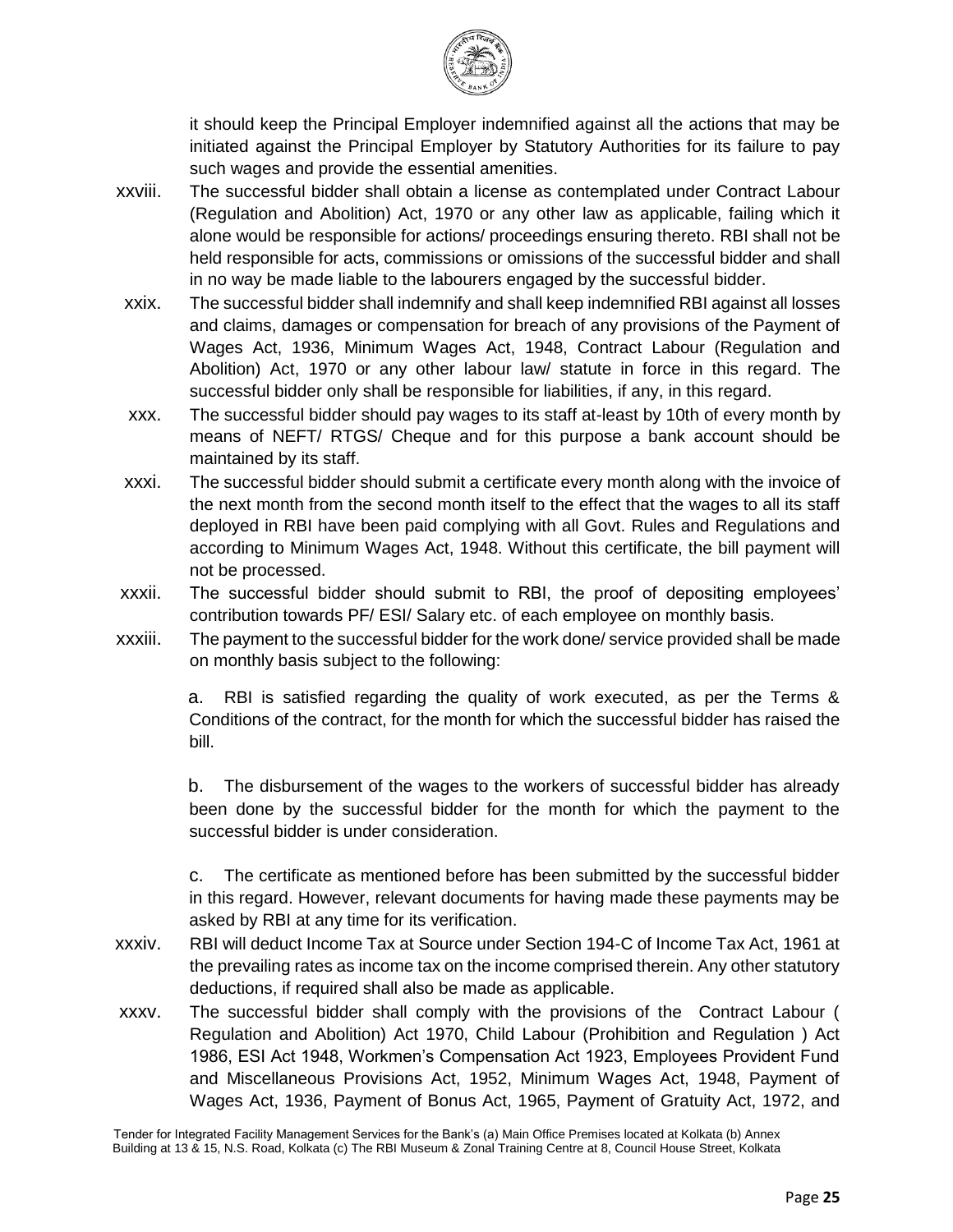

the Rules where under or any other Laws and Rules as may be applicable to the contract workmen from time to time. The successful bidder shall produce registers and records and comply with other directions issued by RBI for compliance of the statutory provisions.

- xxxvi. The successful bidder shall ensure full compliance with tax laws in India with regard to this contract and shall be solely responsible for the same. The successful bidder shall submit copies of acknowledgements evidencing filing of returns every year and shall keep RBI fully indemnified against liability of tax, interest, penalty etc. of the successful bidder in respect thereof, which may arise.
- xxxvii. **SEXUAL HARASSMENT:** The successful bidder shall be solely responsible for full compliance with the provisions of "the Sexual Harassment of Women at Work Place (Prevention, Prohibition and Redressal) Act, 2013". In case of any complaint of sexual harassment against its employees within the premises of RBI, the complaint will be filed before the Internal Complaints Committee constituted by the successful bidder and it shall ensure appropriate action under the said Act in respect to the complaint.
- xxxviii. Any complaint of sexual harassment from any aggrieved workmen of the successful bidder against any employees of RBI shall be taken cognizance of by the Regional Complaint Committee of RBI. The successful bidder shall be responsible for educating its employees about prevention of sexual harassment at work place and related issues.
- xxxix. The successful bidder shall be responsible for any monetary compensation that may need to be paid in case the incident involves the employees of the successful bidder, for instance any monetary relief to the RBI employee, if sexual misconduct by the employee of the successful bidder is proved.
	- xl. The successful bidder shall ensure that none of its employee enters or remains in the RBI's premises beyond the specified time limits unless absolutely necessary for fulfilling successful bidder's obligations and with permission of the Caretaker/ Security officials of RBI.
	- xli. **Non-Disclosure Clause:** The successful bidder shall not disclose directly or indirectly any information, materials and details of RBI's infrastructure/ systems/ equipment etc., which may come to the possession or knowledge of the successful bidder during the course of discharging contractual obligations in connection with the agreement to be entered into with RBI, to any third party and shall at all times hold the same in the strictest confidence. The successful bidder shall treat the details of the contract as private and confidential, except to the extent necessary to carry out the obligations under it or to comply with applicable laws. The successful bidder shall not publish, permit to publish, or disclose any particulars of the works in any trade or technical paper or elsewhere without the previous written consent of RBI. The successful bidder shall indemnify RBI for any loss suffered by RBI as a result of disclosure of any confidential information. Failure to observe the above shall be treated as breach of contract on the part of the successful bidder and RBI shall be entitled to claim damages and pursue legal remedies for the same. The successful bidder shall take all appropriate actions with respect to its employees to ensure that the obligations of nondisclosure of confidential information under this clause are fully satisfied. The successful bidder's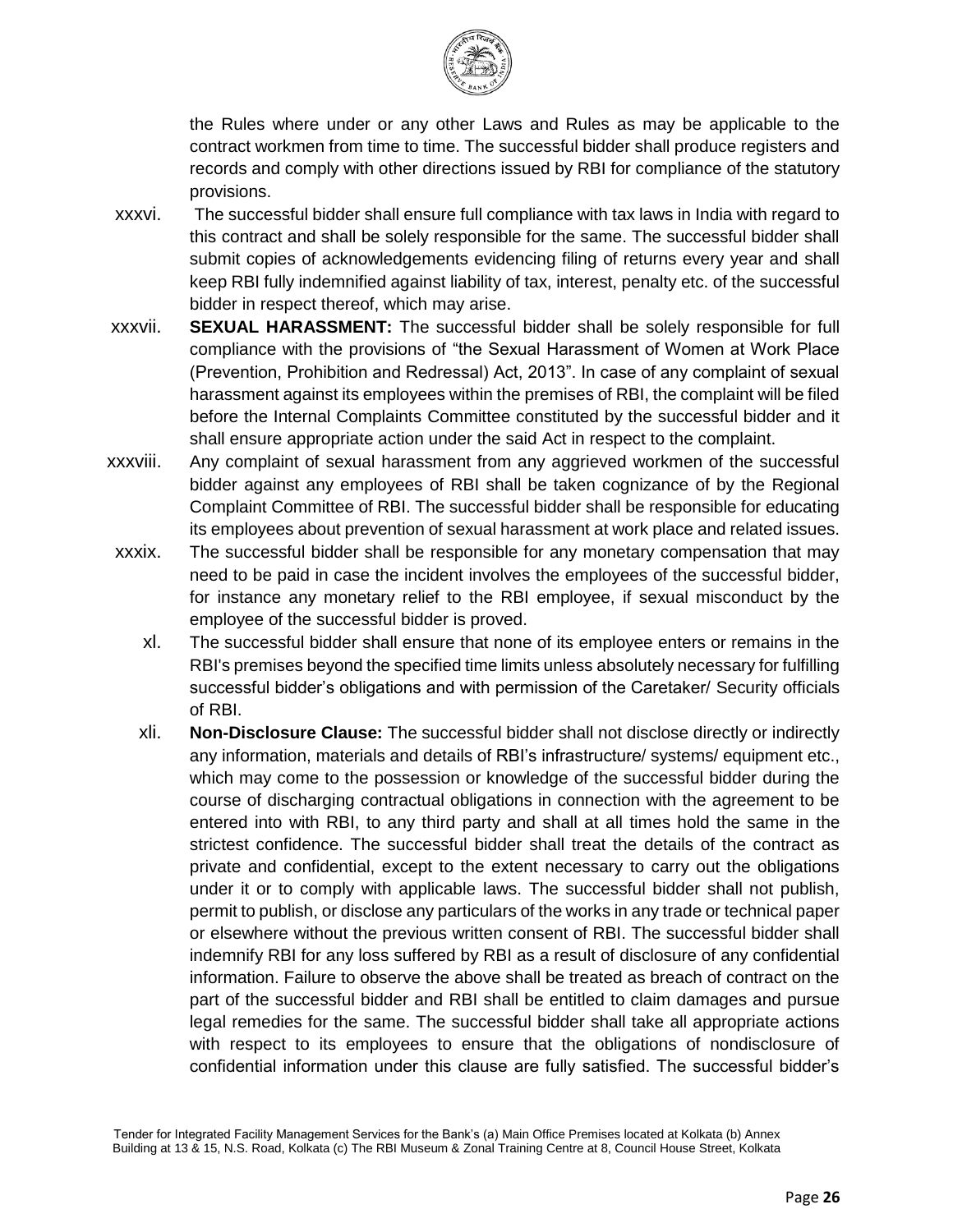

obligations with respect to non-disclosure and confidentiality will survive the expiry or termination of this agreement to be entered into with RBI for whatever reason.

## xlii. **Notice for Termination of Contract**

The contract to be entered into with the Bank can be terminated by either party by giving one month's notice.

## **4. ARBITRATION.**

(a) Any dispute and/or difference arising out of or relating to the contract to be entered into with RBI will be resolved through joint discussion of the authorised representatives of the concerned parties. However, if the disputes are not resolved by joint discussions, then the matter will be referred for adjudication to a sole Arbitrator to be appointed by the Regional Director, Reserve Bank of India, Kolkata.

(b) The award of the sole Arbitrator shall be final and binding on all the parties. The arbitration proceedings shall be governed by Indian Arbitration and Conciliation Act, 1996 as amended from time to time.

(c) The cost of Arbitration shall be borne by the respective parties in equal proportions. During the pendency of the arbitration proceeding and currency of contract, neither party shall be entitled to suspend the work/service to which the dispute relates on account of continuation of the arbitration procedure and payment to the successful bidder shall continue to be made in terms of the contract.

(d) The agreement to be entered into with RBI shall be subject to the jurisdiction of the **Courts in Kolkata only.** 

## **5. AWARD OF CONTRACT**

(a) RBI will award the contract to the successful evaluated bidder on fulfilment of all the terms and conditions of this tender.

(b) RBI will communicate its decision to award the contract through a "Letter of Offer".

(c) The successful bidder will be required to execute an agreement within a period of 10 days from the date of issue of the said Letter of Offer.

(d) The successful bidder shall be required to furnish a Bank Guarantee within 10 days of receipt of "Letter of Offer". The amount of Bank Guarantee @ 5% of the contract value will have to be furnished.

(e) The Bank Guarantee shall remain valid for a period of Sixty (60) days beyond the date of completion of all contractual obligations.

(f) In case the contract period is extended further, the validity of Bank Guarantee shall also be extended by the successful bidder accordingly.

(g) The successful bidder shall mention, in the prescribed Performa, the names of personnel including supervisor it proposes to deploy on day to day basis, which shall be submitted at the beginning of the contract for the smooth execution of the work.

(h) The bidders shall mention the list of cleaning equipment, major tools, cleaning materials etc. that they propose to use for smooth execution of work.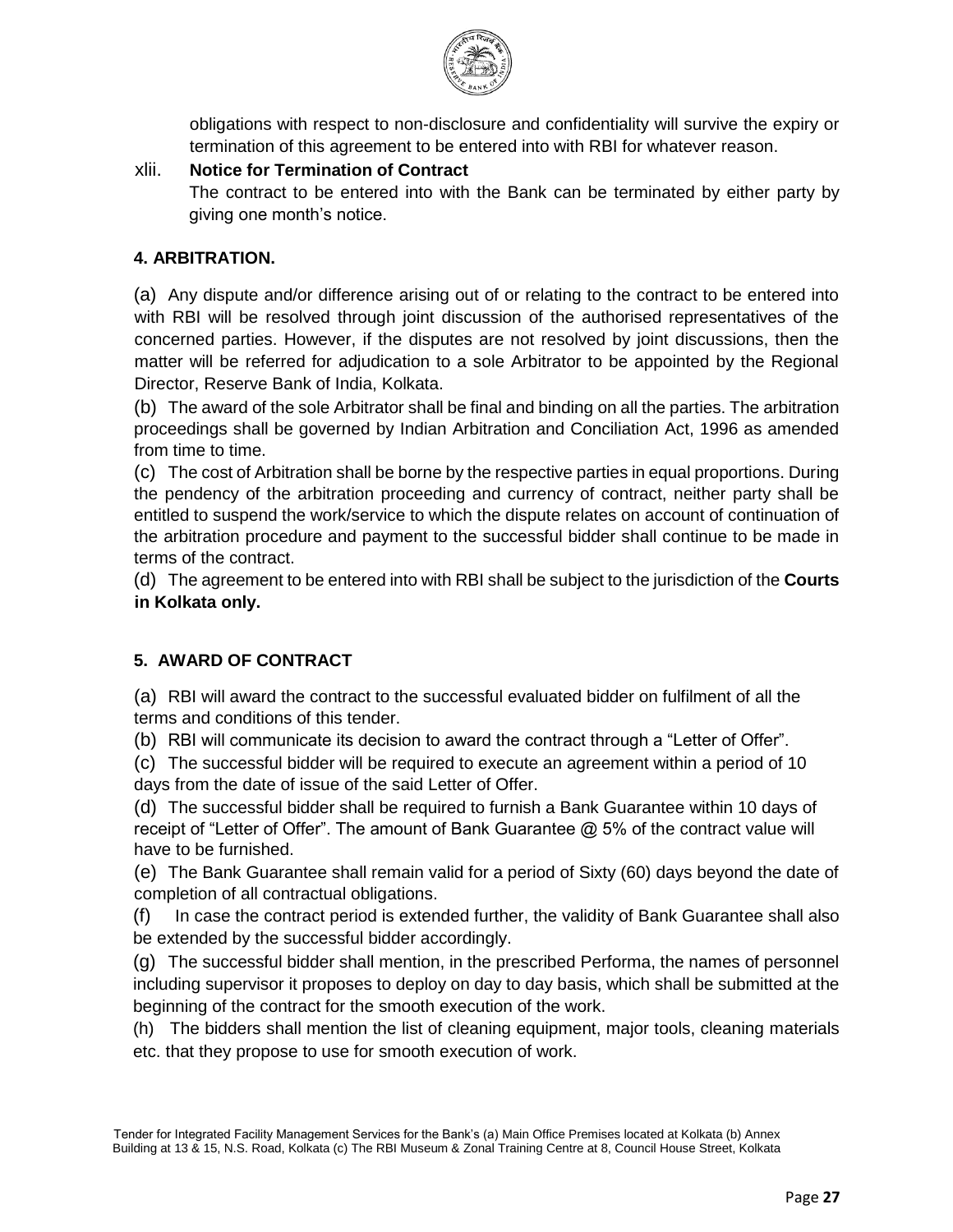

**I/ We have read the General Information, Scope of Work, Terms & Conditions explicitly mentioned above and accept the same while executing the contract, if awarded.** 

**SIGNATURE & SEAL OF THE APPLICANT** 

**(Please sign at the bottom of all pages)**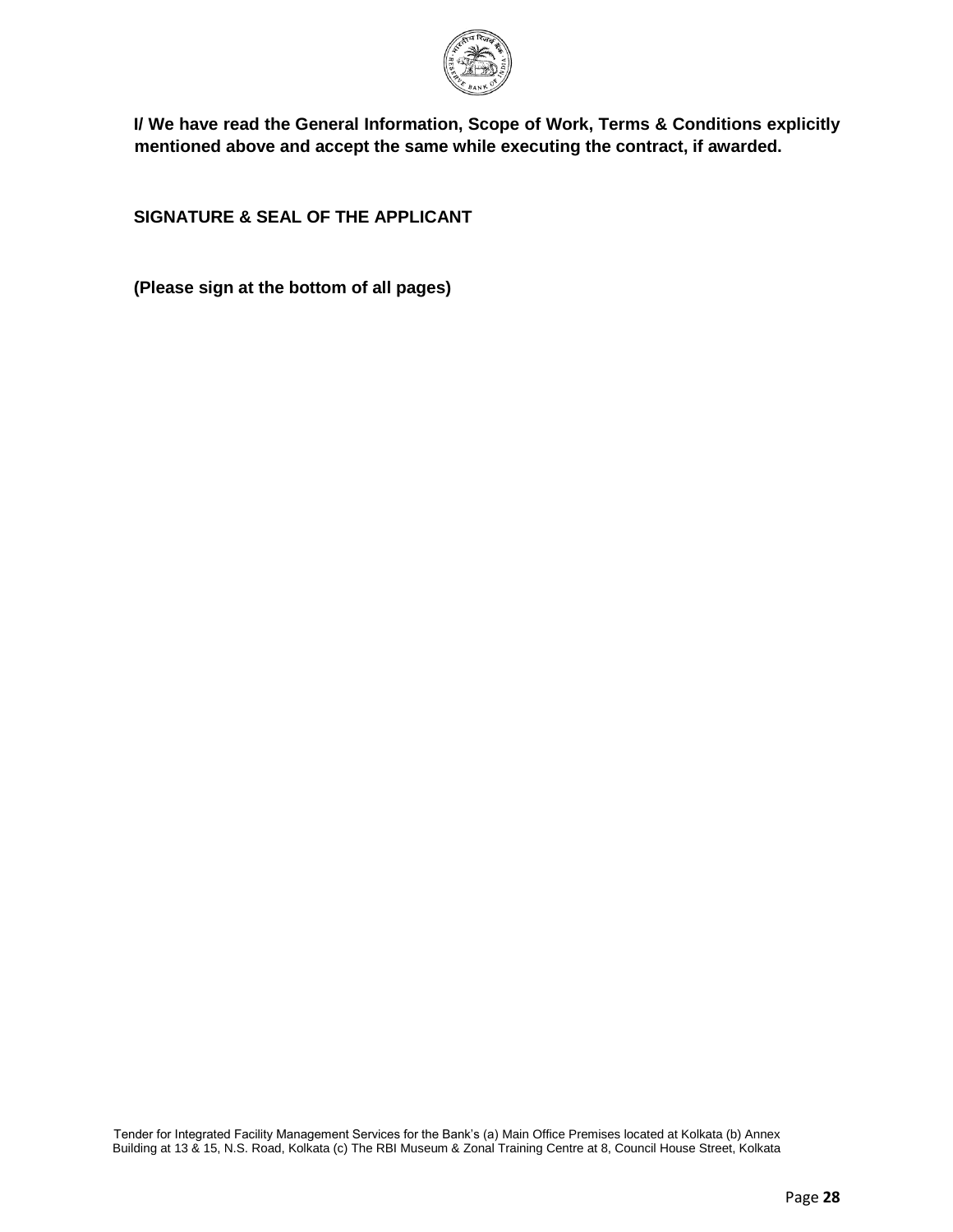

## **PART II – Commercial Bid**

## **(It is for illustrative purpose only and the same should not be submitted with Technical Bid. It should be submitted at Online Portal under Section-Commercial Bid)**

#### **(Part - A)**

#### **Deployment of Maintenance Staff:**

In connection with the above and in full agreement with the terms and conditions as stipulated by you I/we state as under:

| SI. No.        | <b>Description</b>                                          | No of<br>Maintenance<br><b>Staff</b> | Monthly rate (in Rupees) ** |
|----------------|-------------------------------------------------------------|--------------------------------------|-----------------------------|
| 1              | Supervisor                                                  | 1                                    |                             |
| $\overline{2}$ | Cleaner                                                     | 29                                   |                             |
| 3              | <b>Cleaning Materials &amp;</b><br><b>Equipment Charges</b> | <b>NIL</b>                           |                             |
| 4              | Uniform/liveries charges                                    | <b>NIL</b>                           |                             |
|                | <b>Grand Total</b>                                          |                                      |                             |

#### **Note:**

**\* \*(Quotations for personnel have to be as per Minimum Wages Act and inclusive of all applicable statutory levies/taxes, CGST/ SGST).** 

**I /We have gone through the terms and conditions and am/ are agreeable to them.** 

**Rates quoted in Part-A must be as per cost analysis mentioned in Part B & C.** 

**Authorised signatory** 

**(With name and seal)**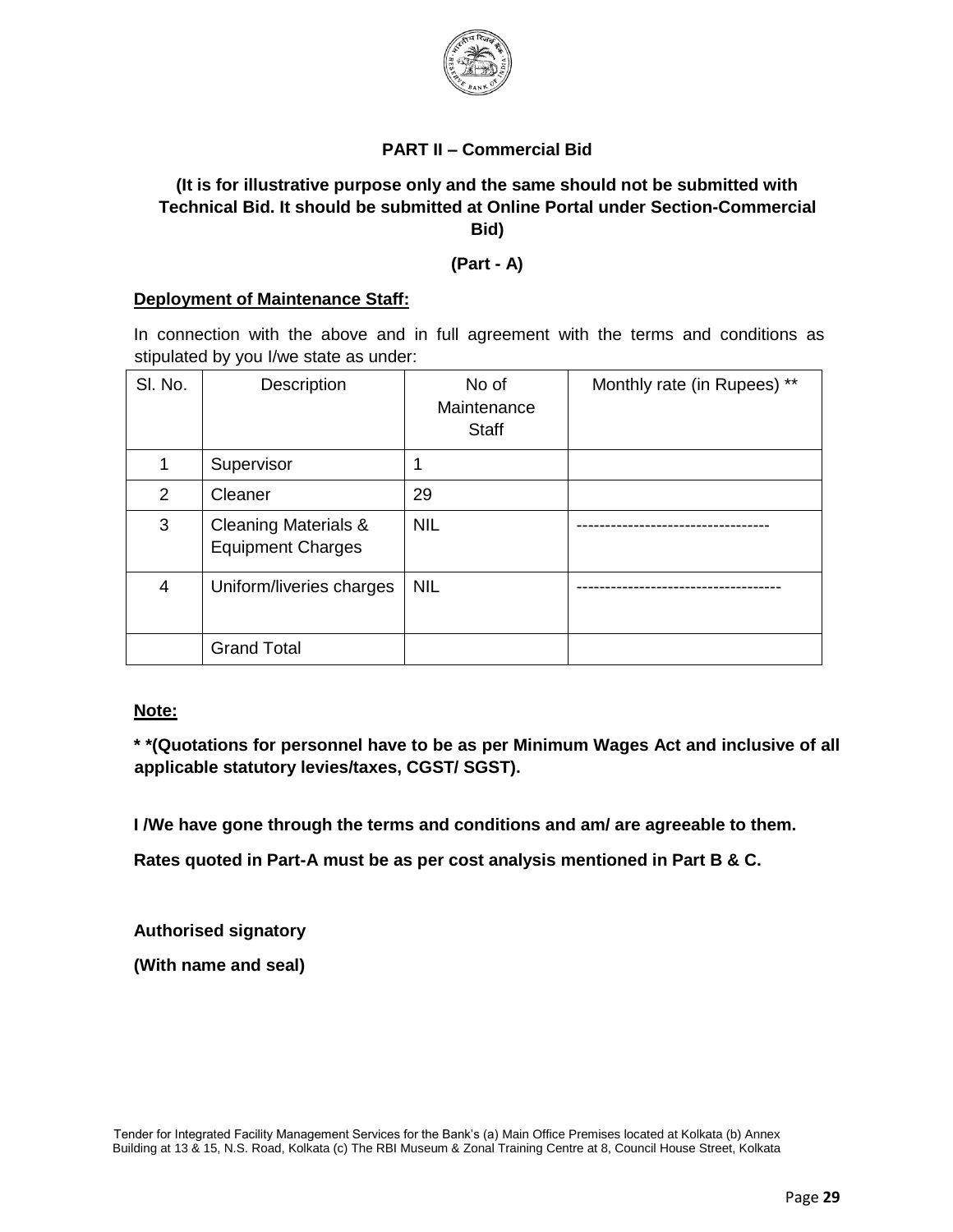

## **(Commercial bid)**

## **(It is for illustrative purpose only and the same should not be submitted with Technical Bid. It should be submitted at Online Portal under Section-Financial Bid)**

**(PART –B)** 

**Cost analysis: Manpower deployed (Break up of rates for Main Office Building as also Annex Building at 15 & 13, N.S. Road, Kolkata and The RBI Museum and Zonal Training Centre at 8, Council House Street, Kolkata**

| S. No | <b>Description</b>         | <b>Supervisors</b> | <b>Cleaner</b> |
|-------|----------------------------|--------------------|----------------|
| 1.    | Basic Wages per Person     |                    |                |
| 2.    | <b>VDA</b>                 |                    |                |
| 3.    | EPF                        |                    |                |
| 4.    | <b>ESI</b>                 |                    |                |
| 5.    | <b>Service Charges</b>     |                    |                |
| 6.    | <b>Total Cost Per Head</b> |                    |                |
| 7.    | GST (as applicable)        |                    |                |
| 8.    | * Grand Total              |                    |                |

**\*(Quotations for personnel have to be as per Minimum Wages Act and inclusive of all applicable statutory levies/taxes, CGST/ SGST, Applicable Bonus etc.)** 

**Authorised signatory** 

**(With name and seal)**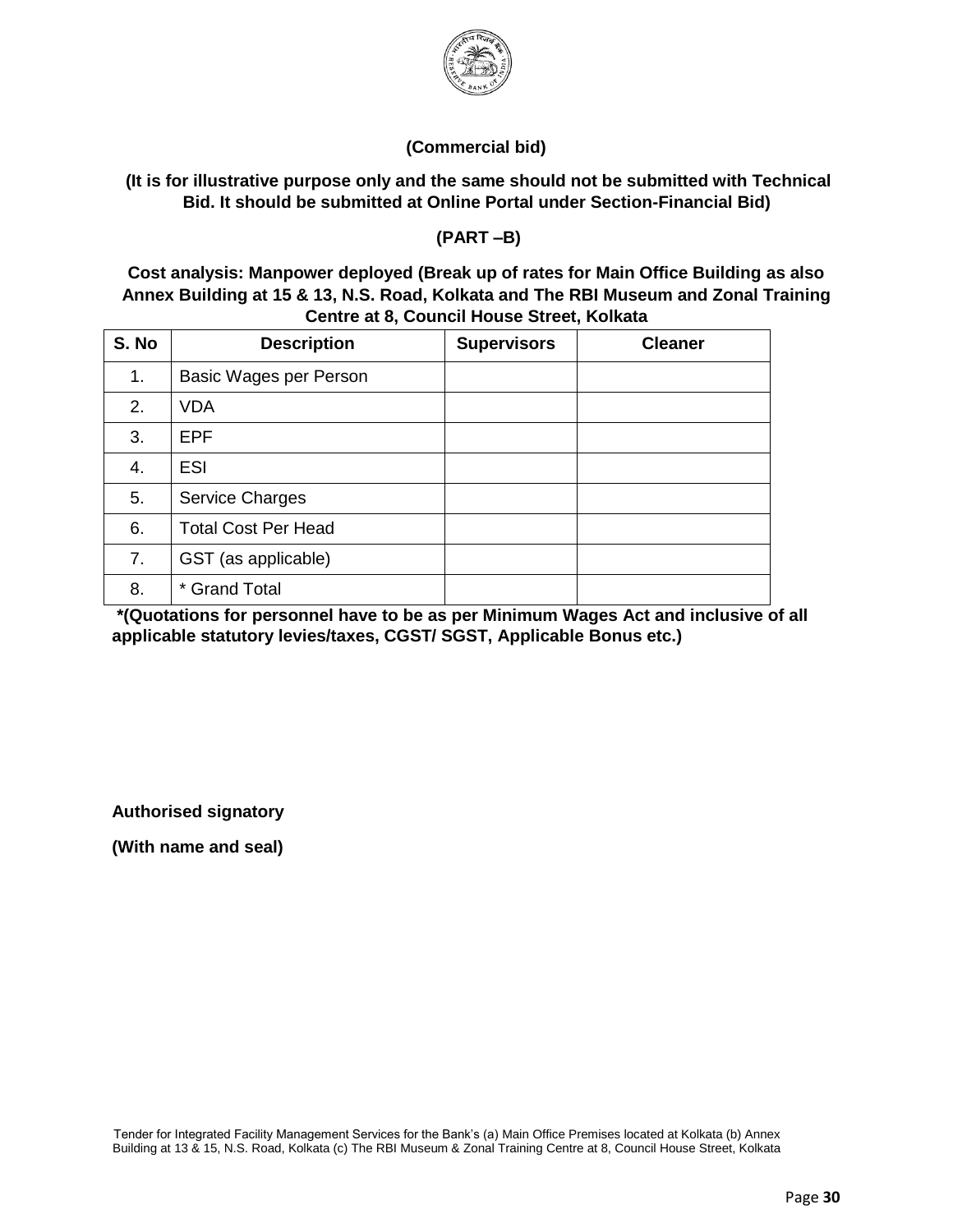

**(Annex-I)**

## **Details of Bankers**

Name of the Banker-

Name of the Branch and its Complete Postal Address:

Name and job title of the Contact Person along with his/her Telephone No(s) and Fax No(s)., etc.

Type of Account:

Account Number:

IFSC Code:

Whether Credit facility / Overdraft Facility enjoyed by the bidder:

The period from which the bidder has been banking with the Banker:

Any other information which the bidder may like to furnish about its Banker

**Authorised Signatory (With Name and Seal)**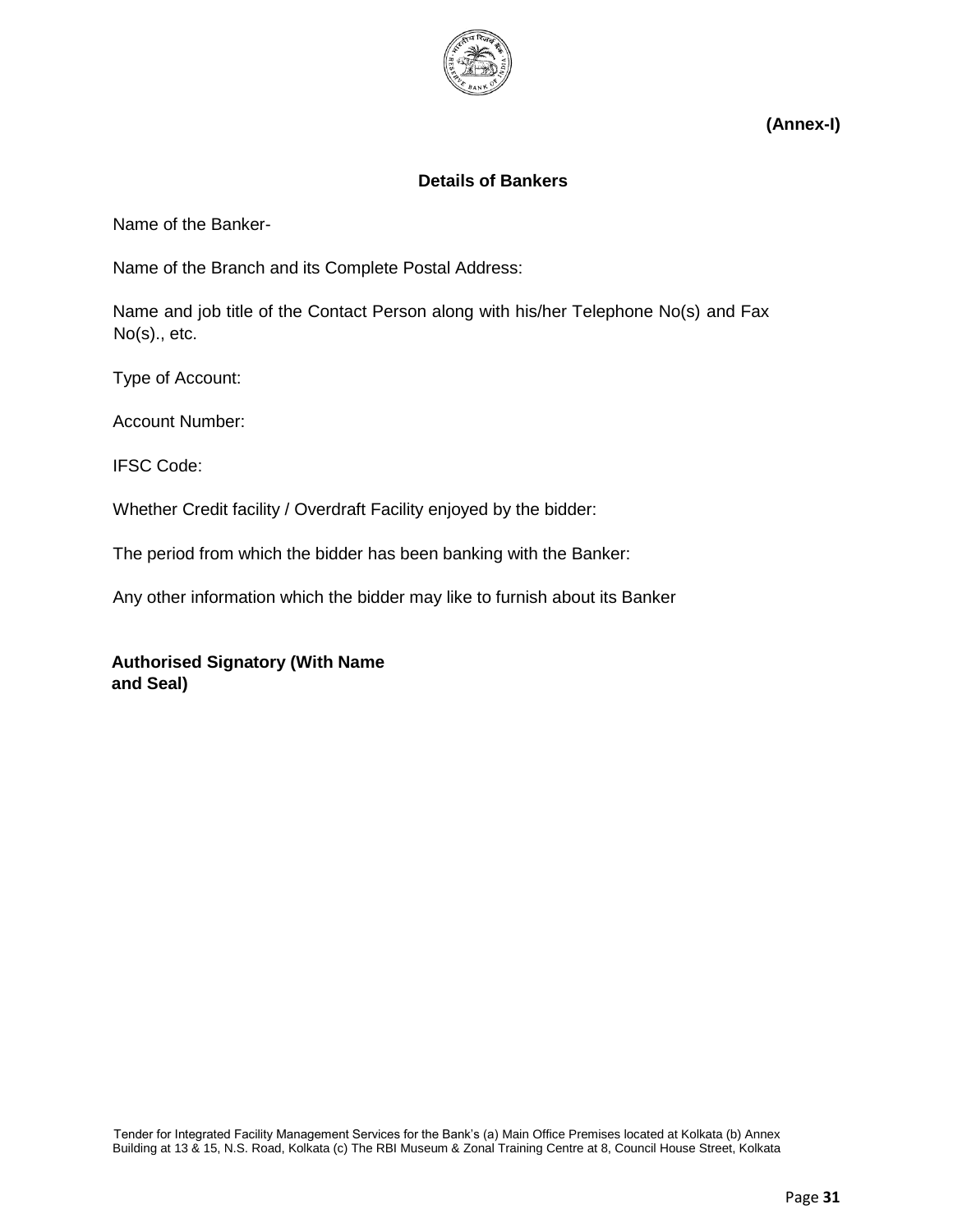

#### **Annex II (To be submitted by the client in hard copy in sealed through the tenderer) Client's Report**

(On Client's Letter Head)

Performance details of the Firm: M/s …………. Located at………….

| $\mathbf{1}$   | Work order/reference No. and Agreement<br>Date                                                             |                                                  |
|----------------|------------------------------------------------------------------------------------------------------------|--------------------------------------------------|
| 2              | <b>Gross Value of the Contract (in Rupees)</b>                                                             |                                                  |
| 3              | Date of commencement of Contract                                                                           |                                                  |
| 4              | Whether the Service carried out as per<br>agreement and the scope of the work<br>entered with the Firm     |                                                  |
| 5              | Reason for delay (if any) and whether any<br>penalty/liquidated damage, if any, was<br>imposed on the firm |                                                  |
| 6              | Comments on capabilities of the firm<br>(indicate grading)                                                 |                                                  |
| a              | Quality of Security provided by the firm                                                                   | Outstanding/Very Good/<br>good/Satisfactory/Poor |
| b              | Technical proficiency/competence                                                                           | Outstanding/Very Good/<br>good/Satisfactory/Poor |
| $\mathbf C$    | Integrity and reliability of the<br>partners/proprietors of the firm                                       | Outstanding/Very Good/<br>good/Satisfactory/Poor |
| d              | Integrity and reliability of the Personnel<br>deployed                                                     | Outstanding/Very Good/<br>good/Satisfactory/Poor |
| $\mathbf e$    | Dealings in the execution of the work,<br>adherence to schedule and                                        | Outstanding/Very Good/<br>good/Satisfactory/Poor |
|                | time                                                                                                       |                                                  |
| $\overline{7}$ | Did the firm go for arbitration?                                                                           |                                                  |
| 8              | Any other information in your view will help<br>us in making our decision.                                 |                                                  |

Name & Signature of the Reporting Officer (with Office Seal)

Place: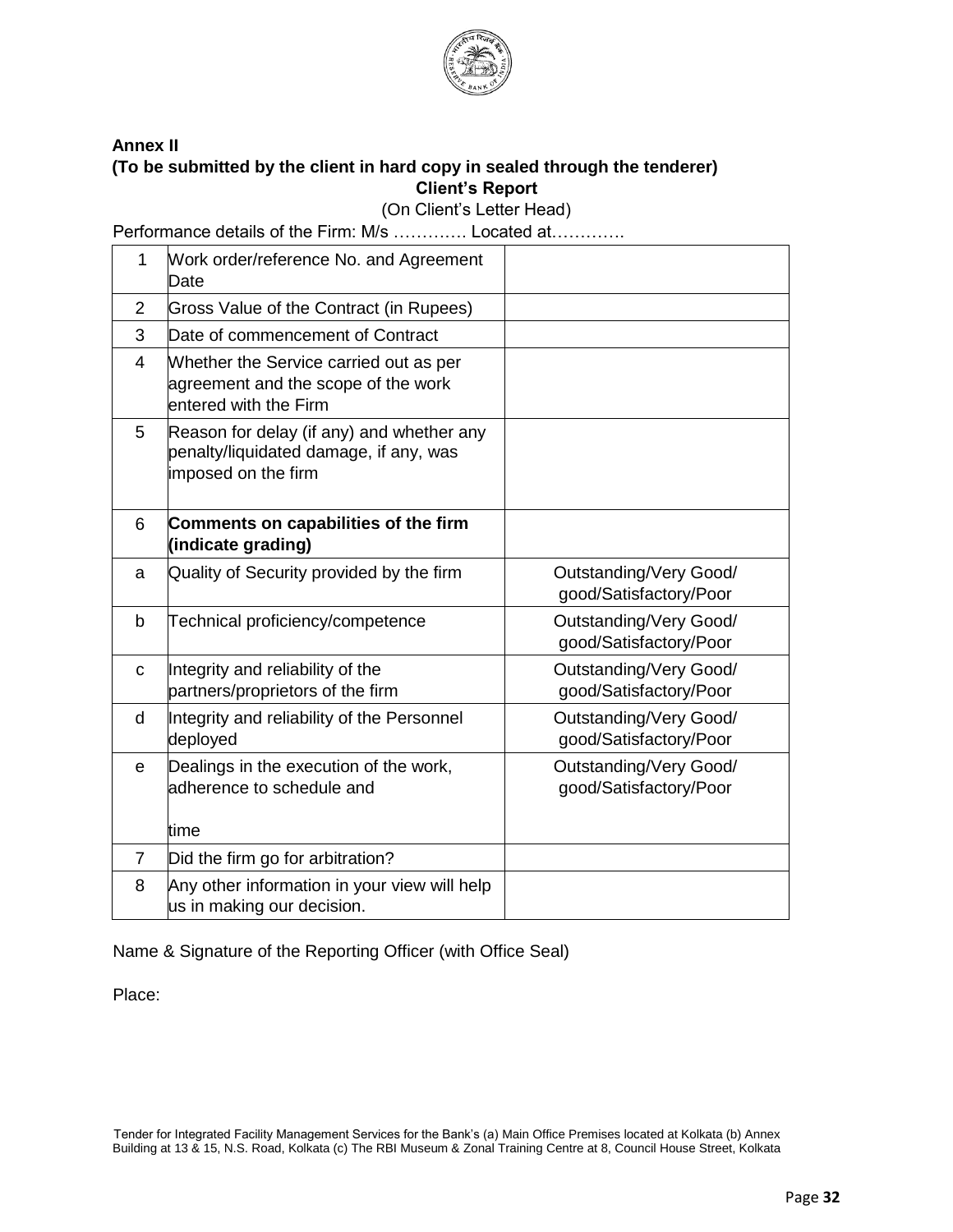

**Annex- III** 

## **Proforma for Bank Guarantee**

(On Non-Judicial Stamp Paper of appropriate value purchased in the name of the issuing bank)

Place:

Date: \_

The Regional Director Reserve Bank of India 13 &15, N.S. Road Kolkata-700001

Dear Sir,

#### **Tender for Integrated Facility Management Services for the Bank's (a) Main Office Premises located at Kolkata (b) Annex Building at 13 & 15, N.S. Road, Kolkata (c) The RBI Museum & Zonal Training Centre at 8, Council House Street, Kolkata**

#### **WHEREAS**

Reserve Bank of India, having its Central Office at Shahid Bhagat Singh Road, Mumbai, through its office at Reserve Bank of India, 15, N.S. Road, Kolkata (hereinafter called "the RBI") has awarded the Contract for the captioned work (hereinafter called the "Contract") to M/s……………….. (Name of the Contractor) (Hereinafter called " the said Contractor", which expression shall include its successors and assigns).

AND Whereas under the said contract the Contractor is bound by the said Contract to submit to RBI, Kolkata a Performance Bank Guarantee for a total amount of **₹** 5,00,000/- (Rupees Five lakh only) in for the due fulfilment by the said Contractor of the terms and conditions contained in the contract. We, ………………...(Name of the Bank), (hereinafter called "the Bank"), at the request of M/s ………………….., the Contractor, do hereby undertake to pay to RBI, an amount not exceeding **₹** 5,00,000/- (Rupees Five lakh only) in as Performance Guarantee for due fulfilment of terms and conditions of the contract.

#### NOW THIS GUARANTEE WITNESSETH

We (Name of the Bank) do hereby agree with and undertake to RBI, their Successors, Assigns that in the event of RBI coming to the conclusion that the Contractor has not performed his obligations as per the terms & conditions of the said contract or have committed a breach thereof, which conclusion shall be binding on us as well as the said Contractor; we shall on demand by RBI, pay without demur to RBI, a sum of **₹** 5,00,000/- (Rupees Five lakh only) in or any lower amount that may be demanded by RBI. Our guarantee shall be treated as equivalent to the Performance Guarantee Amount for the due performance of the obligations of the Contractor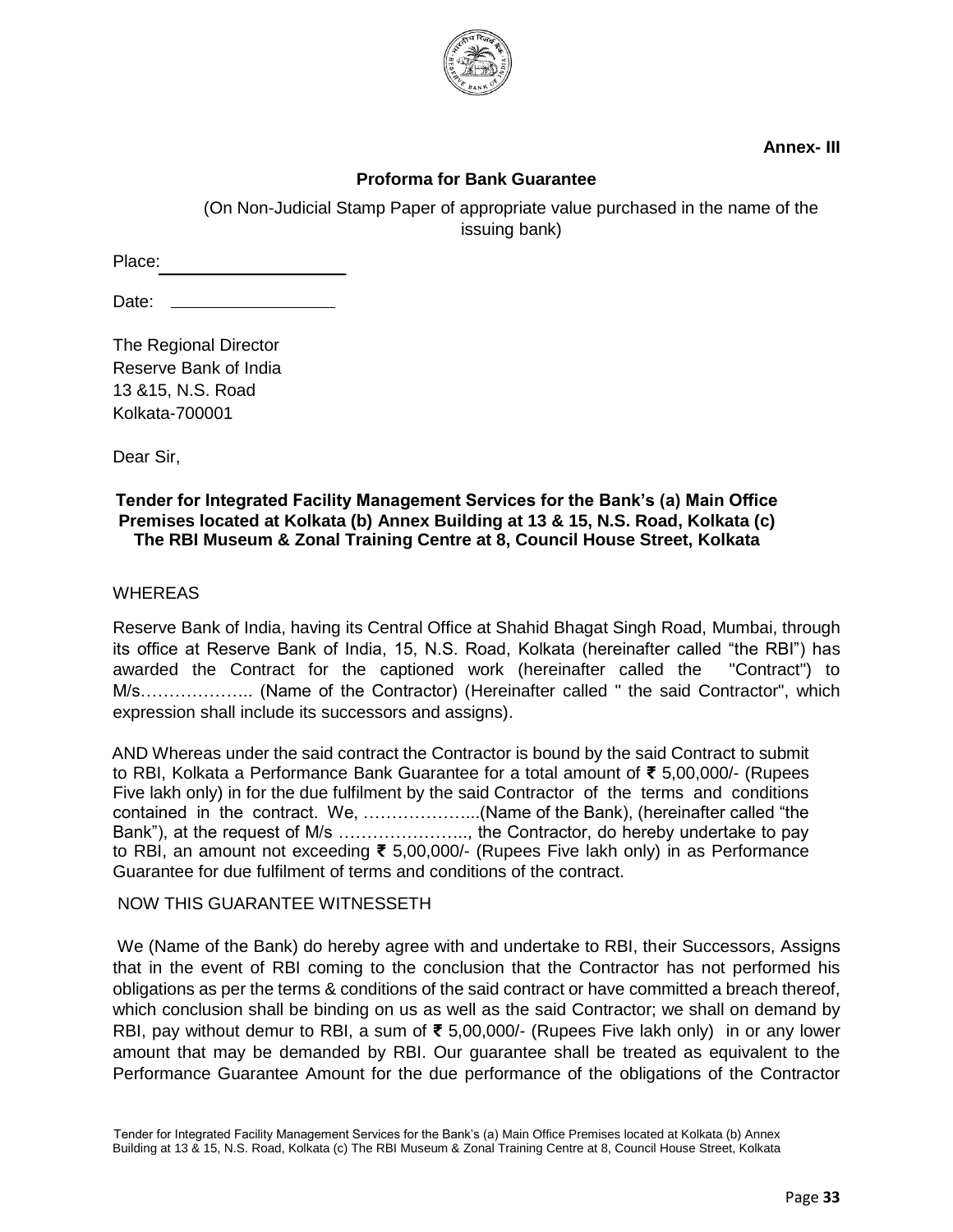

under the said Contract, provided, however, that our liability against such sum shall not exceed the sum of **₹** 5,00,000/- (Rupees Five lakh only)

1. We also agree to undertake and confirm that the sum not exceeding **₹** 5,00,000/- (Rupees Five lakh only) as aforesaid shall be paid by us without any demur or protest, merely on demand from RBI on receipt of a notice in writing stating that the amount is due to them and we shall not ask for any further proof or evidence and the notice from RBI shall be conclusive and binding on us and shall not be questioned by us in any respect or manner whatsoever. We shall pay to RBI any money so demanded notwithstanding any dispute/disputes raised by the Contractor in any suit or proceedings pending before any Court, Tribunal or Arbitrator/s relating thereto and the liability under this guarantee shall be absolute and unequivocal. We undertake to pay the amount claimed by RBI within a period of one week from the date of receipt of the notice as aforesaid.

2. We confirm that our obligation to RBI under this guarantee shall be independent of the agreement or agreements or other understandings between RBI and the Contractor.

3. This guarantee shall not be revoked by us without prior consent in writing of RBI.

We hereby further agree that  $-$ 

a) Any forbearance or commission on the part of the RBI in enforcing the conditions of the said contract or in compliance with any of the terms and conditions stipulated in the said Contract and/or hereunder or granting of any time or showing of any indulgence by the RBI to the Contractor or any other matters in connection therewith shall not discharge us in any way and our obligation under this guarantee. This guarantee shall be discharged only by the performance by the Contractor of their obligations and in the event of their failure to do so, by payment by us of the sum not exceeding 5,00,000/- (Rupees Five lakh only)

b) Our liability under these presents shall not exceed the sum of **₹** 5,00,000/- (Rupees Five lakh only).

- c) Our liability under these presents shall not be affected by any infirmity or irregularity on the part of our said constituents/clients or their obligations thereunder or by dissolution or change in the constitution of our said constituents.
- d) This guarantee shall remain in force up to Sixty (60) days beyond the Defect liability period provided that if so desired by RBI, this guarantee shall be renewed for a further period as may be indicated by them on the same terms and conditions as contained herein.
- e) Our liability under these presents will terminate unless these presents are renewed as provided hereinabove on the or on the day when our said constituents comply with their obligations, as to which a certificate in writing by RBI alone is the conclusive proof whichever date is later. Unless a claim or suit or action is filed against us within or any extended period, all the rights of RBI against us under this guarantee shall be forfeited and we shall be released and discharged from all our obligations and liabilities hereunder.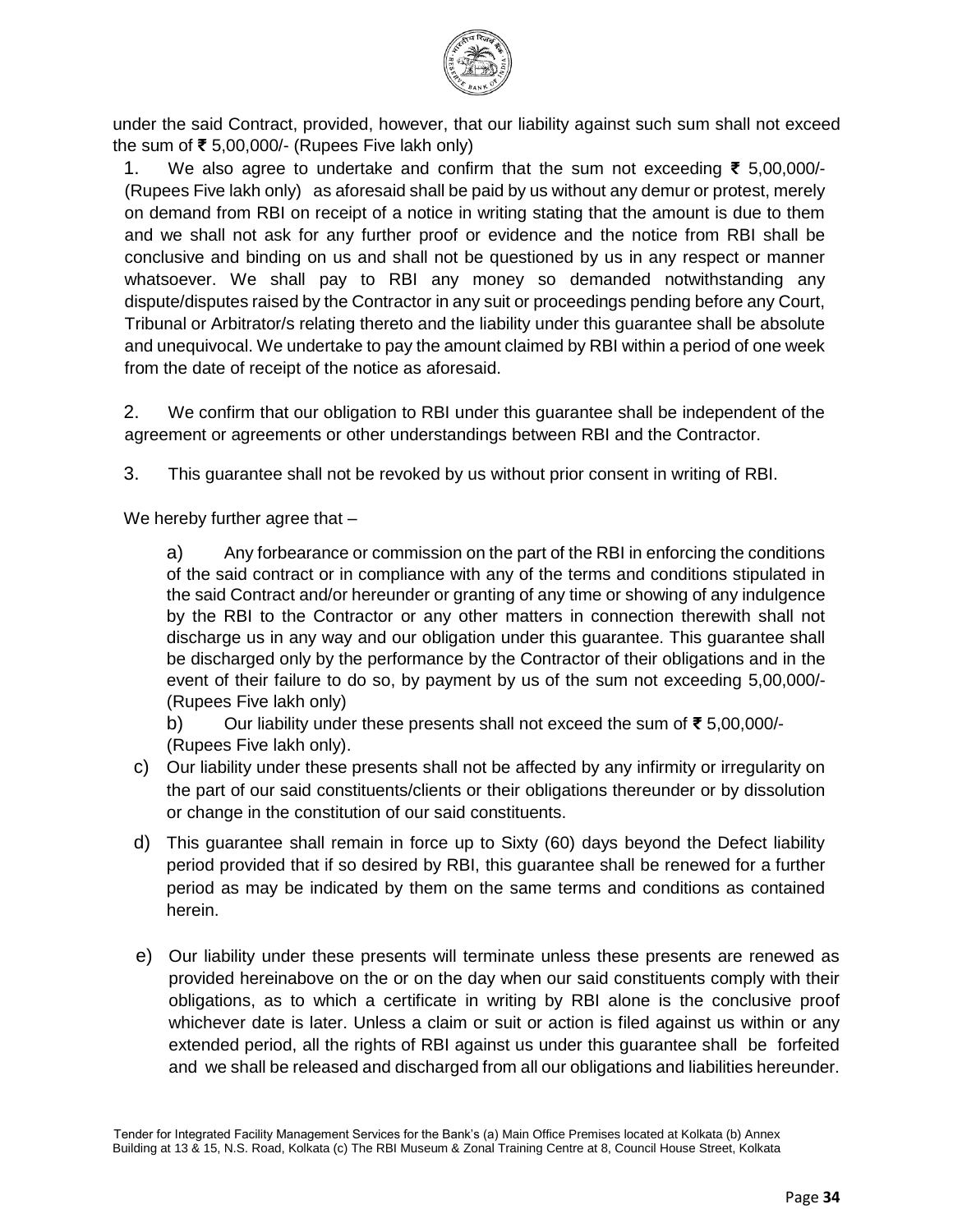

In witness whereof, I/We of the bank have signed and sealed this guarantee on the ---------day of----------------(Month) (Year) being herewith duly authorized.

For and on behalf of (Name of the Bank)

Signature and Seal of authorized Bank official

Name:

**Designation** 

Stamp/ Seal of the Bank

Signed, sealed and delivered for and on behalf of the Bank by the above named in the presence of:

Witness 1

| Signature |  |  |
|-----------|--|--|
| Name      |  |  |
|           |  |  |

(NB: This Bank Guarantee will require stamp duty as applicable in the state, where it is executed and shall be signed by the official whose signature and authority shall be verified).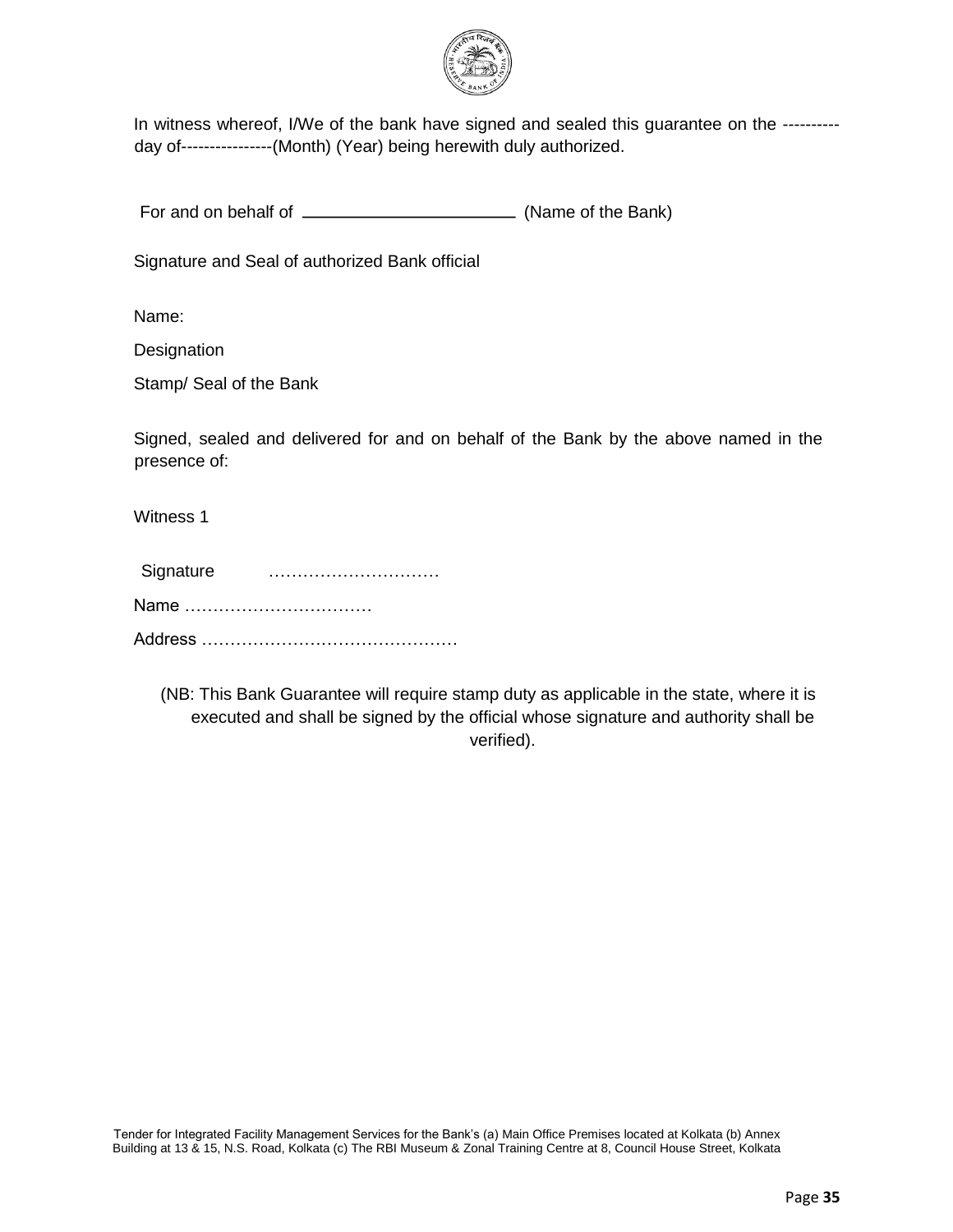

#### **Article of Agreement**

**THIS AGREEMENT** is made at Kolkata on this………day of …………… (Two Thousand and ………………..) between RBI, 15, N.S. Road, Kolkata (having its Central Office at Shahid Bhagat Singh Marg, Mumbai and a body Corporate established under RBI Act, 1934) hereinafter referred to as the "**Bank**" represented by its …………………………… (which expression shall include his successors in office and assignees) of the FIRST PART

#### **AND**

M/s…………………………………..having it's Regd. Office at ………………………hereinafter referred to as the "Contractor" represented by its Director and authorised signatory Shri …………………… (Which expression shall mean and include its legal representatives and assignees and successors) of the

#### **SECOND PART**

Whereas the Contractor is carrying on the business of providing Cleaning Services for Wash Rooms/ Toilets and related areas/ space and has adequate experience in such jobs for rendering such service.

And whereas the Bank is desirous of availing services of the contractor for the purpose as indicated in the letter No. The stated and a dated

And whereas the parties are desirous of recording the terms and conditions under or upon which the said services are to be rendered by the contractor.

### **NOW IT IS HEREBY AGREED BY AND BETWEEN THE PARTIES HERE TO AS FOLLOW:**

- 1. This agreement will come into effect from \_\_\_\_\_\_\_\_\_\_\_ and will remain in force up to or unless it is terminated as per the terms herein after contained.
- 2. The quoted charge of ₹ ……………. (Rupees …………………….only) covering the cost of manpower deployed for efficient rendering of services shall be payable on monthly basis subject to submission of invoice. The payment there on will be made after the same is duly certified by the Bank's officials to the effect that the services have been provided satisfactorily and after deducting all statutory dues/ taxes, etc.

| <b>SI</b> | Category   | <b>Wages</b> | <b>EPF@13%</b> | ESIC@ | <b>Service</b> | <b>Total</b> |
|-----------|------------|--------------|----------------|-------|----------------|--------------|
| <b>No</b> |            |              |                | 3.25% | Charge         |              |
|           | Supervisor |              |                |       |                |              |
| 2         | Cleaner    |              |                |       |                |              |

Tender for Integrated Facility Management Services for the Bank's (a) Main Office Premises located at Kolkata (b) Annex Building at 13 & 15, N.S. Road, Kolkata (c) The RBI Museum & Zonal Training Centre at 8, Council House Street, Kolkata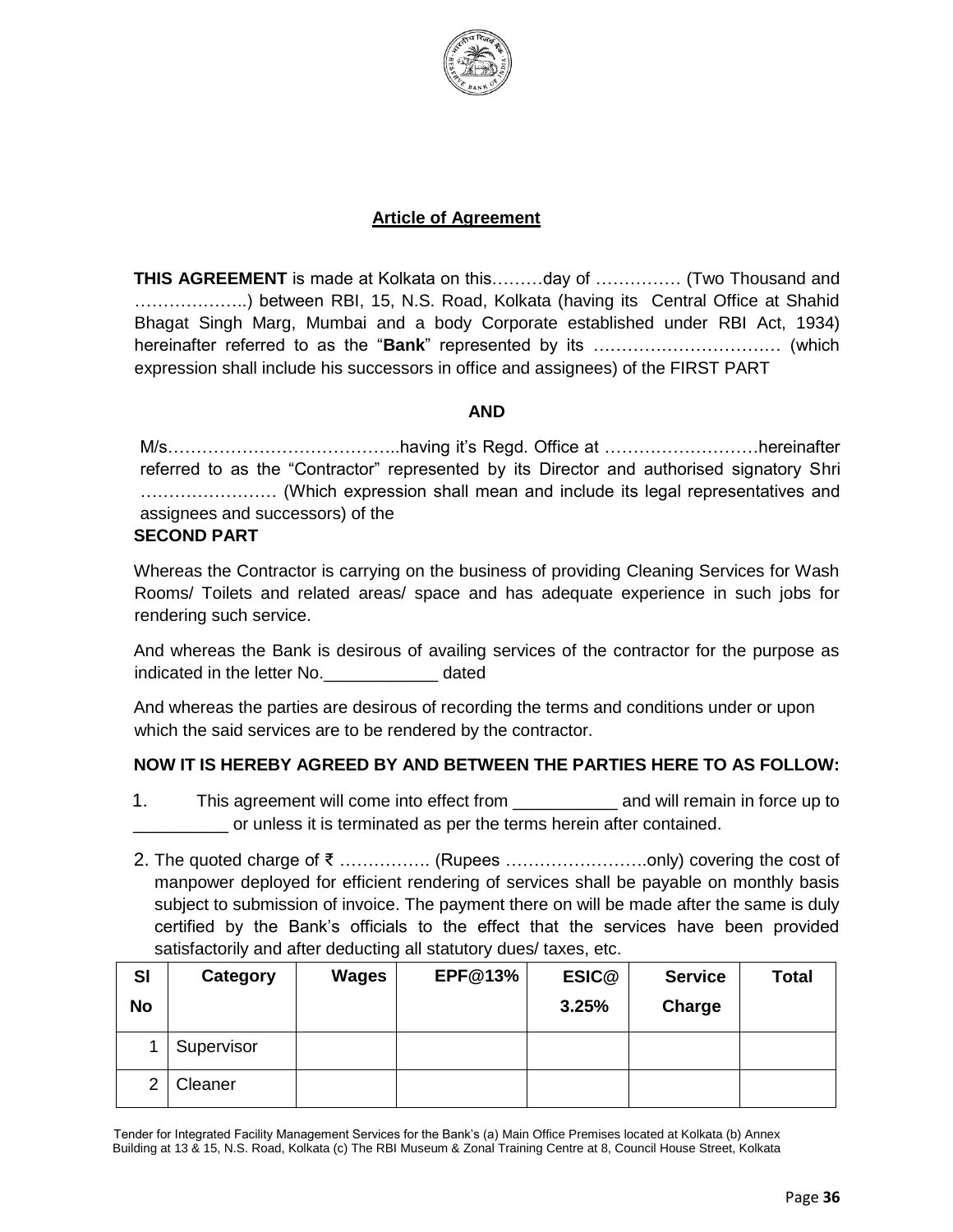

- 3. The above charges are firm and subject to labour conditions, exchange variations or any other conditions whatsoever. The above charges exclude Goods and Services Tax.
- 4. The above charges include service charges & GST, insurance charges and any duty or other levy, whether existing or levied in future by the Central Government or any other state Government or any other Local Authority.
- 5. The Contractor shall be responsible for providing Services on regular basis as per the terms and conditions of the tender and the tender document will be treated as part of this document.

## **SERVICES TO BE RENDERED BY CONTRACTOR**

The Contractor shall be responsible for providing services strictly as per the *DETAILED*  **SCOPE OF WORK** of the Tender Document.

### **Duties of the Contractor**

The Contractor shall:

- i. Ensure that he/she/it deploys only adult, trained and competent persons who are physically fit and are capable for rendering Cleaning Services in RBI's Main Office Building as also Annex Building at 13 & 15 , N.S. Road, Kolkata and The RBI Museum and Zonal Training Centre at 8, Council House Street, Kolkata
- ii. Be responsible and liable for payment of salaries, statutory minimum wages and any other legal dues to the persons who are employed by him/her/it for the purpose for rendering the services required by RBI under this agreement. Written records for having made these payments will be submitted at monthly intervals, for verification of RBI.
- iii. Maintain neatly, completely and legibly registers, records, reports, and returns for inspection by various authorities at short notice.
- iv. Pay the minimum wages stipulated by the Government of India, Ministry of Labour from time to time and submit monthly compliance certificate (with details of wages paid) to RBI on payment of minimum wages for the persons deployed in RBI's premises.
- v. Take all reasonable precautions to prevent any unlawful riot or disorderly conduct or acts of his employees so deployed and ensure preservation of peace and protection of persons and property of RBI.
- vi. Provide information as required in respect of all his employees employed by him/her/it to enable RBI to monitor compliance of P.F, ESI, etc.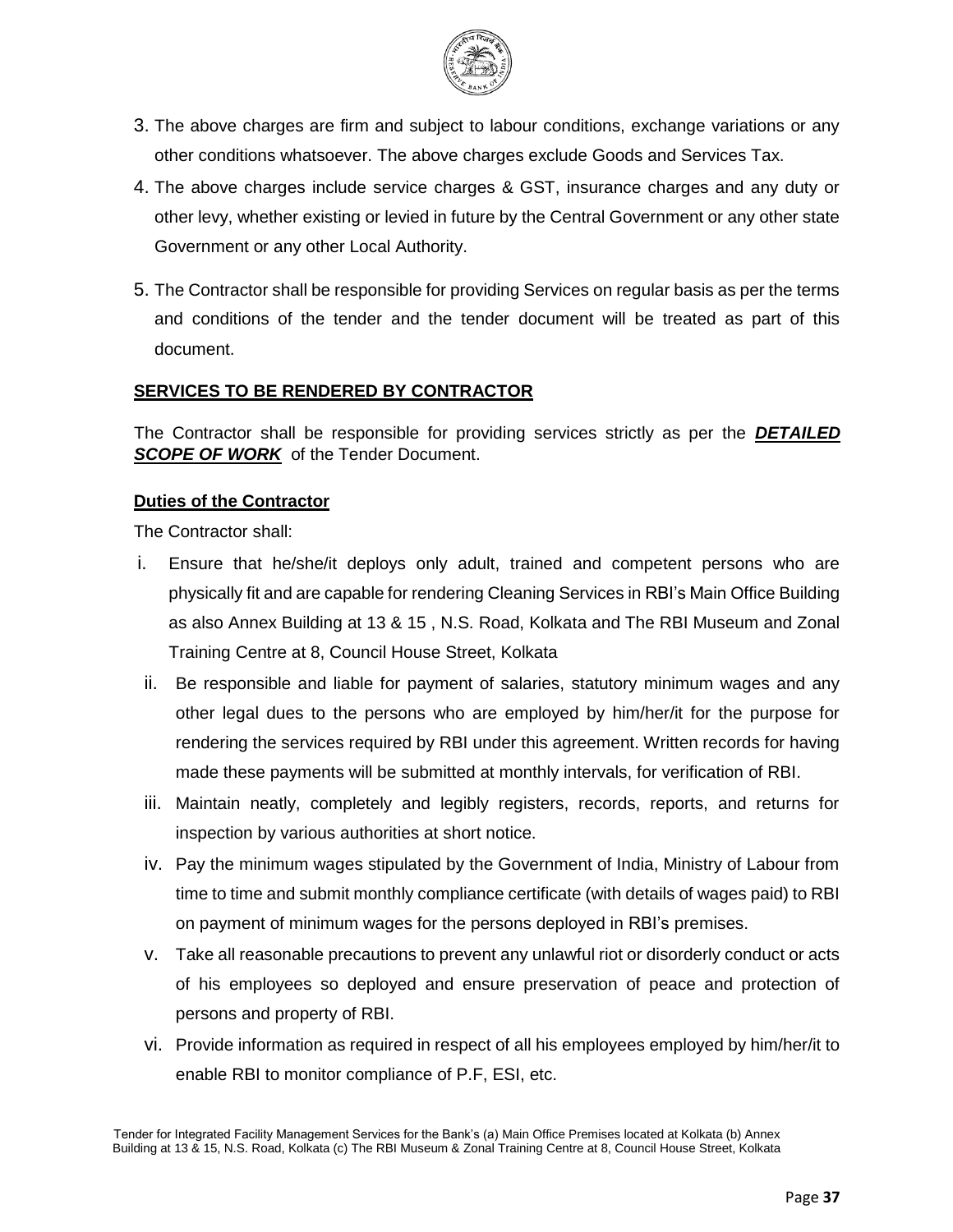

- vii. Ensure that all persons employed by him/her/it for the purpose of, rendering the services required by RBI, are insured with Government of India recognized insurance Companies, for which no extra payment will be made by RBI. The Contractor shall be responsible for any injury or damages to any persons, animals or any other things during the course of performance of their duties under this agreement.
- viii. Ensure that his/her/its employees, while on the premises of RBI or while carrying out their obligation, observe the standards of cleanliness, decorum, security, safety, good behaviour and general discipline laid down by RBI or its authorized agents and RBI shall be the sole judge as to whether or not the Contractor and/or his/her/its employees have observed the same.
- ix. Personally and exclusively supervise or employ sufficient supervisory personnel, exclusively to supervise the work of its Cleaning Staff so as to ensure that the service rendered are carried out to the satisfaction of RBI.
- x. Ensure that no employee of the Contractor will enter or remain in RBI premises beyond the specified time limit unless absolutely necessary for fulfilling successful bidder's obligation and with RBI's permission.
- xi. Be liable for any damage caused to RBI or its premises or any part there of or to any fixtures or fittings there of or any property of RBI and there in by any act, omission, default or negligence of the employee of the Contractor or his employee or agents.
- xii. Provide identity cards to his/her/its employees who shall be rendering the subject job at RBI's premises. All the employees should bear the identity card during all the times they are working in RBI's premises.
- xiii. Provide distinct uniform to his/her /its employees or different from RBI's employees. The uniform should have the logo of the successful bidder and shall be kept neat, tidy and in a wearable condition.
- xiv. The successful bidder shall along with other relevant particulars arrange to obtain Police Verification Report on character and antecedents of its personnel to be deployed The successful bidder shall submit their passport size photographs before engaging them for duty in RBI Main Office Building including Annex Building and The RBI Museum & Zonal Training Centre. Only able bodied, physically fit, well trained, literate, well mannered, disciplined and honest personnel preferably between the ages of 21-45 years shall be deployed. A certificate to the effect that Police Verification of all employees deployed in the services of RBI has been done and are available with the successful bidder, needs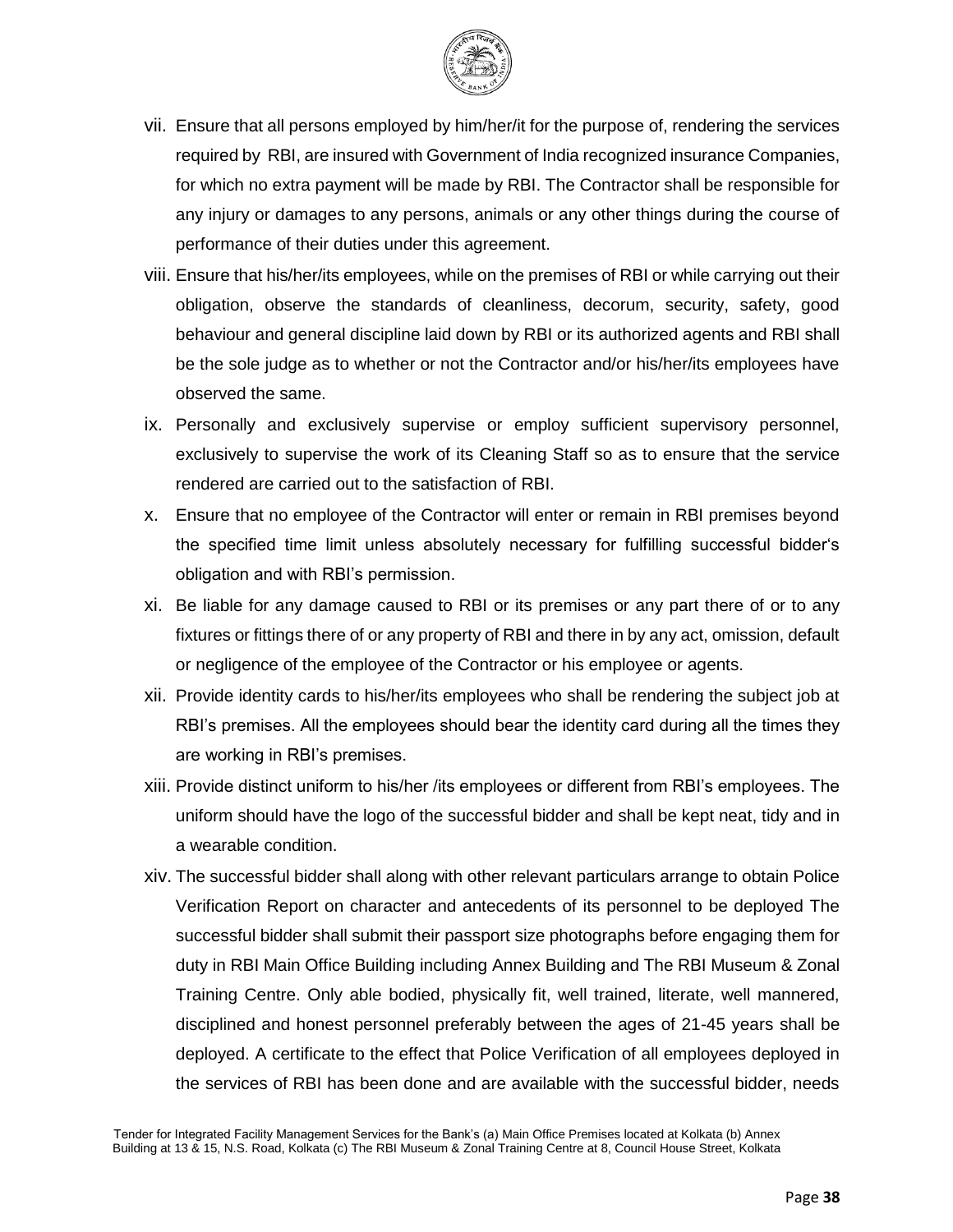

to be submitted within one month coming into effect of contract of to RBI. Reserve Bank of India can verify these at any point of time during the continuous of contract. **This is an important condition of the tender.**

xv. Ensure that only able bodies, physically fit, well trained, literate, disciplined and honest personnel preferably between the age of 21 and 45 years are deployed to render the subject job at RBI's premises.

#### **STAMP DUTY**

The Contractor shall bear the stamp duty on the original of this agreement, which shall be executed in duplicate, and RBI shall retain the original and the Contractor shall retain the duplicate.

#### **OTHER LIABILITIES/INDEMNITIES.**

- i) The Contractor shall ensure payment of minimum wages to the workman employed by him/them/it and obtain their signature or thumb impression on the wage slip in the presence of the RBI's authorized officer assigned for this work. The register shall be submitted to RBI after every payment to the workmen. In addition, he/they/it will /shall provide essential amenities like drinking water, first aid facility etc. to his/her/its employees as per Contract Labour (Regulation and Abolition) Act, 1970. The Contractor has to give undertaking on Non judicial Stamp paper of applicable value before the award of the work that he undertakes to actually pay wages to all the labourer of all descriptions to be engaged by him/it for completion of that particular job/work at the rate which is not less than the one prescribed under the Minimum Wages Act.1948 and also keep RBI indemnified against all the actions that may be initiated against RBI by the Statutory Authorities for his/her/its failure to pay such wages and provide the essential amenities.
- ii) The Contractor shall obtain a license as contemplated under Contract Labour (Regulation and Abolition) Act 1970 or any other law as applicable, failing which he/she /it alone would be responsible for actions/proceedings ensuring there to. RBI shall not be held responsible for acts, commissions or omissions of the Contractor and shall in no way be made liable to the labourers engaged by the Contractor.
- iii) **Non-Disclosure Clause:** The Contractor shall not disclose directly or indirectly any information, materials and details of RBI's infrastructure/ systems/ Standard Operating Procedures /equipment etc., which may come to the possession or knowledge of the Contractor during the course of discharging his/her/its contractual obligations in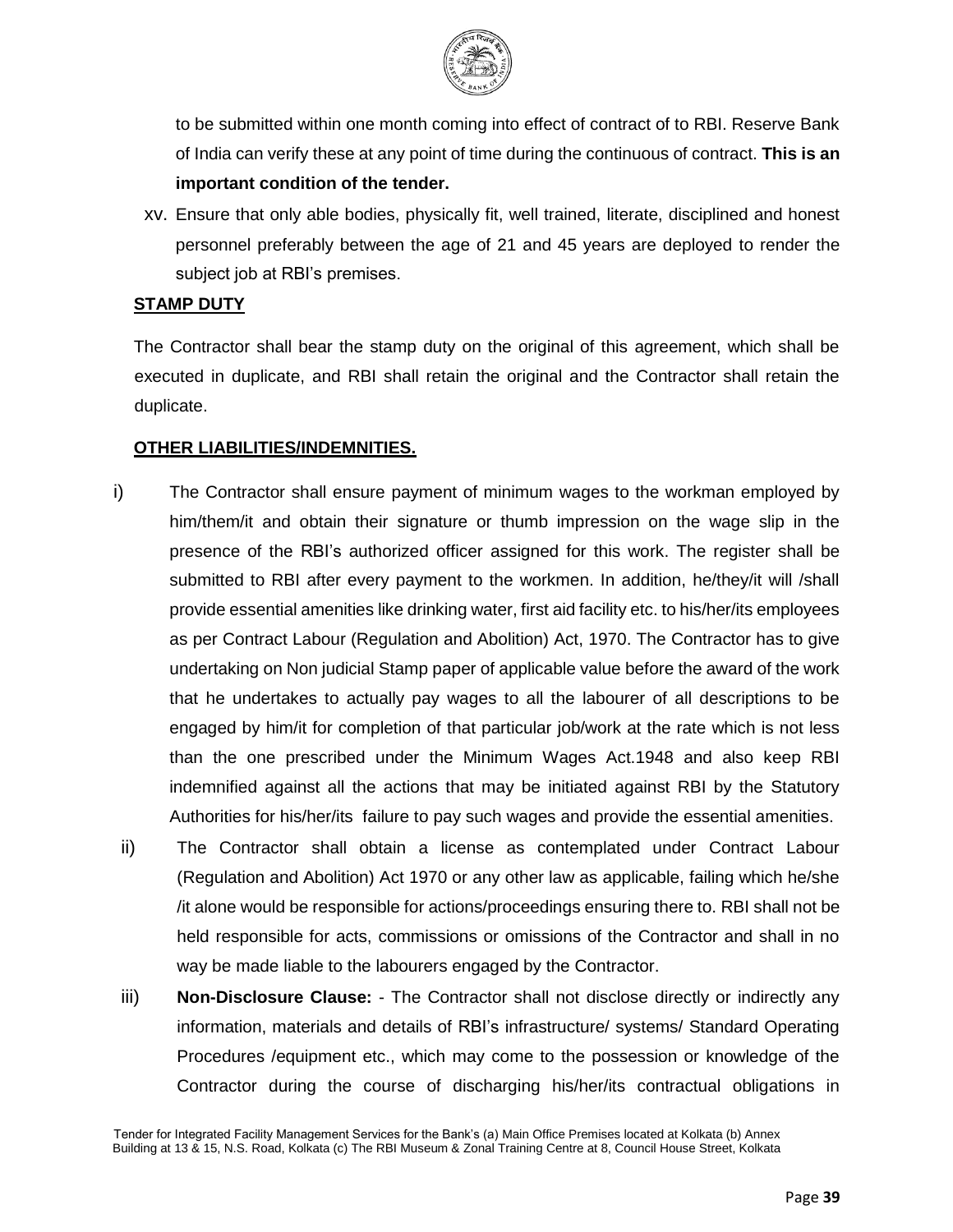

connection with this agreement, to any third party and shall at all times hold the same in strictest confidence. The Contractor shall treat the details of the contract as private and confidential, except to the extent necessary to carry out the obligations under it or to comply with applicable laws. The Contractor shall not publish, permit to be published, or disclose any particulars of the work in any trade or technical paper or elsewhere without the previous written consent of RBI. The Contractor shall indemnify RBI for any loss suffered by the employer as a result of disclosure of any confidential information. Failure to observe the above shall be treated as breach of contract on the part of the Contractor and RBI shall be entitled to claim damages and pursue legal remedies.

- iv) The Contractor shall take all appropriate actions with respect to its employees to ensure that the obligations of non-disclosure of confidential information under this agreement are fully satisfied.
- v) **The Contractor's obligations with respect to non-disclosure and confidentiality will survive the expiry or termination of this agreement for whatever reason.**
- vi) The Contractor shall indemnify and keep indemnified RBI against all losses and claims, damages or compensation for breach of any provisions of the Payment of Wages Act, 1936, Minimum Wages Act, 1948, Contract Labour (Regulation and Abolition) Act, 1970, The Employees Provident Fund (and Miscellaneous Provisions) Act, 1952, Payment of Bonus Act, 1965 or any other labour laws/rules/regulations/statute that may be applicable. The Contractor only shall be responsible for liabilities, if any, in this regard.
- vii) The Contractor shall comply with the provisions of "**The Sexual Harassment of Women at Work Place (Prevention, Prohibition and Redressal) Act, 2013".** In case of any complaint of sexual harassment against /he/she/its employee within the premises are brought to notice of RBI, RBI will undertake action that may deem fit, including criminal proceedings and Termination of contract/agreement.
- viii) Any complaint of sexual harassment from any aggrieved employee of the Contractor against any employee of RBI shall be taken cognizance of by the Regional Complaints Committee constituted by RBI.
- ix) The Contractor shall be responsible for any monetary compensation that may need to be paid in case the incident involves the employees of the Contractor, for instance any monetary relief to RBI''s employee, if sexual violence by the employee of the Contractor is proved. The Contractor shall be responsible for educating his/her/its employees about prevention of sexual Harassment at work place and related issues.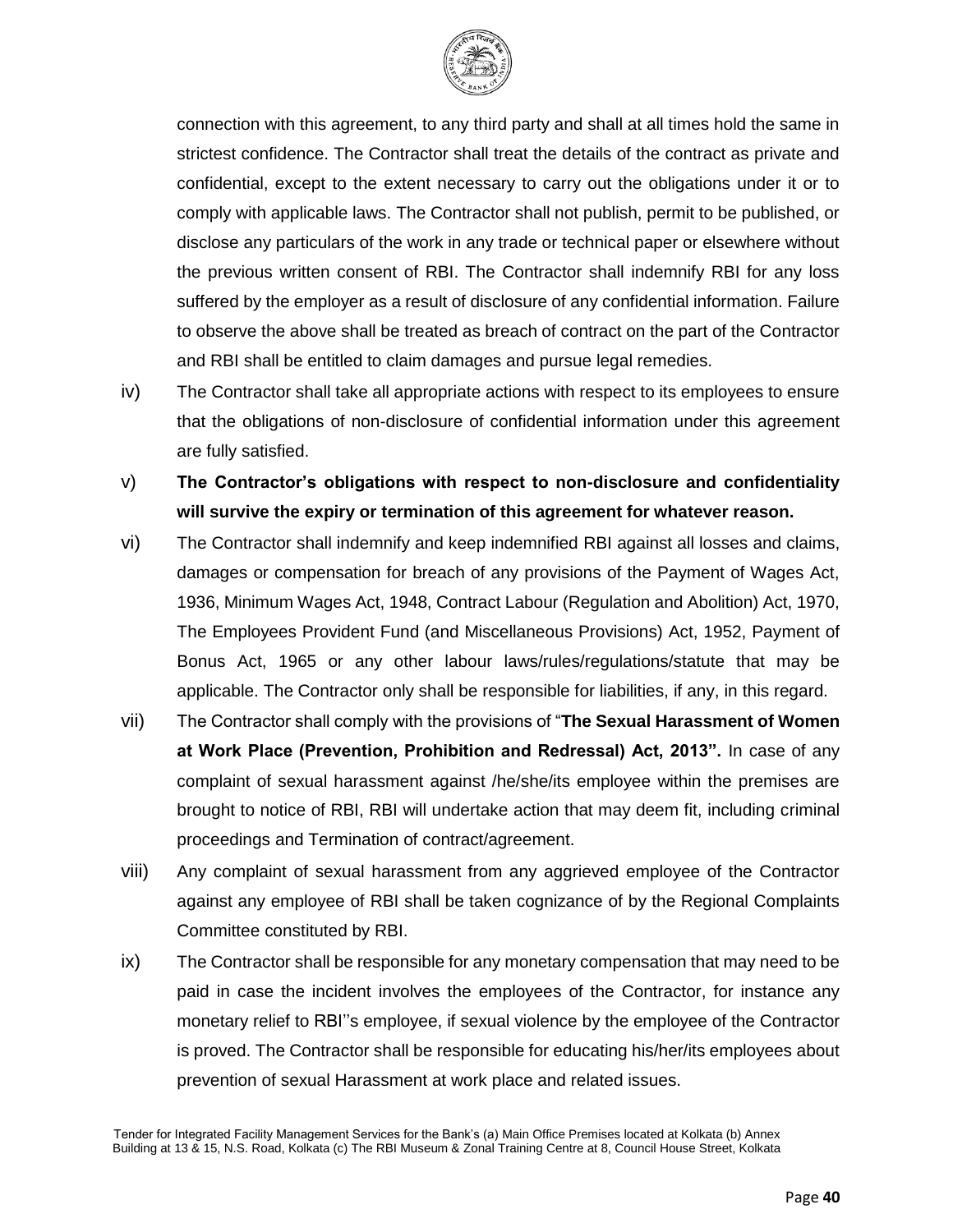

- x) That RBI shall not be responsible for payment of any compensation for death of or injury or accident to any of the Cleaning Staffs deployed by the contractor which may arise out of and in the course of their duties and employment. It is agreed and understood that the Contractor alone shall be liable to pay such damages or compensation to such Cleaning Staffs and their families.
- xi) That all precautions shall be taken by the contractor towards the safety of its employees deployed at RBI and it will be the sole responsibility of the contractor towards any untoward incident i.e. compensation etc., to its employees.

## **TERMINATION OF AGREEMENT: -**

Without prejudice to what is contained herein above, RBI shall at its sole and absolute discretion, be entitled to terminate this agreement forth with by written notice without assigning any reason and without payment of any compensation, if.

i) In the opinion of RBI (which shall not be called in question by the Contractor and shall be binding on the Contractor) the Contractor fails or refuse to implement this agreement to RBI's satisfaction and/or

ii) The Contractor commits a breach of any terms and conditions of this agreement and/or

iii) The Contractor is adjudged an insolvent or has entered into compromise with his creditors or if distress or executions or other process is levied upon or receiver is appointed for any part of the assets or property of Contractor and/or

iv)For any reason whatsoever, the Contractor becomes disentitled in law to perform his/her/its obligations under this agreement and/or

v) There is any variation in the ownership/ partnership or management of the Contractor or his business without the prior approval in writing of RBI to such variation.

vi) In the event of termination of this agreement for any reason whatsoever, the Contractor/or persons employed by him/her/it or his agents shall not be entitled for any sum or sums whatsoever from RBI by way of compensation, damages or otherwise.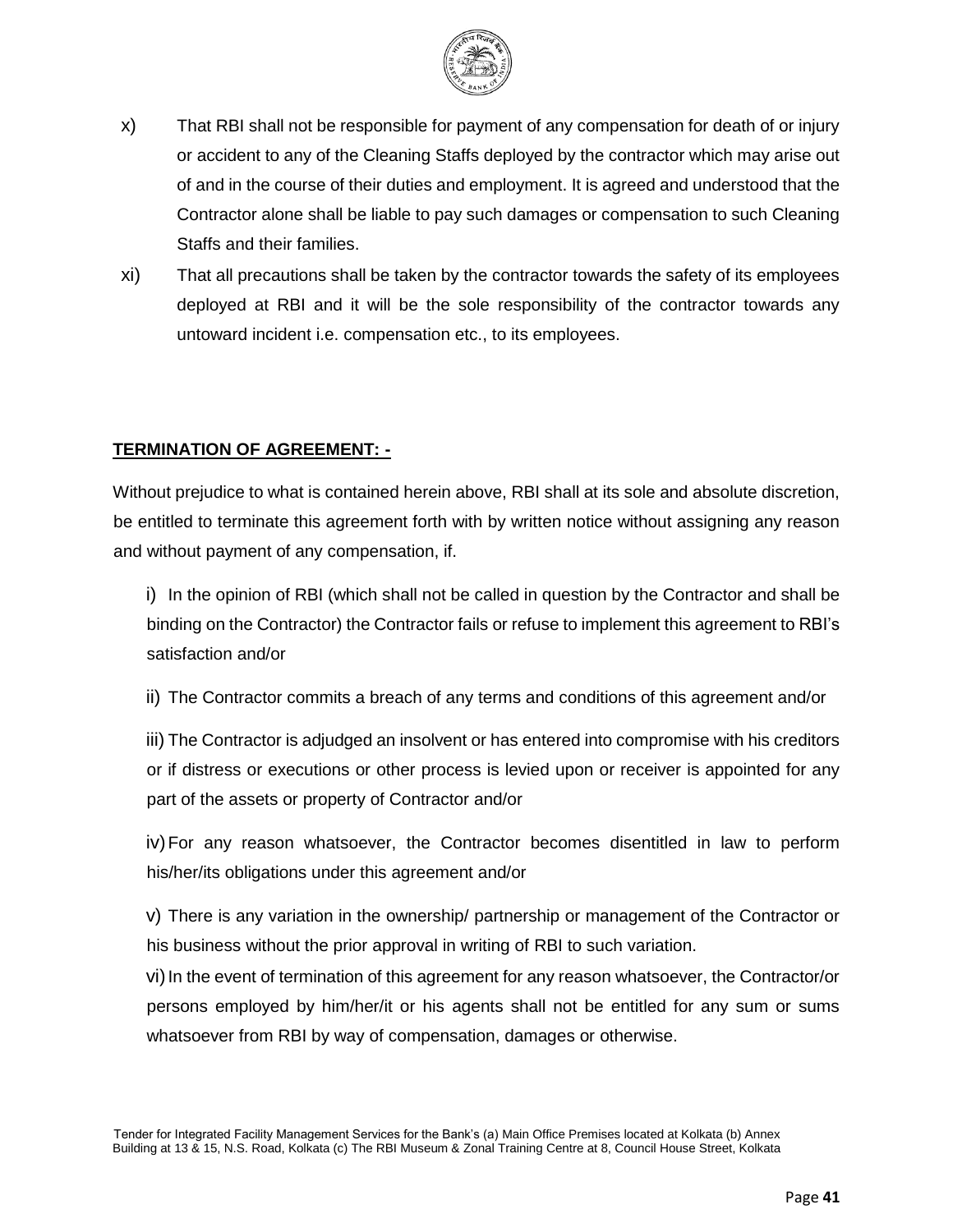

## **ARBITRATION**

If at any time any dispute, difference or question arise between the parties as to the construction of this agreement or concerning anything herein contained or arising out of this agreement or as to the rights, liabilities and duties of the parties, the same shall be referred to arbitration under the provisions of Arbitration and Conciliation Act, 1996 or any statutory modification thereof and the decisions of the Arbitrator/ panel of arbitrators shall be final and binding on both the parties. Further such disputes, differences or questions, if any shall be deemed to have arisen at Kolkata and only Courts in Kolkata shall have jurisdiction to determine the same.

**In Witness whereof the parties have set their respective hands at Kolkata on today for six months and this Agreement in Duplicate is being signed on the day herein above written.** 

Signed and delivered by the within named

**Signature** Name Designation - Seal

### **For Reserve Bank of India, Kolkata**

**Signature** Name **Designation** Seal

### **In the presence of witnesses**

**Witness 1 Witness 2**